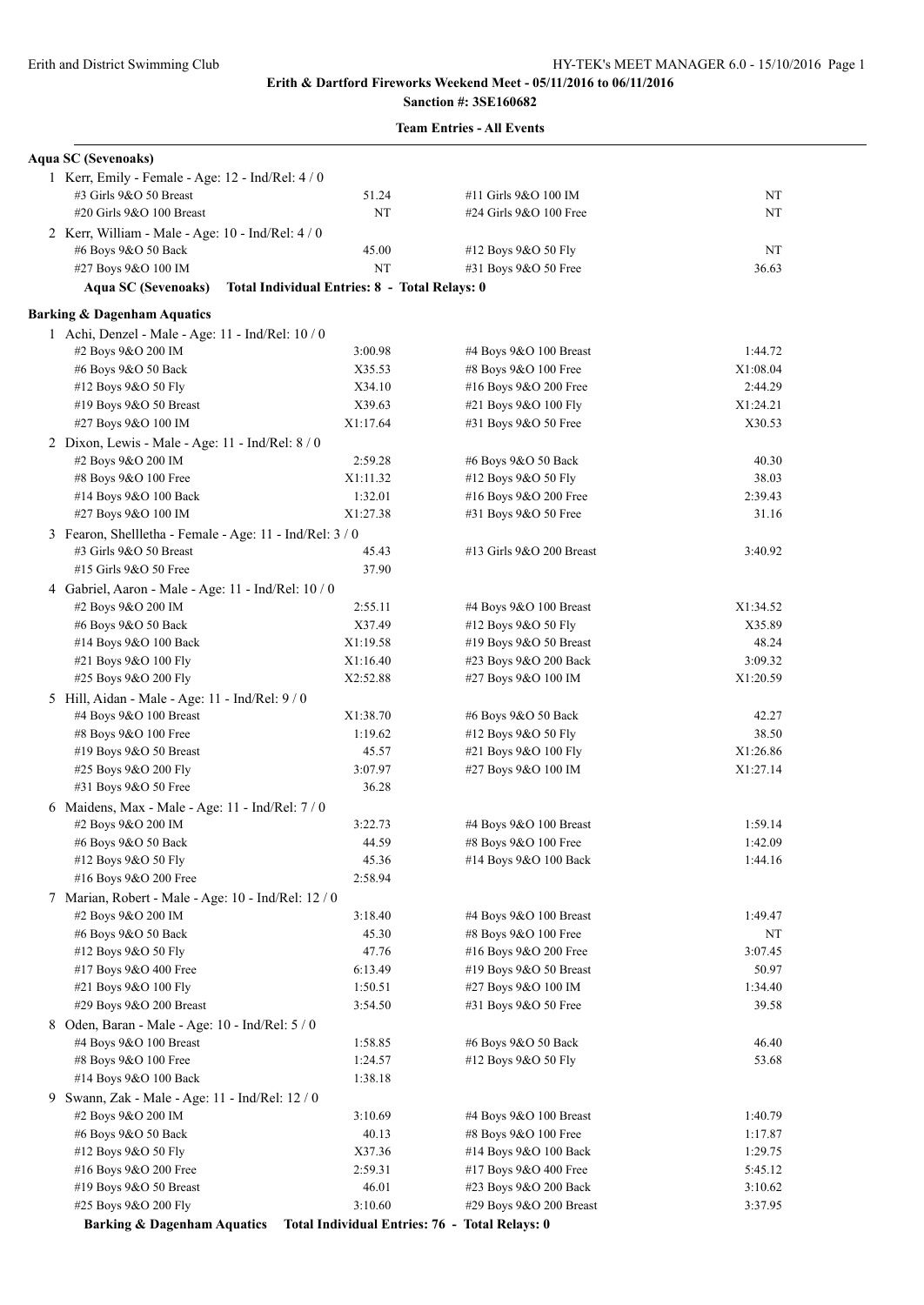|   | <b>Beachfield Swimming Squad</b>                                         |           |                           |         |
|---|--------------------------------------------------------------------------|-----------|---------------------------|---------|
|   | 1 Duchesne, Lois - Female - Age: 13 - Ind/Rel: 5 / 0                     |           |                           |         |
|   | #7 Girls 9&O 200 Back                                                    | 2:40.26   | #18 Girls 9&O 200 IM      | 2:42.82 |
|   | #22 Girls 9&O 50 Back                                                    | 39.47     | #24 Girls 9&O 100 Free    | 1:08.61 |
|   | #28 Girls 9&O 50 Fly                                                     | 33.94     |                           |         |
|   | 2 Durnford, Lily - Female - Age: $12$ - Ind/Rel: $3/0$                   |           |                           |         |
|   | #20 Girls 9&O 100 Breast                                                 | 1:37.01   | #22 Girls 9&O 50 Back     | 39.47   |
|   | #24 Girls 9&O 100 Free                                                   | 1:12.31   |                           |         |
|   | 3 Fitzpatrick, William - Male - Age: 11 - Ind/Rel: 3 / 0                 |           |                           |         |
|   | #12 Boys 9&O 50 Fly                                                      | 39.70     | #14 Boys 9&O 100 Back     | 1:27.19 |
|   | #16 Boys 9&O 200 Free                                                    | 2:50.70   |                           |         |
|   | 4 Foster, Kirstie - Female - Age: 11 - Ind/Rel: 2 / 0                    |           |                           |         |
|   | #1 Girls 9&O 400 Free                                                    | 7:05.59   | #3 Girls 9&O 50 Breast    | 55.24   |
|   | 5 King, Stephanie - Female - Age: 16 - Ind/Rel: 3 / 0                    |           |                           |         |
|   | #18 Girls 9&O 200 IM                                                     | 2:47.88   | #22 Girls 9&O 50 Back     | 35.88   |
|   | #24 Girls 9&O 100 Free                                                   | 1:05.34   |                           |         |
|   | 6 Richards, Daisy - Female - Age: 9 - Ind/Rel: 5 / 0                     |           |                           |         |
|   | #1 Girls 9&O 400 Free                                                    | <b>NT</b> | $\#3$ Girls 9&O 50 Breast | X49.86  |
|   | #11 Girls 9&O 100 IM                                                     | X1:33.68  | #13 Girls 9&O 200 Breast  | 4:02.31 |
|   | #15 Girls 9&O 50 Free                                                    | 37.67     |                           |         |
|   | 7 Richards, Holly - Female - Age: 10 - Ind/Rel: 5/0                      |           |                           |         |
|   | #3 Girls 9&O 50 Breast                                                   | 52.60     | #5 Girls 9&O 100 Fly      | 1:51.10 |
|   | #11 Girls 9&O 100 IM                                                     | 1:38.96   | #13 Girls 9&O 200 Breast  | 3:56.42 |
|   | #15 Girls 9&O 50 Free                                                    | 38.48     |                           |         |
| 8 | Thomas, Polly - Female - Age: 15 - Ind/Rel: 2 / 0                        |           |                           |         |
|   | #3 Girls 9&O 50 Breast                                                   | 40.93     | #5 Girls 9&O 100 Fly      | 1:20.08 |
|   | Beachfield Swimming Squad Total Individual Entries: 28 - Total Relays: 0 |           |                           |         |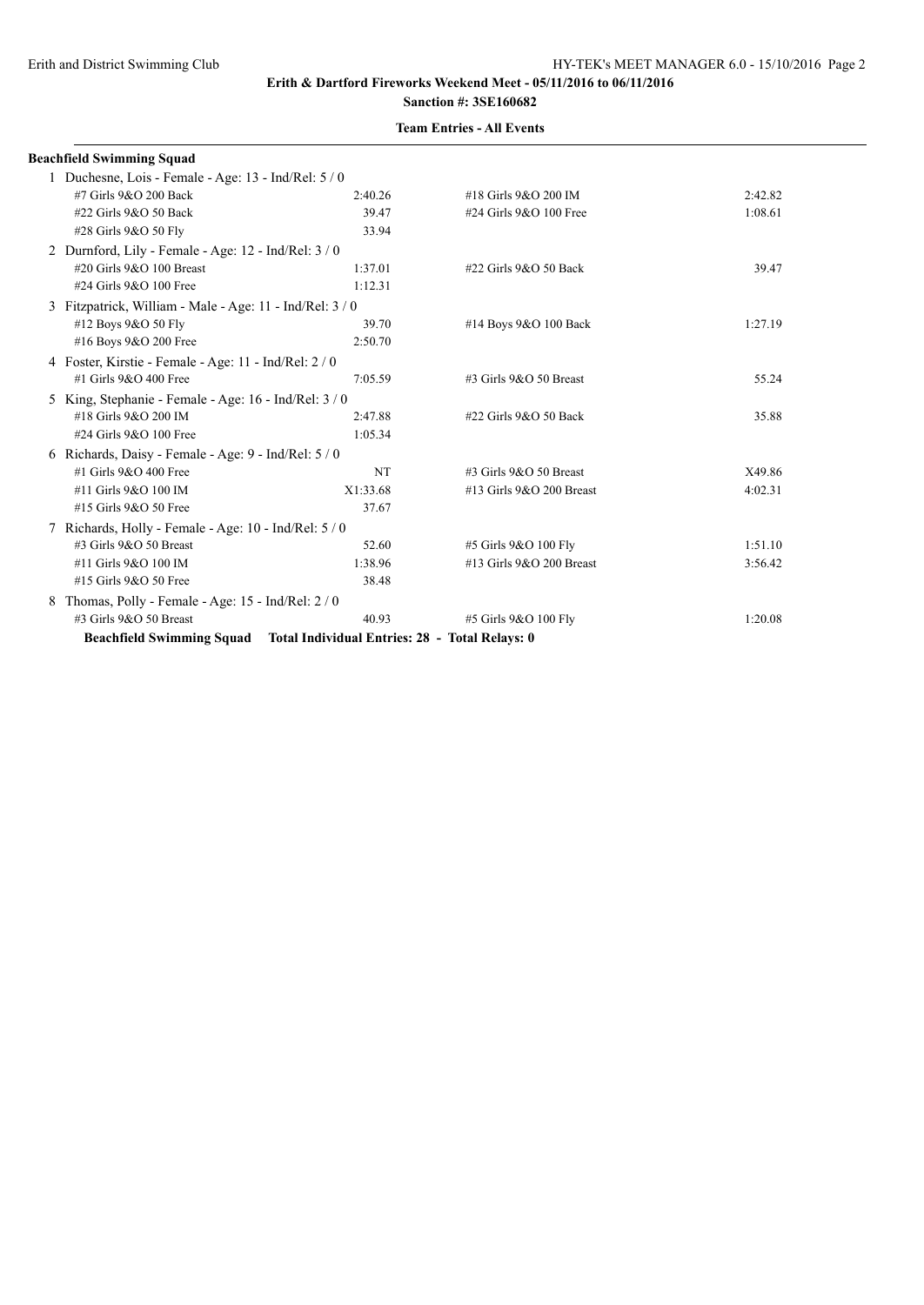| <b>Beckenham SC</b>                                                        |                |                                                  |          |
|----------------------------------------------------------------------------|----------------|--------------------------------------------------|----------|
| 1 Ball, Alexander - Male - Age: 16 - Ind/Rel: 2 / 0                        |                |                                                  |          |
| #6 Boys 9&O 50 Back                                                        | 31.66          | #14 Boys 9&O 100 Back                            | 1:07.02  |
| 2 Dalton, Oliver - Male - Age: 11 - Ind/Rel: 3 / 0                         |                |                                                  |          |
| #12 Boys 9&O 50 Fly                                                        | X37.44         | #14 Boys 9&O 100 Back                            | X1:21.79 |
| #16 Boys 9&O 200 Free                                                      | 2:33.87        |                                                  |          |
| 3 Derry, Lilly-Marie - Female - Age: 10 - Ind/Rel: 5 / 0                   |                |                                                  |          |
| #3 Girls 9&O 50 Breast                                                     | 47.89          | #7 Girls 9&O 200 Back                            | 3:06.18  |
| #28 Girls 9&O 50 Fly<br>#32 Girls 9&O 200 Free                             | 41.25          | #30 Girls 9&O 100 Back                           | X1:23.81 |
|                                                                            | 2:49.14        |                                                  |          |
| 4 Ellis, Joshua - Male - Age: 12 - Ind/Rel: 4 / 0<br>#17 Boys 9&O 400 Free | 5:15.40        |                                                  | 2:43.48  |
| #25 Boys 9&O 200 Fly                                                       | 3:09.00        | #23 Boys 9&O 200 Back<br>#29 Boys 9&O 200 Breast | 3:20.72  |
|                                                                            |                |                                                  |          |
| 5 Ellis, Luke - Male - Age: 10 - Ind/Rel: 3 / 0                            |                |                                                  |          |
| #19 Boys 9&O 50 Breast<br>#31 Boys 9&O 50 Free                             | 47.98<br>35.33 | #29 Boys 9&O 200 Breast                          | 4:05.00  |
|                                                                            |                |                                                  |          |
| 6 Grammatikopoulos, Philip - Male - Age: 11 - Ind/Rel: 2 / 0               |                |                                                  |          |
| #17 Boys 9&O 400 Free                                                      | 5:31.22        | #19 Boys 9&O 50 Breast                           | 46.94    |
| 7 Harris, Saharah - Female - Age: 12 - Ind/Rel: 2 / 0                      |                |                                                  |          |
| #11 Girls 9&O 100 IM                                                       | 1:33.36        | #15 Girls 9&O 50 Free                            | NT       |
| 8 Johnson, Jamie - Female - Age: 9 - Ind/Rel: 4 / 0                        |                |                                                  |          |
| #20 Girls 9&O 100 Breast                                                   | X1:46.56       | #22 Girls 9&O 50 Back                            | X40.44   |
| #30 Girls 9&O 100 Back                                                     | 1:32.90        | #32 Girls 9&O 200 Free                           | X2:54.97 |
| 9 King, Jacob - Male - Age: 9 - Ind/Rel: 5 / 0                             |                |                                                  |          |
| #4 Boys 9&O 100 Breast                                                     | 2:06.19        | #6 Boys 9&O 50 Back                              | 48.73    |
| #8 Boys 9&O 100 Free                                                       | 1:58.15        | #12 Boys 9&O 50 Fly                              | 55.35    |
| #14 Boys 9&O 100 Back                                                      | NT             |                                                  |          |
| 10 King, Martha - Female - Age: 10 - Ind/Rel: 12 / 0                       |                |                                                  |          |
| #3 Girls 9&O 50 Breast                                                     | 47.11          | #5 Girls 9&O 100 Fly                             | NT       |
| #7 Girls 9&O 200 Back                                                      | 3:10.18        | #13 Girls 9&O 200 Breast                         | 3:32.65  |
| #15 Girls 9&O 50 Free                                                      | 35.25          | #18 Girls 9&O 200 IM                             | 3:13.80  |
| #20 Girls 9&O 100 Breast                                                   | X1:41.20       | #22 Girls 9&O 50 Back                            | 40.31    |
| #24 Girls 9&O 100 Free                                                     | X1:18.23       | #28 Girls 9&O 50 Fly                             | 41.78    |
| #30 Girls 9&O 100 Back                                                     | X1:29.31       | #32 Girls 9&O 200 Free                           | 2:44.55  |
| 11 Lewis Ward, Thomas - Male - Age: 11 - Ind/Rel: 5 / 0                    |                |                                                  |          |
| #4 Boys 9&O 100 Breast                                                     | 2:02.44        | #6 Boys 9&O 50 Back                              | 42.82    |
| #8 Boys 9&O 100 Free                                                       | 1:38.12        | #14 Boys 9&O 100 Back                            | 1:30.37  |
| #16 Boys 9&O 200 Free                                                      | 2:53.93        |                                                  |          |
| 12 McSpadden, Marcus - Male - Age: 13 - Ind/Rel: 5 / 0                     |                |                                                  |          |
| #17 Boys 9&O 400 Free                                                      | 5:11.95        | #21 Boys 9&O 100 Fly                             | 1:17.70  |
| #25 Boys 9&O 200 Fly                                                       | 2:50.05        | #29 Boys 9&O 200 Breast                          | 3:09.60  |
| #31 Boys 9&O 50 Free                                                       | 29.90          |                                                  |          |
| 13 Middleton, Alexander - Male - Age: 9 - Ind/Rel: 5 / 0                   |                |                                                  |          |
| #12 Boys 9&O 50 Fly                                                        | NT             | #14 Boys 9&O 100 Back                            | NT       |
| #16 Boys 9&O 200 Free                                                      | 3:25.00        | #27 Boys 9&O 100 IM                              | NT       |
| #31 Boys 9&O 50 Free                                                       | 45.41          |                                                  |          |
| 14 Middleton, Amelia - Female - Age: 11 - Ind/Rel: 5 / 0                   |                |                                                  |          |
| #11 Girls 9&O 100 IM                                                       | 1:27.59        | #15 Girls 9&O 50 Free                            | 34.75    |
| #28 Girls 9&O 50 Fly                                                       | 39.63          | #30 Girls 9&O 100 Back                           | 1:29.49  |
| #32 Girls 9&O 200 Free                                                     | 2:37.55        |                                                  |          |
| 15 Middleton, Francesca - Female - Age: 9 - Ind/Rel: 5 / 0                 |                |                                                  |          |
| #11 Girls 9&O 100 IM                                                       | 1:42.07        | #15 Girls 9&O 50 Free                            | 42.43    |
| #28 Girls 9&O 50 Fly                                                       | 44.73          | #30 Girls 9&O 100 Back                           | 1:52.66  |
| #32 Girls 9&O 200 Free                                                     | 3:09.97        |                                                  |          |
| 16 Mihalache, Darius - Male - Age: 11 - Ind/Rel: 4 / 0                     |                |                                                  |          |
| #6 Boys 9&O 50 Back                                                        | NT             | #12 Boys 9&O 50 Fly                              | NT       |
| #19 Boys 9&O 50 Breast                                                     | NT             | #31 Boys 9&O 50 Free                             | NT       |

| #14 Boys 9&O 100 Back    | X1:21.79 |
|--------------------------|----------|
|                          |          |
| #7 Girls 9&O 200 Back    | 3:06.18  |
| #30 Girls 9&O 100 Back   | X1:23.81 |
|                          |          |
|                          |          |
| #23 Boys 9&O 200 Back    | 2:43.48  |
| #29 Boys 9&O 200 Breast  | 3:20.72  |
| #29 Boys 9&O 200 Breast  | 4:05.00  |
|                          |          |
|                          | 46.94    |
| #19 Boys $9&O 50$ Breast |          |
| #15 Girls 9&O 50 Free    | NT       |
|                          |          |
| #22 Girls 9&O 50 Back    | X40.44   |
| #32 Girls 9&O 200 Free   | X2:54.97 |
| #6 Boys 9&O 50 Back      | 48.73    |
| #12 Boys 9&O 50 Fly      | 55.35    |
|                          |          |
| #5 Girls 9&O 100 Fly     | NT       |
| #13 Girls 9&O 200 Breast | 3:32.65  |
| #18 Girls 9&O 200 IM     | 3:13.80  |
| #22 Girls 9&O 50 Back    | 40.31    |
| #28 Girls 9&O 50 Fly     | 41.78    |
| #32 Girls 9&O 200 Free   | 2:44.55  |
|                          |          |
| #6 Boys 9&O 50 Back      | 42.82    |
| #14 Boys 9&O 100 Back    | 1:30.37  |
|                          |          |
| #21 Boys 9&O 100 Fly     | 1:17.70  |
| #29 Boys 9&O 200 Breast  | 3:09.60  |
|                          |          |
| #14 Boys 9&O 100 Back    | NT       |
| #27 Boys 9&O 100 IM      | NT       |
|                          |          |
|                          |          |
| #15 Girls 9&O 50 Free    | 34.75    |
| #30 Girls 9&O 100 Back   | 1:29.49  |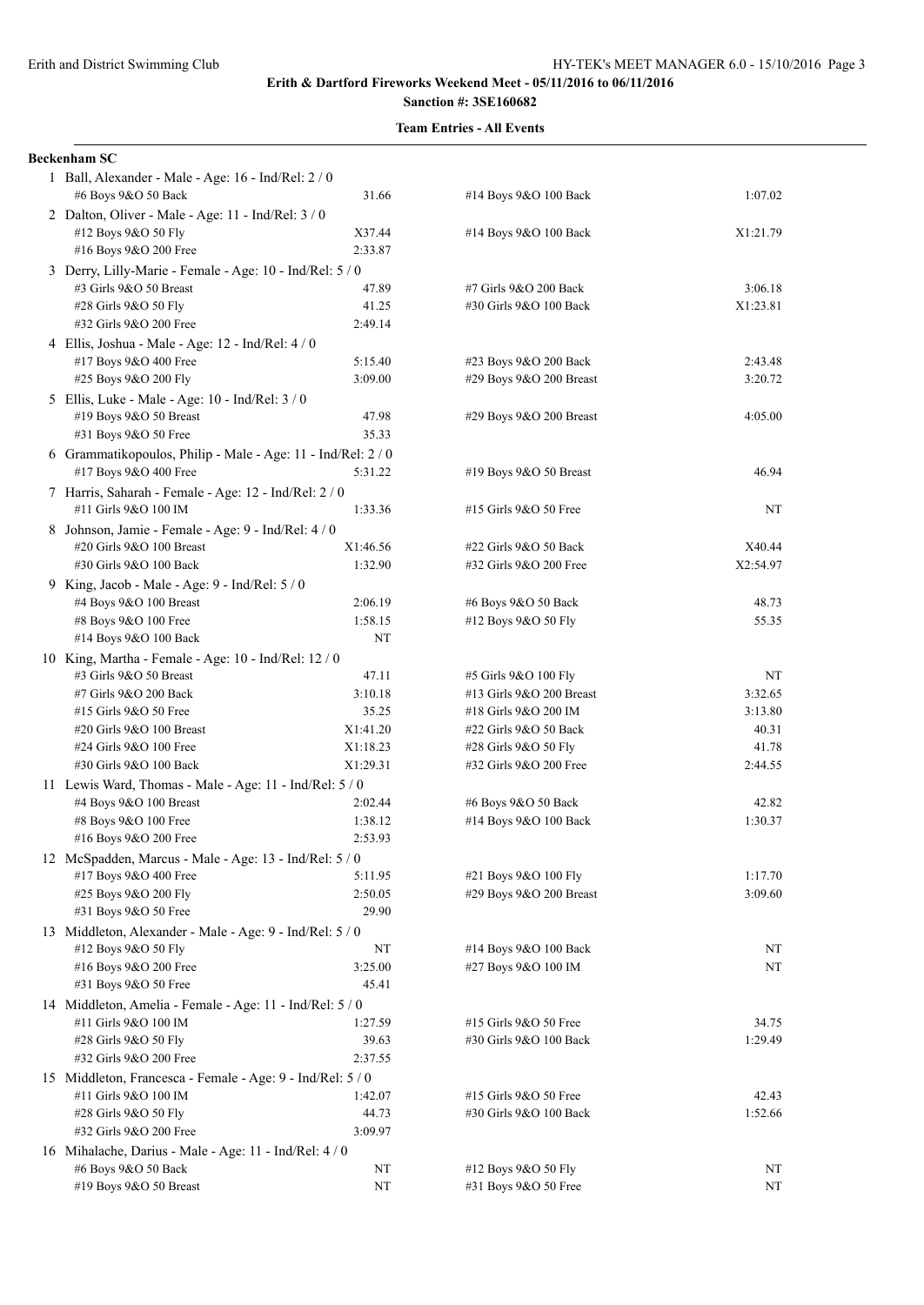# **Sanction #: 3SE160682**

#### **Team Entries - All Events**

# **Beckenham SC**

| 17 O'Brien, Grace - Female - Age: 13 - Ind/Rel: 7 / 0        |          |                          |          |
|--------------------------------------------------------------|----------|--------------------------|----------|
| #3 Girls 9&O 50 Breast                                       | 39.36    | #11 Girls 9&O 100 IM     | 1:19.34  |
| #15 Girls 9&O 50 Free                                        | 32.08    | #20 Girls 9&O 100 Breast | 1:28.90  |
| #22 Girls 9&O 50 Back                                        | 37.15    | #24 Girls 9&O 100 Free   | 1:10.94  |
| #28 Girls 9&O 50 Fly                                         | 35.01    |                          |          |
| 18 O'Brien, Rose - Female - Age: 12 - Ind/Rel: 8 / 0         |          |                          |          |
| #3 Girls 9&O 50 Breast                                       | 44.41    | #5 Girls 9&O 100 Fly     | 1:28.01  |
| #11 Girls 9&O 100 IM                                         | 1:26.40  | #15 Girls 9&O 50 Free    | 34.26    |
| #20 Girls 9&O 100 Breast                                     | 1:39.60  | #22 Girls 9&O 50 Back    | 41.44    |
| #24 Girls 9&O 100 Free                                       | 1:16.57  | #28 Girls 9&O 50 Fly     | 36.91    |
| 19 Pauling, Christian - Male - Age: 10 - Ind/Rel: 6 / 0      |          |                          |          |
| #2 Boys 9&O 200 IM                                           | 3:15.40  | #6 Boys 9&O 50 Back      | 41.67    |
| #8 Boys 9&O 100 Free                                         | 1:30.99  | #12 Boys 9&O 50 Fly      | 41.75    |
| #14 Boys 9&O 100 Back                                        | 1:32.09  | #16 Boys 9&O 200 Free    | 2:57.88  |
| 20 Pauling, Edward - Male - Age: $12$ - Ind/Rel: $6/0$       |          |                          |          |
| #4 Boys 9&O 100 Breast                                       | 1:31.55  | #6 Boys 9&O 50 Back      | 34.86    |
| #8 Boys 9&O 100 Free                                         | 1:07.90  | #10 Boys 9&O 400 IM      | 5:54.10  |
| #14 Boys 9&O 100 Back                                        | 1:16.80  | #16 Boys 9&O 200 Free    | 2:25.99  |
| 21 Pope, Oliver - Male - Age: $14$ - Ind/Rel: $3/0$          |          |                          |          |
| #2 Boys 9&O 200 IM                                           | 2:44.26  | #4 Boys 9&O 100 Breast   | 1:30.04  |
| #8 Boys 9&O 100 Free                                         | 1:13.06  |                          |          |
| 22 Seema Roca, Naledi - Female - Age: 9 - Ind/Rel: 7 / 0     |          |                          |          |
| #11 Girls 9&O 100 IM                                         | X1:36.81 | #15 Girls 9&O 50 Free    | 37.03    |
| #20 Girls 9&O 100 Breast                                     | 2:00.00  | #22 Girls 9&O 50 Back    | 46.65    |
| #24 Girls 9&O 100 Free                                       | 1:28.88  | #28 Girls 9&O 50 Fly     | 45.08    |
| #30 Girls 9&O 100 Back                                       | 1:40.04  |                          |          |
| 23 Seema Roca, Pablo - Male - Age: 13 - Ind/Rel: 8 / 0       |          |                          |          |
| #4 Boys 9&O 100 Breast                                       | 1:32.66  | #8 Boys 9&O 100 Free     | 1:08.39  |
| #12 Boys 9&O 50 Fly                                          | 35.63    | #16 Boys 9&O 200 Free    | 2:29.33  |
| #19 Boys $9&O 50$ Breast                                     | 42.33    | #21 Boys 9&O 100 Fly     | 1:30.55  |
| #27 Boys 9&O 100 IM                                          | 1:19.86  | #31 Boys 9&O 50 Free     | 29.37    |
| 24 Slattery, Megan - Female - Age: 9 - Ind/Rel: 3 / 0        |          |                          |          |
| #28 Girls 9&O 50 Fly                                         | 46.38    | #30 Girls 9&O 100 Back   | 1:39.51  |
| #32 Girls 9&O 200 Free                                       | 3:10.91  |                          |          |
| 25 Wilson, Annabel - Female - Age: 12 - Ind/Rel: 6 / 0       |          |                          |          |
| #1 Girls 9&O 400 Free                                        | 5:08.41  | #5 Girls 9&O 100 Fly     | X1:15.40 |
| #9 Girls 9&O 200 Fly                                         | 2:51.41  | #18 Girls 9&O 200 IM     | 2:55.05  |
| #24 Girls 9&O 100 Free                                       | 1:07.50  | #26 Girls 9&O 400 IM     | 6:04.80  |
| 26 Wilson, Laurence - Male - Age: 10 - Ind/Rel: 2 / 0        |          |                          |          |
| #4 Boys 9&O 100 Breast                                       | X1:45.97 | #6 Boys 9&O 50 Back      | 40.87    |
| Beckenham SC Total Individual Entries: 127 - Total Relays: 0 |          |                          |          |
|                                                              |          |                          |          |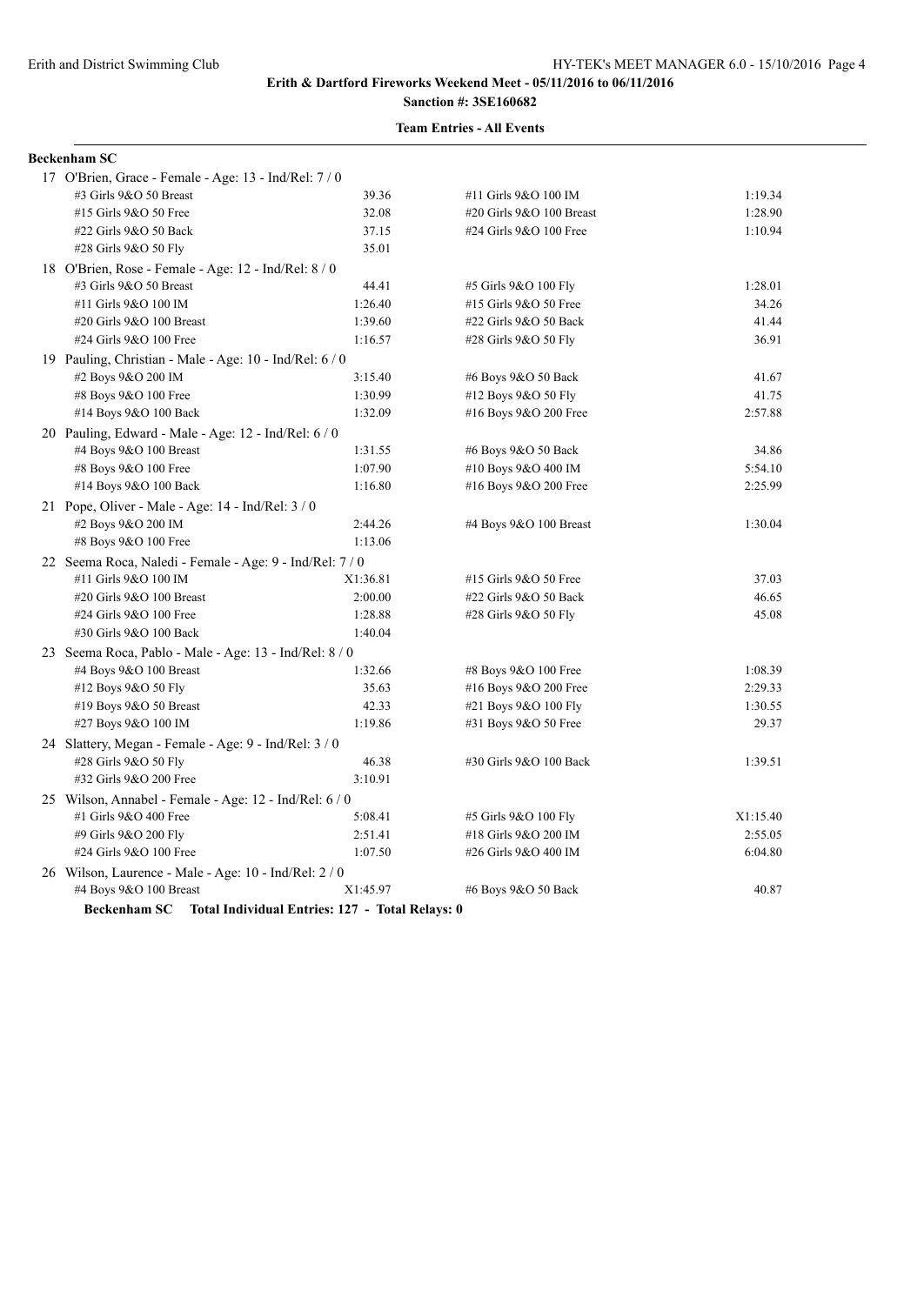# **Sanction #: 3SE160682**

| <b>Bethnal Green SC</b>                                                           |                  |                                                    |                    |
|-----------------------------------------------------------------------------------|------------------|----------------------------------------------------|--------------------|
| 1 Ahmed, Dawood - Male - Age: 9 - Ind/Rel: 2 / 0                                  |                  |                                                    |                    |
| #17 Boys 9&O 400 Free                                                             | 6:17.27          | #23 Boys 9&O 200 Back                              | 3:28.98            |
| 2 Ahmed, Ilyas - Male - Age: 12 - Ind/Rel: 7 / 0                                  |                  |                                                    |                    |
| #10 Boys 9&O 400 IM                                                               | 5:57.02          | #12 Boys 9&O 50 Fly                                | X33.66             |
| #14 Boys 9&O 100 Back                                                             | 1:20.21          | #16 Boys 9&O 200 Free                              | 2:31.72            |
| #25 Boys 9&O 200 Fly                                                              | 2:53.96          | #27 Boys 9&O 100 IM                                | 1:22.44            |
| #31 Boys 9&O 50 Free                                                              | 30.64            |                                                    |                    |
| 3 Ahmed, Yasir - Male - Age: 10 - Ind/Rel: 4 / 0                                  |                  |                                                    |                    |
| #12 Boys 9&O 50 Fly                                                               | 1:00.05          | #14 Boys 9&O 100 Back                              | 2:02.23            |
| #27 Boys 9&O 100 IM                                                               | 1:50.03          | #31 Boys 9&O 50 Free                               | 46.49              |
| 4 Androulidaki, Fedra - Female - Age: 11 - Ind/Rel: 1/0<br>#24 Girls 9&O 100 Free | 1:18.01          |                                                    |                    |
| 5 Androulidakis, Paris - Male - Age: 9 - Ind/Rel: 2 / 0                           |                  |                                                    |                    |
| #17 Boys 9&O 400 Free                                                             | 6:31.01          | #23 Boys 9&O 200 Back                              | 3:26.78            |
| 6 Carlton, Fraser - Male - Age: $12$ - Ind/Rel: $6/0$                             |                  |                                                    |                    |
| #6 Boys 9&O 50 Back                                                               | 38.96            | #8 Boys 9&O 100 Free                               | 1:13.64            |
| #14 Boys 9&O 100 Back                                                             | 1:25.68          | #16 Boys 9&O 200 Free                              | 2:40.81            |
| #23 Boys 9&O 200 Back                                                             | 3:01.65          | #25 Boys 9&O 200 Fly                               | 3:19.15            |
| 7 Cudmore, Kaia - Female - Age: 13 - Ind/Rel: 6 / 0                               |                  |                                                    |                    |
| #1 Girls 9&O 400 Free                                                             | 4:46.98          | #3 Girls 9&O 50 Breast                             | 39.10              |
| #13 Girls 9&O 200 Breast                                                          | 2:56.72          | #15 Girls 9&O 50 Free                              | 30.73              |
| #20 Girls 9&O 100 Breast                                                          | 1:23.61          | #24 Girls 9&O 100 Free                             | 1:05.68            |
| 8 Eloidin, Melissa - Female - Age: 13 - Ind/Rel: 2 / 0<br>#28 Girls 9&O 50 Fly    | 34.75            | #30 Girls 9&O 100 Back                             | 1:20.20            |
| 9 Eloidin, Sean - Male - Age: 10 - Ind/Rel: 2 / 0                                 |                  |                                                    |                    |
| #27 Boys 9&O 100 IM                                                               | 1:33.10          | #31 Boys 9&O 50 Free                               | X33.28             |
| 10 Gilll, Francesco - Male - Age: 13 - Ind/Rel: 4/0                               |                  |                                                    |                    |
| #2 Boys 9&O 200 IM                                                                | 2:56.77          | #4 Boys 9&O 100 Breast                             | 1:40.11            |
| #6 Boys 9&O 50 Back                                                               | 38.50            | #8 Boys 9&O 100 Free                               | 1:12.09            |
| 11 Hatzakis, Agni - Female - Age: 13 - Ind/Rel: 5 / 0                             |                  |                                                    |                    |
| #22 Girls 9&O 50 Back                                                             | 36.23            | #24 Girls 9&O 100 Free                             | 1:08.26            |
| #28 Girls 9&O 50 Fly                                                              | 35.70            | #30 Girls 9&O 100 Back                             | 1:17.42            |
| #32 Girls 9&O 200 Free                                                            | 2:22.41          |                                                    |                    |
| 12 Hatzakis, Tasso - Male - Age: 9 - Ind/Rel: 5 / 0                               |                  |                                                    |                    |
| #19 Boys 9&O 50 Breast                                                            | 52.84            | #21 Boys 9&O 100 Fly                               | 1:45.50            |
| #25 Boys 9&O 200 Fly                                                              | 3:46.02          | #27 Boys 9&O 100 IM                                | 1:40.22            |
| #31 Boys 9&O 50 Free                                                              | 38.04            |                                                    |                    |
| 13 Malcev, Daniel - Male - Age: 10 - Ind/Rel: 9 / 0                               |                  |                                                    |                    |
| #4 Boys 9&O 100 Breast                                                            | 1:52.81          | #6 Boys 9&O 50 Back                                | 44.67              |
| #8 Boys 9&O 100 Free                                                              | 1:29.03          | #14 Boys 9&O 100 Back                              | 1:35.06            |
| #19 Boys 9&O 50 Breast                                                            | 52.12            | #23 Boys 9&O 200 Back                              | 3:35.78            |
| #27 Boys 9&O 100 IM                                                               | 1:40.83          | #29 Boys 9&O 200 Breast                            | 3:55.02            |
| #31 Boys 9&O 50 Free                                                              | 37.66            |                                                    |                    |
| 14 Malcev, Lucas - Male - Age: 9 - Ind/Rel: 9 / 0                                 |                  |                                                    |                    |
| #4 Boys 9&O 100 Breast                                                            | 2:10.89          | #6 Boys 9&O 50 Back                                | 46.50              |
| #8 Boys 9&O 100 Free                                                              | 1:33.01          | #14 Boys 9&O 100 Back                              | 1:48.76            |
| #16 Boys 9&O 200 Free                                                             | 3:15.66          | #19 Boys 9&O 50 Breast                             | 58.23              |
| #23 Boys 9&O 200 Back                                                             | 3:28.97          | #27 Boys 9&O 100 IM                                | 1:45.82            |
| #31 Boys 9&O 50 Free                                                              | 39.01            |                                                    |                    |
| 15 Mayers, Shenea - Female - Age: 11 - Ind/Rel: 4 / 0                             |                  |                                                    |                    |
| #15 Girls 9&O 50 Free<br>#24 Girls 9&O 100 Free                                   | 39.54<br>1:18.53 | #20 Girls 9&O 100 Breast<br>#32 Girls 9&O 200 Free | 1:44.49<br>2:44.80 |
|                                                                                   |                  |                                                    |                    |
| 16 Morton, Elysia B - Female - Age: 10 - Ind/Rel: 4 / 0<br>#26 Girls 9&O 400 IM   | 7:05.00          | #28 Girls 9&O 50 Fly                               | 42.04              |
| #30 Girls 9&O 100 Back                                                            | X1:28.99         | #32 Girls 9&O 200 Free                             | 3:00.73            |
|                                                                                   |                  |                                                    |                    |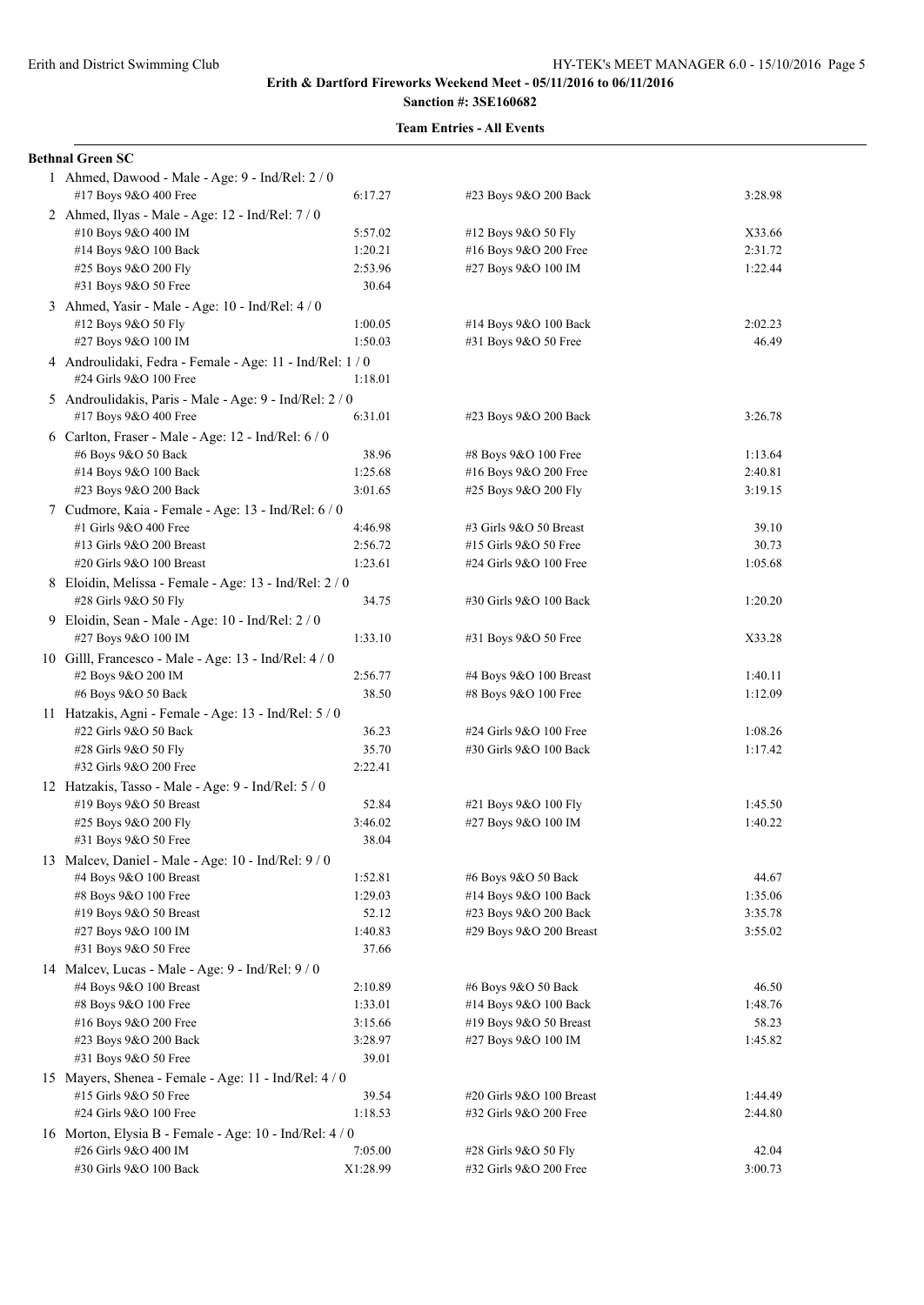# **Sanction #: 3SE160682**

|                  | <b>Bethnal Green SC</b>                               |                                                |                          |         |
|------------------|-------------------------------------------------------|------------------------------------------------|--------------------------|---------|
|                  | 17 Newman, Chloe - Female - Age: 14 - Ind/Rel: 9 / 0  |                                                |                          |         |
|                  | #3 Girls 9&O 50 Breast                                | 46.15                                          | #5 Girls 9&O 100 Fly     | 1:22.96 |
|                  | #11 Girls 9&O 100 IM                                  | 1:24.09                                        | #13 Girls 9&O 200 Breast | 3:27.32 |
|                  | #15 Girls 9&O 50 Free                                 | 34.19                                          | #20 Girls 9&O 100 Breast | 1:38.39 |
|                  | #22 Girls 9&O 50 Back                                 | 38.22                                          | #28 Girls 9&O 50 Fly     | 39.05   |
|                  | #30 Girls 9&O 100 Back                                | 1:21.72                                        |                          |         |
|                  | 18 Noor, Amelie - Female - Age: 12 - Ind/Rel: 4 / 0   |                                                |                          |         |
|                  | #18 Girls 9&O 200 IM                                  | 3:20.19                                        | #20 Girls 9&O 100 Breast | 1:33.36 |
|                  | #22 Girls 9&O 50 Back                                 | 39.08                                          | #24 Girls 9&O 100 Free   | 1:14.01 |
|                  | 19 Roberts, Marco - Male - Age: 11 - Ind/Rel: 4 / 0   |                                                |                          |         |
|                  | #17 Boys 9&O 400 Free                                 | 6:02.87                                        | #19 Boys 9&O 50 Breast   | 49.05   |
|                  | #21 Boys 9&O 100 Fly                                  | 1:33.96                                        | #27 Boys 9&O 100 IM      | 1:30.03 |
|                  | 20 Sims, Lucy - Female - Age: 12 - Ind/Rel: 4 / 0     |                                                |                          |         |
|                  | #18 Girls 9&O 200 IM                                  | 3:12.00                                        | #20 Girls 9&O 100 Breast | 1:41.66 |
|                  | #22 Girls 9&O 50 Back                                 | 46.82                                          | #24 Girls 9&O 100 Free   | 1:24.70 |
|                  | <b>Bethnal Green SC</b>                               | Total Individual Entries: 93 - Total Relays: 0 |                          |         |
|                  |                                                       |                                                |                          |         |
| <b>Bexley SC</b> |                                                       |                                                |                          |         |
|                  | 1 Baxter, Ellie - Female - Age: 14 - Ind/Rel: 3 / 0   |                                                |                          |         |
|                  | #15 Girls 9&O 50 Free                                 | 31.73                                          | #20 Girls 9&O 100 Breast | 1:28.96 |
|                  | #24 Girls 9&O 100 Free                                | 1:08.31                                        |                          |         |
|                  | 2 Jeffery, Joe - Male - Age: 13 - Ind/Rel: $8/0$      |                                                |                          |         |
|                  | #2 Boys 9&O 200 IM                                    | 2:47.69                                        | #6 Boys 9&O 50 Back      | 37.15   |
|                  | #8 Boys 9&O 100 Free                                  | 1:06.26                                        | #12 Boys 9&O 50 Fly      | 36.16   |
|                  | #14 Boys 9&O 100 Back                                 | 1:21.39                                        | #17 Boys 9&O 400 Free    | 4:50.85 |
|                  | #19 Boys 9&O 50 Breast                                | 44.63                                          | #21 Boys 9&O 100 Fly     | 1:23.05 |
|                  | <b>Bexley SC</b>                                      | Total Individual Entries: 11 - Total Relays: 0 |                          |         |
|                  | <b>Black Lion Swimming Club</b>                       |                                                |                          |         |
|                  | 1 Colwell, Holly - Female - Age: 12 - Ind/Rel: 4 / 0  |                                                |                          |         |
|                  | #18 Girls 9&O 200 IM                                  | 2:46.63                                        | #22 Girls 9&O 50 Back    | X35.20  |
|                  | #28 Girls 9&O 50 Fly                                  | 34.14                                          | #30 Girls 9&O 100 Back   | 1:15.92 |
|                  | 2 Colwell, Lauren - Female - Age: 14 - Ind/Rel: 4 / 0 |                                                |                          |         |
|                  | #20 Girls 9&O 100 Breast                              | 1:22.97                                        | #22 Girls 9&O 50 Back    | 35.80   |
|                  | #28 Girls 9&O 50 Fly                                  | 33.20                                          | #30 Girls 9&O 100 Back   | 1:27.85 |
|                  | 3 Lam, Dexter - Male - Age: 14 - Ind/Rel: 4 / 0       |                                                |                          |         |
|                  | #4 Boys 9&O 100 Breast                                | 1:20.78                                        | #8 Boys 9&O 100 Free     | 1:02.49 |
|                  | #12 Boys 9&O 50 Fly                                   | 32.97                                          | #16 Boys 9&O 200 Free    | 2:14.35 |
|                  | 4 Ramsay, Peter - Male - Age: 14 - Ind/Rel: 4 / 0     |                                                |                          |         |
|                  | #6 Boys 9&O 50 Back                                   | 34.30                                          | #8 Boys 9&O 100 Free     | 1:07.07 |
|                  | #12 Boys 9&O 50 Fly                                   | 33.43                                          | #14 Boys 9&O 100 Back    | 1:38.17 |
|                  | 5 Ramsay, Sophie - Female - Age: 11 - Ind/Rel: 3 / 0  |                                                |                          |         |
|                  | #3 Girls 9&O 50 Breast                                | 57.12                                          | #11 Girls 9&O 100 IM     | 1:40.84 |
|                  | #15 Girls 9&O 50 Free                                 | 39.51                                          |                          |         |
|                  | 6 Waller, Ellie - Female - Age: 14 - Ind/Rel: 3 / 0   |                                                |                          |         |
|                  | #3 Girls 9&O 50 Breast                                | 40.69                                          | #5 Girls 9&O 100 Fly     | 1:13.93 |
|                  | #9 Girls 9&O 200 Fly                                  | 2:41.97                                        |                          |         |
|                  | <b>Black Lion Swimming Club</b>                       | Total Individual Entries: 22 - Total Relays: 0 |                          |         |
|                  |                                                       |                                                |                          |         |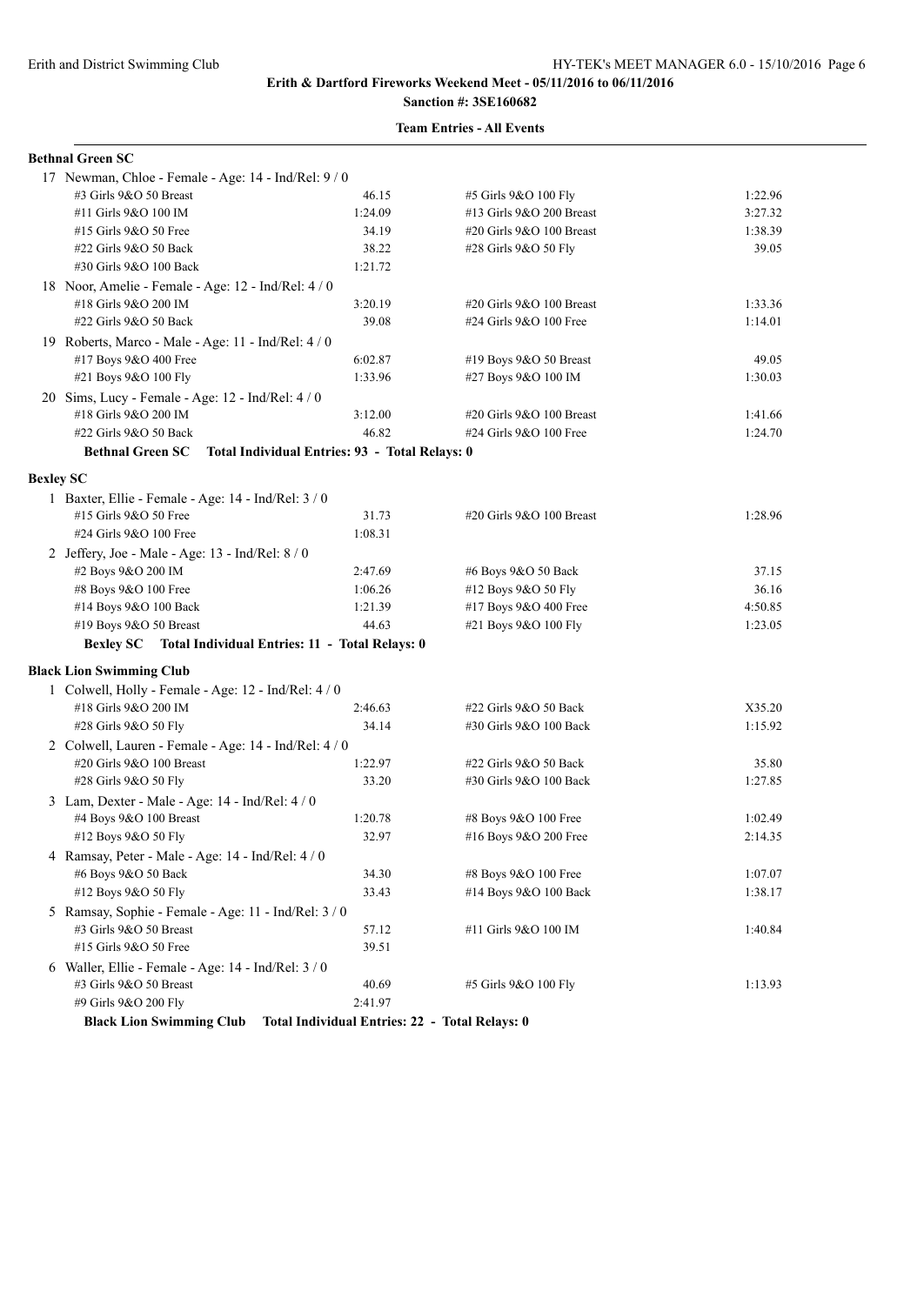# **Sanction #: 3SE160682**

| <b>Borough of Waltham Forest SC</b>                   |         |                          |         |
|-------------------------------------------------------|---------|--------------------------|---------|
| 1 Ahmet, Kaya - Male - Age: 12 - Ind/Rel: 8 / 0       |         |                          |         |
| #2 Boys 9&O 200 IM                                    | 2:59.13 | #4 Boys 9&O 100 Breast   | 1:28.00 |
| #6 Boys 9&O 50 Back                                   | 42.93   | #19 Boys 9&O 50 Breast   | 41.06   |
| #21 Boys 9&O 100 Fly                                  | 1:33.50 | #27 Boys 9&O 100 IM      | 1:30.53 |
| #29 Boys 9&O 200 Breast                               | 3:08.10 | #31 Boys 9&O 50 Free     | 35.69   |
| 2 Ali, Madina - Female - Age: 9 - Ind/Rel: 7 / 0      |         |                          |         |
| #3 Girls 9&O 50 Breast                                | 1:02.15 | #15 Girls 9&O 50 Free    | 1:01.70 |
| #20 Girls 9&O 100 Breast                              | 2:09.06 | #22 Girls 9&O 50 Back    | 1:01.72 |
| #24 Girls 9&O 100 Free                                | 2:00.83 | #28 Girls 9&O 50 Fly     | 1:04.25 |
| #30 Girls 9&O 100 Back                                | 2:47.03 |                          |         |
| 3 Allison, Amy - Female - Age: 11 - Ind/Rel: 7 / 0    |         |                          |         |
| #1 Girls 9&O 400 Free                                 | 5:46.20 | #9 Girls 9&O 200 Fly     | 3:19.10 |
| #15 Girls 9&O 50 Free                                 | 33.84   | #18 Girls 9&O 200 IM     | 3:05.00 |
| #22 Girls 9&O 50 Back                                 | 39.55   | #26 Girls 9&O 400 IM     | 6:31.80 |
| #32 Girls 9&O 200 Free                                | 2:39.22 |                          |         |
| 4 Clark, Drew - Male - Age: 14 - Ind/Rel: 6 / 0       |         |                          |         |
| #8 Boys 9&O 100 Free                                  | 1:06.57 | #12 Boys 9&O 50 Fly      | 34.80   |
| #16 Boys 9&O 200 Free                                 | 2:20.47 | #17 Boys 9&O 400 Free    | 4:51.28 |
| #21 Boys 9&O 100 Fly                                  | 1:18.40 | #27 Boys 9&O 100 IM      | 1:19.97 |
| 5 Collowey, William - Male - Age: 10 - Ind/Rel: 3 / 0 |         |                          |         |
| #4 Boys 9&O 100 Breast                                | 2:08.80 | #8 Boys 9&O 100 Free     | 1:39.85 |
| #31 Boys 9&O 50 Free                                  | 47.70   |                          |         |
| 6 Curley, Faye - Female - Age: $13$ - Ind/Rel: $4/0$  |         |                          |         |
| #18 Girls 9&O 200 IM                                  | 2:44.18 | #20 Girls 9&O 100 Breast | 1:34.62 |
| #26 Girls 9&O 400 IM                                  | 5:39.87 | #28 Girls 9&O 50 Fly     | 35.95   |
| 7 Curley, Sean - Male - Age: 15 - Ind/Rel: 3 / 0      |         |                          |         |
| #19 Boys 9&O 50 Breast                                | 36.10   | #23 Boys 9&O 200 Back    | 2:25.13 |
| #29 Boys 9&O 200 Breast                               | 2:52.74 |                          |         |
| 8 Dawson, Abigail - Female - Age: 12 - Ind/Rel: 7 / 0 |         |                          |         |
| #1 Girls 9&O 400 Free                                 | 5:10.80 | #3 Girls 9&O 50 Breast   | 42.00   |
| #9 Girls 9&O 200 Fly                                  | 2:49.44 | #15 Girls 9&O 50 Free    | 31.23   |
| #18 Girls 9&O 200 IM                                  | 2:45.69 | #24 Girls 9&O 100 Free   | 1:08.60 |
| #26 Girls 9&O 400 IM                                  | 5:49.84 |                          |         |
| 9 Dawson, Samuel - Male - Age: 10 - Ind/Rel: 4 / 0    |         |                          |         |
| #6 Boys 9&O 50 Back                                   | 45.12   | #8 Boys 9&O 100 Free     | 1:27.28 |
| #12 Boys 9&O 50 Fly                                   | 53.25   | #14 Boys 9&O 100 Back    | 1:44.20 |
| 10 Hayhow, Eliot - Male - Age: 11 - Ind/Rel: 7 / 0    |         |                          |         |
| #2 Boys 9&O 200 IM                                    | 3:17.08 | #4 Boys 9&O 100 Breast   | 1:45.00 |
| #6 Boys 9&O 50 Back                                   | 41.72   | #8 Boys 9&O 100 Free     | 1:18.29 |
| #12 Boys 9&O 50 Fly                                   | 44.94   | #14 Boys 9&O 100 Back    | 1:32.97 |
| #16 Boys 9&O 200 Free                                 | 2:45.90 |                          |         |
| 11 Hayhow, Lewis - Male - Age: 14 - Ind/Rel: 8 / 0    |         |                          |         |
| #2 Boys 9&O 200 IM                                    | 2:41.41 | #4 Boys 9&O 100 Breast   | 1:29.34 |
| #6 Boys 9&O 50 Back                                   | 35.25   | #8 Boys 9&O 100 Free     | 1:06.72 |
| #10 Boys 9&O 400 IM                                   | 5:46.50 | #12 Boys 9&O 50 Fly      | 34.03   |
| #14 Boys 9&O 100 Back                                 | 1:15.18 | #16 Boys 9&O 200 Free    | 2:25.87 |
| 12 Higgins, Liam - Male - Age: 11 - Ind/Rel: $3/0$    |         |                          |         |
| #19 Boys 9&O 50 Breast                                | 48.90   | #27 Boys 9&O 100 IM      | 1:51.97 |
| #31 Boys 9&O 50 Free                                  | 37.90   |                          |         |
| 13 Iley, Isabel - Female - Age: 11 - Ind/Rel: 6 / 0   |         |                          |         |
| #1 Girls 9&O 400 Free                                 | 5:30.32 | #9 Girls 9&O 200 Fly     | 3:23.98 |
| #13 Girls 9&O 200 Breast                              | 3:36.70 | #20 Girls 9&O 100 Breast | 1:34.84 |
| #24 Girls 9&O 100 Free                                | 1:11.30 | #32 Girls 9&O 200 Free   | 2:37.04 |
| 14 Morris, Emily - Female - Age: 11 - Ind/Rel: 4 / 0  |         |                          |         |
| #22 Girls 9&O 50 Back                                 | 43.36   | #24 Girls 9&O 100 Free   | 1:25.26 |
| #28 Girls 9&O 50 Fly                                  | 43.00   | #30 Girls 9&O 100 Back   | 1:27.71 |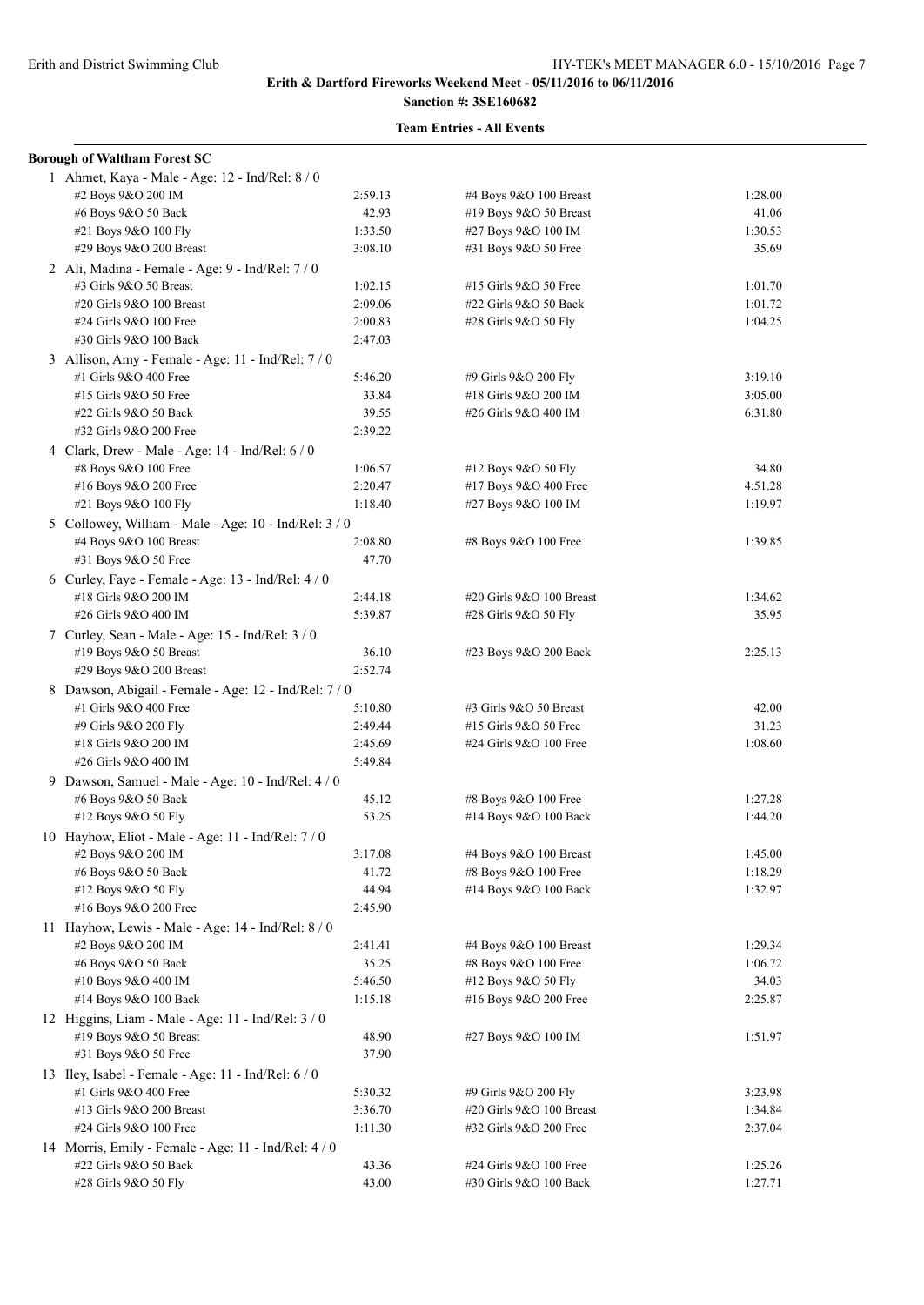# **Sanction #: 3SE160682**

| <b>Borough of Waltham Forest SC</b>                                          |         |                          |         |
|------------------------------------------------------------------------------|---------|--------------------------|---------|
| 15 Munden, Jack - Male - Age: 14 - Ind/Rel: 5 / 0                            |         |                          |         |
| #2 Boys 9&O 200 IM                                                           | 2:34.99 | #8 Boys 9&O 100 Free     | 1:02.00 |
| #10 Boys 9&O 400 IM                                                          | 5:22.94 | #14 Boys 9&O 100 Back    | 1:15.01 |
| #16 Boys 9&O 200 Free                                                        | 2:14.14 |                          |         |
| 16 Munden, Joe - Male - Age: 12 - Ind/Rel: 4 / 0                             |         |                          |         |
| #2 Boys 9&O 200 IM                                                           | 2:52.80 | #8 Boys 9&O 100 Free     | 1:11.22 |
| #14 Boys 9&O 100 Back                                                        | 1:25.04 | #16 Boys 9&O 200 Free    | 2:32.88 |
| 17 Pagan, Stephanie Pauline - Female - Age: 11 - Ind/Rel: 8 / 0              |         |                          |         |
| #1 Girls 9&O 400 Free                                                        | 5:28.25 | #5 Girls 9&O 100 Fly     | 1:31.13 |
| #9 Girls 9&O 200 Fly                                                         | 3:10.54 | #13 Girls 9&O 200 Breast | 3:21.46 |
| #20 Girls 9&O 100 Breast                                                     | 1:38.45 | #24 Girls 9&O 100 Free   | 1:11.60 |
| #28 Girls 9&O 50 Fly                                                         | X38.06  | #32 Girls 9&O 200 Free   | 2:35.16 |
| 18 Palapal, Ashley Gabrielle - Female - Age: 10 - Ind/Rel: 4 / 0             |         |                          |         |
| #20 Girls 9&O 100 Breast                                                     | 1:54.66 | #24 Girls 9&O 100 Free   | 1:26.34 |
| #30 Girls 9&O 100 Back                                                       | 1:39.80 | #32 Girls 9&O 200 Free   | 3:08.57 |
| 19 Pemberton, Ella - Female - Age: 11 - Ind/Rel: 6 / 0                       |         |                          |         |
| #18 Girls 9&O 200 IM                                                         | 3:10.91 | #20 Girls 9&O 100 Breast | 1:50.68 |
| #24 Girls 9&O 100 Free                                                       | 1:15.76 | #28 Girls 9&O 50 Fly     | 42.14   |
| #30 Girls 9&O 100 Back                                                       | 1:26.97 | #32 Girls 9&O 200 Free   | 2:49.62 |
| 20 Pillai, Neha - Female - Age: 11 - Ind/Rel: 3 / 0                          |         |                          |         |
| #1 Girls 9&O 400 Free                                                        | 5:20.11 | #9 Girls 9&O 200 Fly     | 3:14.00 |
| #26 Girls 9&O 400 IM                                                         | 6:15.00 |                          |         |
| 21 Reed, Poppy - Female - Age: 9 - Ind/Rel: 3 / 0                            |         |                          |         |
| #28 Girls 9&O 50 Fly                                                         | 57.63   | #30 Girls 9&O 100 Back   | 1:52.09 |
| #32 Girls 9&O 200 Free                                                       | 3:30.00 |                          |         |
| 22 Remyn, Ella - Female - Age: 12 - Ind/Rel: 5 / 0                           |         |                          |         |
| #1 Girls 9&O 400 Free                                                        | 5:15.07 | #3 Girls 9&O 50 Breast   | 45.22   |
| #5 Girls 9&O 100 Fly                                                         | 1:19.10 | #9 Girls 9&O 200 Fly     | 2:51.10 |
| #15 Girls 9&O 50 Free                                                        | 32.60   |                          |         |
| 23 Richardson, Christopher - Male - Age: 10 - Ind/Rel: 3 / 0                 |         |                          |         |
| #17 Boys 9&O 400 Free                                                        | 5:56.55 | #19 Boys 9&O 50 Breast   | 52.32   |
| #23 Boys 9&O 200 Back                                                        | 3:18.17 |                          |         |
| 24 Schuster, Isidora - Female - Age: 9 - Ind/Rel: 5 / 0                      |         |                          |         |
| #20 Girls 9&O 100 Breast                                                     | 2:08.01 | #22 Girls 9&O 50 Back    | 1:01.31 |
| #24 Girls 9&O 100 Free                                                       | 1:51.65 | #28 Girls 9&O 50 Fly     | 1:27.65 |
| #30 Girls 9&O 100 Back                                                       | 2:30.11 |                          |         |
| 25 Stanway, Lucy - Female - Age: 9 - Ind/Rel: 6 / 0                          |         |                          |         |
| #3 Girls 9&O 50 Breast                                                       | 52.29   | #20 Girls 9&O 100 Breast | 1:52.93 |
| #22 Girls 9&O 50 Back                                                        | 53.40   | #24 Girls 9&O 100 Free   | 1:54.59 |
| #28 Girls 9&O 50 Fly                                                         | 56.10   | #30 Girls 9&O 100 Back   | 1:54.76 |
| 26 Stanway, Michael - Male - Age: 14 - Ind/Rel: 5 / 0                        |         |                          |         |
| #6 Boys 9&O 50 Back                                                          | 32.78   | #8 Boys 9&O 100 Free     | 1:07.94 |
| #17 Boys 9&O 400 Free                                                        | 5:08.92 | #21 Boys 9&O 100 Fly     | 1:20.90 |
| #23 Boys 9&O 200 Back                                                        | 2:30.62 |                          |         |
| 27 Thomson, Rebecca - Female - Age: 9 - Ind/Rel: 7/0                         |         |                          |         |
| #18 Girls 9&O 200 IM                                                         | 3:38.21 | #20 Girls 9&O 100 Breast | 1:57.40 |
| #22 Girls 9&O 50 Back                                                        | 47.43   | #24 Girls 9&O 100 Free   | 1:23.60 |
| #28 Girls 9&O 50 Fly                                                         | 51.84   | #30 Girls 9&O 100 Back   | 1:37.69 |
| #32 Girls 9&O 200 Free                                                       | 3:07.10 |                          |         |
| 28 Trayner, Max - Male - Age: 12 - Ind/Rel: $6/0$                            |         |                          |         |
| #2 Boys 9&O 200 IM                                                           | 2:52.20 | #6 Boys 9&O 50 Back      | 36.89   |
| #8 Boys 9&O 100 Free                                                         | 1:08.90 | #12 Boys 9&O 50 Fly      | 37.93   |
| #14 Boys 9&O 100 Back                                                        | 1:17.70 | #16 Boys 9&O 200 Free    | 2:22.30 |
| 29 Wright, Isabel - Female - Age: 9 - Ind/Rel: 3 / 0                         |         |                          |         |
| #20 Girls 9&O 100 Breast                                                     | 2:04.35 | #22 Girls 9&O 50 Back    | 50.30   |
| #24 Girls 9&O 100 Free                                                       | 1:41.30 |                          |         |
| Borough of Waltham Forest SC Total Individual Entries: 150 - Total Relays: 0 |         |                          |         |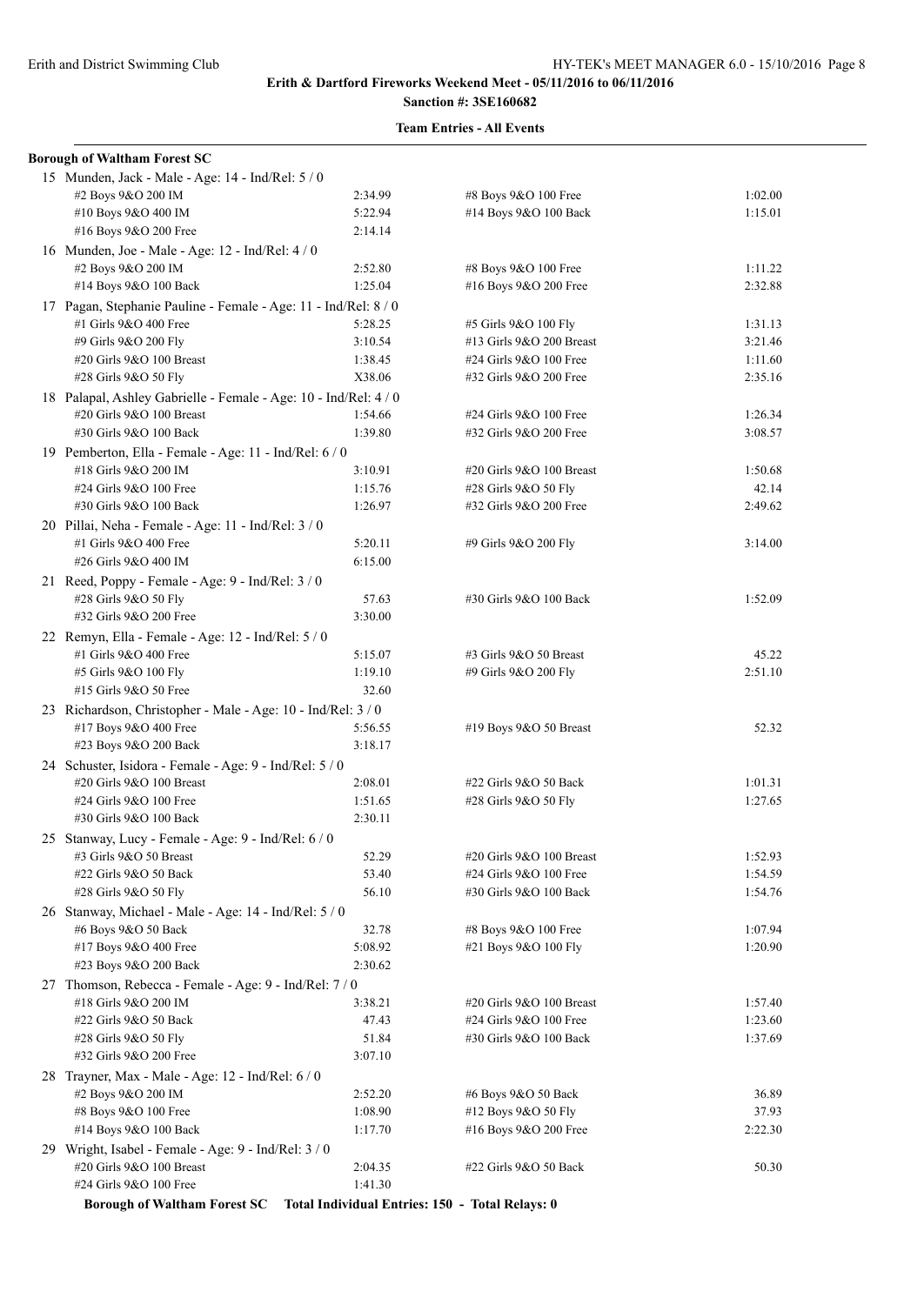# **Sanction #: 3SE160682 Team Entries - All Events**

| <b>Bromley SC</b>                                           |          |                               |          |
|-------------------------------------------------------------|----------|-------------------------------|----------|
| 1 Bello-Mendoza, Benjamin - Male - Age: 14 - Ind/Rel: 7 / 0 |          |                               |          |
| #4 Boys 9&O 100 Breast                                      | X1:16.56 | #6 Boys 9&O 50 Back           | 33.09    |
| #8 Boys 9&O 100 Free                                        | 1:02.41  | #12 Boys 9&O 50 Fly           | 31.75    |
| #19 Boys 9&O 50 Breast                                      | 35.69    | #21 Boys 9&O 100 Fly          | 1:11.53  |
| #31 Boys 9&O 50 Free                                        | 27.55    |                               |          |
|                                                             |          |                               |          |
| 2 Bello-Mendoza, Megan - Female - Age: 9 - Ind/Rel: 3 / 0   |          |                               |          |
| #3 Girls 9&O 50 Breast                                      | 1:01.53  | #15 Girls 9&O 50 Free         | 47.39    |
| #28 Girls 9&O 50 Fly                                        | 49.41    |                               |          |
| 3 Billings, Jack - Male - Age: 13 - Ind/Rel: 8 / 0          |          |                               |          |
| #6 Boys 9&O 50 Back                                         | 33.08    | #8 Boys 9&O 100 Free          | X1:00.50 |
| #10 Boys 9&O 400 IM                                         | 5:27.40  | #12 Boys 9&O 50 Fly           | X30.24   |
| #19 Boys 9&O 50 Breast                                      | 38.33    | #21 Boys 9&O 100 Fly          | X1:08.19 |
| #29 Boys 9&O 200 Breast                                     | 3:04.80  | #31 Boys 9&O 50 Free          | X27.74   |
| 4 Billings, Katie - Female - Age: 11 - Ind/Rel: 8 / 0       |          |                               |          |
| #3 Girls 9&O 50 Breast                                      | 48.32    | #5 Girls 9&O 100 Fly          | 1:24.25  |
| #11 Girls 9&O 100 IM                                        | 1:34.31  | #15 Girls 9&O 50 Free         | 33.67    |
| #20 Girls 9&O 100 Breast                                    | 1:47.34  | #24 Girls 9&O 100 Free        | 1:19.31  |
| #28 Girls 9&O 50 Fly                                        | 37.85    | #30 Girls 9&O 100 Back        | X1:24.84 |
|                                                             |          |                               |          |
| 5 Carter, Lenka - Female - Age: 11 - Ind/Rel: 1 / 0         |          |                               |          |
| #1 Girls 9&O 400 Free                                       | 5:24.10  |                               |          |
| 6 Chou, Nevan - Male - Age: $11$ - Ind/Rel: $7/0$           |          |                               |          |
| #6 Boys 9&O 50 Back                                         | 39.22    | #8 Boys 9&O 100 Free          | 1:15.87  |
| #12 Boys 9&O 50 Fly                                         | 40.67    | #14 Boys 9&O 100 Back         | 1:26.50  |
| #19 Boys 9&O 50 Breast                                      | 49.49    | #23 Boys 9&O 200 Back         | 3:12.77  |
| #31 Boys 9&O 50 Free                                        | 33.40    |                               |          |
| 7 Chou, Siobhan - Female - Age: 14 - Ind/Rel: 8 / 0         |          |                               |          |
| #1 Girls 9&O 400 Free                                       | 4:55.10  | #3 Girls 9&O 50 Breast        | 39.56    |
| #13 Girls 9&O 200 Breast                                    | 3:08.82  | #15 Girls 9&O 50 Free         | 29.28    |
| #18 Girls 9&O 200 IM                                        | 2:43.00  | $\#20$ Girls $9&0$ 100 Breast | 1:28.50  |
| #24 Girls 9&O 100 Free                                      | 1:05.05  | #26 Girls 9&O 400 IM          | 6:01.16  |
|                                                             |          |                               |          |
| 8 Cleaver, Jamie - Male - Age: 11 - Ind/Rel: 1 / 0          |          |                               |          |
| #10 Boys 9&O 400 IM                                         | 6:35.80  |                               |          |
| 9 Coe, Benjamin - Male - Age: 18 - Ind/Rel: 5 / 0           |          |                               |          |
| #8 Boys 9&O 100 Free                                        | X55.33   | #12 Boys 9&O 50 Fly           | 28.50    |
| #19 Boys 9&O 50 Breast                                      | 35.36    | #21 Boys 9&O 100 Fly          | 1:05.57  |
| #31 Boys 9&O 50 Free                                        | X25.38   |                               |          |
| 10 Corver, Alexander - Male - Age: 10 - Ind/Rel: 3 / 0      |          |                               |          |
| #2 Boys 9&O 200 IM                                          | X3:01.50 | #19 Boys 9&O 50 Breast        | X42.56   |
| #21 Boys 9&O 100 Fly                                        | X1:19.70 |                               |          |
| 11 Corver, Alicia - Female - Age: 12 - Ind/Rel: 4 / 0       |          |                               |          |
| #1 Girls 9&O 400 Free                                       | 5:06.50  | #9 Girls 9&O 200 Fly          | X2:39.48 |
| #18 Girls 9&O 200 IM                                        | X2:40.60 | #24 Girls 9&O 100 Free        | 1:06.50  |
| 12 Dennis, Will - Male - Age: $12$ - Ind/Rel: $8/0$         |          |                               |          |
| #2 Boys 9&O 200 IM                                          | 2:49.56  | #6 Boys 9&O 50 Back           | 42.02    |
| #8 Boys 9&O 100 Free                                        |          |                               |          |
|                                                             | 1:18.38  | #12 Boys 9&O 50 Fly           | 39.33    |
| #14 Boys 9&O 100 Back                                       | 1:29.50  | #16 Boys 9&O 200 Free         | 2:43.37  |
| #19 Boys 9&O 50 Breast                                      | 50.61    | #21 Boys 9&O 100 Fly          | 1:26.59  |
| 13 Din, Alexander - Male - Age: 18 - Ind/Rel: 6/0           |          |                               |          |
| #4 Boys 9&O 100 Breast                                      | 1:12.64  | #6 Boys 9&O 50 Back           | X29.08   |
| #12 Boys 9&O 50 Fly                                         | X28.11   | #19 Boys 9&O 50 Breast        | X33.51   |
| #27 Boys 9&O 100 IM                                         | X1:05.09 | #31 Boys 9&O 50 Free          | 26.33    |
| 14 Follis, Ella - Female - Age: 12 - Ind/Rel: 5 / 0         |          |                               |          |
| #7 Girls 9&O 200 Back                                       | 3:04.99  | #22 Girls 9&O 50 Back         | 40.78    |
| #24 Girls 9&O 100 Free                                      | 1:08.92  | #28 Girls 9&O 50 Fly          | 37.16    |
| #30 Girls 9&O 100 Back                                      | 1:27.31  |                               |          |
|                                                             |          |                               |          |
| 15 Follis, Madeleine - Female - Age: 14 - Ind/Rel: 5 / 0    |          |                               |          |
| #5 Girls 9&O 100 Fly                                        | 1:16.50  | #22 Girls 9&O 50 Back         | 35.22    |
| #24 Girls 9&O 100 Free                                      | 1:05.55  | #28 Girls 9&O 50 Fly          | 35.43    |
| #30 Girls 9&O 100 Back                                      | 1:16.44  |                               |          |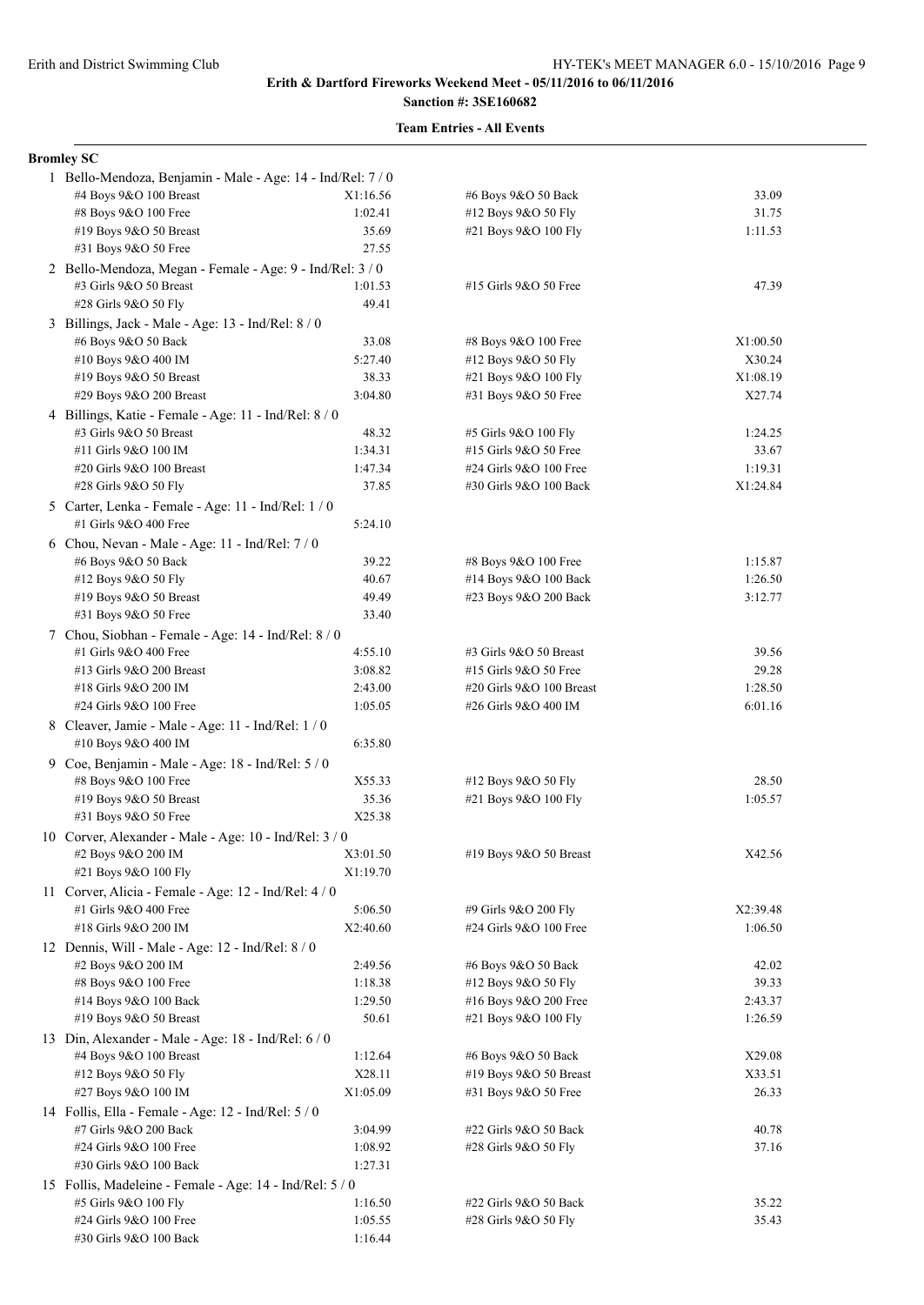| <b>Bromley SC</b>                                                                |                    |                                                 |                  |
|----------------------------------------------------------------------------------|--------------------|-------------------------------------------------|------------------|
| 16 Fraser, Lauren - Female - Age: 13 - Ind/Rel: 4 / 0                            |                    |                                                 |                  |
| #3 Girls 9&O 50 Breast                                                           | 41.20              | #5 Girls 9&O 100 Fly                            | 1:33.78          |
| #13 Girls 9&O 200 Breast                                                         | 3:22.82            | #15 Girls 9&O 50 Free                           | 32.34            |
| 17 Garner, Elisa - Female - Age: 10 - Ind/Rel: 3 / 0                             |                    |                                                 |                  |
| #3 Girls 9&O 50 Breast                                                           | 54.62              | #11 Girls 9&O 100 IM                            | 1:43.73          |
| #15 Girls 9&O 50 Free                                                            | 38.99              |                                                 |                  |
| 18 Goodyear, Natasha - Female - Age: 10 - Ind/Rel: 3 / 0                         |                    |                                                 |                  |
| #9 Girls 9&O 200 Fly<br>#18 Girls 9&O 200 IM                                     | 3:25.00<br>3:06.17 | #13 Girls 9&O 200 Breast                        | 3:41.91          |
| 19 Hutton, Lauren - Female - Age: 10 - Ind/Rel: 7 / 0                            |                    |                                                 |                  |
| #3 Girls 9&O 50 Breast                                                           | 57.53              | #11 Girls 9&O 100 IM                            | NT               |
| #15 Girls 9&O 50 Free                                                            | 40.17              | #22 Girls 9&O 50 Back                           | 49.82            |
| #24 Girls 9&O 100 Free                                                           | NT                 | #28 Girls 9&O 50 Fly                            | 54.04            |
| #30 Girls 9&O 100 Back                                                           | 1:39.69            |                                                 |                  |
| 20 Kottas, Ellis - Female - Age: 13 - Ind/Rel: 4/0                               |                    |                                                 |                  |
| #3 Girls 9&O 50 Breast                                                           | 40.00              | #5 Girls 9&O 100 Fly                            | 1:21.09          |
| #18 Girls 9&O 200 IM                                                             | 2:55.00            | #24 Girls 9&O 100 Free                          | 1:13.85          |
| 21 Lander, Samuel - Male - Age: 10 - Ind/Rel: 1 / 0                              |                    |                                                 |                  |
| #17 Boys 9&O 400 Free                                                            | 5:43.38            |                                                 |                  |
| 22 Mahendrakumar, Pravin - Male - Age: 13 - Ind/Rel: 3 / 0                       |                    |                                                 |                  |
| #2 Boys 9&O 200 IM                                                               | 2:47.93            | #6 Boys 9&O 50 Back                             | 35.99            |
| #8 Boys 9&O 100 Free                                                             | 1:10.75            |                                                 |                  |
| 23 Mahendrakumar, Shoban - Male - Age: 10 - Ind/Rel: 3 / 0                       |                    |                                                 |                  |
| #4 Boys 9&O 100 Breast                                                           | 2:04.50            | #6 Boys 9&O 50 Back                             | 45.08            |
| #8 Boys 9&O 100 Free                                                             | NT                 |                                                 |                  |
| 24 Marchant, Lucy - Female - Age: 17 - Ind/Rel: 4 / 0                            |                    |                                                 |                  |
| #13 Girls 9&O 200 Breast<br>#20 Girls 9&O 100 Breast                             | 3:10.74<br>1:22.87 | #15 Girls 9&O 50 Free<br>#24 Girls 9&O 100 Free | 31.00<br>1:09.46 |
|                                                                                  |                    |                                                 |                  |
| 25 Menteath, Shannon - Female - Age: 12 - Ind/Rel: 7/0<br>#3 Girls 9&O 50 Breast | 49.27              | #5 Girls 9&O 100 Fly                            | 1:29.13          |
| #11 Girls 9&O 100 IM                                                             | 1:31.96            | #15 Girls 9&O 50 Free                           | 37.10            |
| #20 Girls 9&O 100 Breast                                                         | 1:47.73            | #22 Girls 9&O 50 Back                           | 41.74            |
| #28 Girls 9&O 50 Fly                                                             | 40.91              |                                                 |                  |
| 26 Mott, Rosie - Female - Age: 13 - Ind/Rel: 4 / 0                               |                    |                                                 |                  |
| #22 Girls 9&O 50 Back                                                            | 37.13              | #24 Girls 9&O 100 Free                          | 1:16.36          |
| #28 Girls 9&O 50 Fly                                                             | 36.19              | #30 Girls 9&O 100 Back                          | 1:18.53          |
| 27 Norris, Emily - Female - Age: 16 - Ind/Rel: 3 / 0                             |                    |                                                 |                  |
| #3 Girls 9&O 50 Breast                                                           | 39.31              | #5 Girls 9&O 100 Fly                            | 1:09.50          |
| #9 Girls 9&O 200 Fly                                                             | 2:34.00            |                                                 |                  |
| 28 O'Flynn, Hannah - Female - Age: 14 - Ind/Rel: 7 / 0                           |                    |                                                 |                  |
| #3 Girls 9&O 50 Breast                                                           | X36.67             | #5 Girls 9&O 100 Fly                            | X1:07.60         |
| #7 Girls 9&O 200 Back                                                            | 2:35.40            | #9 Girls 9&O 200 Fly                            | X2:31.90         |
| #13 Girls 9&O 200 Breast<br>#26 Girls 9&O 400 IM                                 | 2:59.70<br>5:28.20 | #15 Girls 9&O 50 Free                           | 29.23            |
| 29 Pickering, Beatrice - Female - Age: 9 - Ind/Rel: 5 / 0                        |                    |                                                 |                  |
| #1 Girls 9&O 400 Free                                                            | 6:45.76            | #3 Girls 9&O 50 Breast                          | 51.69            |
| #20 Girls 9&O 100 Breast                                                         | 1:57.30            | #22 Girls 9&O 50 Back                           | 43.24            |
| #24 Girls 9&O 100 Free                                                           | 1:28.99            |                                                 |                  |
| 30 Pickering, Sebastian - Male - Age: 11 - Ind/Rel: 3 / 0                        |                    |                                                 |                  |
| #4 Boys 9&O 100 Breast                                                           | X1:31.11           | #8 Boys 9&O 100 Free                            | X1:11.01         |
| #17 Boys 9&O 400 Free                                                            | 5:38.28            |                                                 |                  |
| 31 Powell, Eliza - Female - Age: 12 - Ind/Rel: 1 / 0                             |                    |                                                 |                  |
| #1 Girls 9&O 400 Free                                                            | 5:09.94            |                                                 |                  |
| 32 Powell, Francesca - Female - Age: 15 - Ind/Rel: 1 / 0                         |                    |                                                 |                  |
| #3 Girls 9&O 50 Breast                                                           | 40.95              |                                                 |                  |
| 33 Rayner, Lily - Female - Age: 15 - Ind/Rel: 4 / 0                              |                    |                                                 |                  |
| #13 Girls 9&O 200 Breast                                                         | 2:56.64            | #20 Girls 9&O 100 Breast                        | 1:23.89          |
| #22 Girls 9&O 50 Back                                                            | 34.58              | #28 Girls 9&O 50 Fly                            | 34.03            |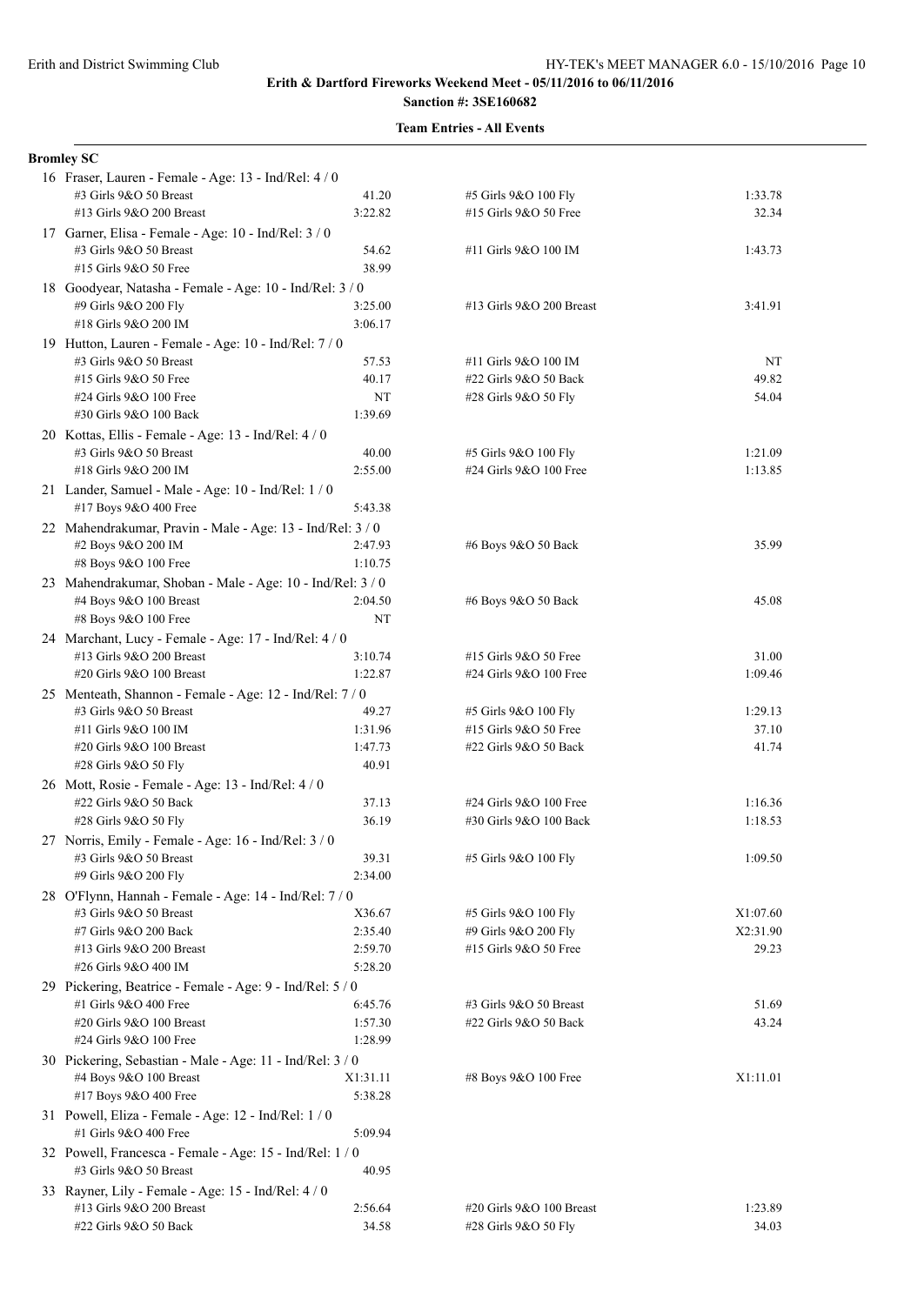# **Sanction #: 3SE160682**

| <b>Bromley SC</b>                                                   |                                               |                          |          |
|---------------------------------------------------------------------|-----------------------------------------------|--------------------------|----------|
| 34 Rayner, Ruby - Female - Age: 11 - Ind/Rel: 2 / 0                 |                                               |                          |          |
| #1 Girls 9&O 400 Free                                               | 5:34.22                                       | #13 Girls 9&O 200 Breast | 3:19.12  |
| 35 Sellar, Edward - Male - Age: 12 - Ind/Rel: 2 / 0                 |                                               |                          |          |
| #2 Boys 9&O 200 IM                                                  | 2:50.51                                       | #4 Boys 9&O 100 Breast   | 1:27.91  |
| 36 Short, Luca - Male - Age: 13 - Ind/Rel: 3 / 0                    |                                               |                          |          |
| #6 Boys 9&O 50 Back                                                 | 35.65                                         | #8 Boys 9&O 100 Free     | 1:08.55  |
| #23 Boys 9&O 200 Back                                               | 2:41.16                                       |                          |          |
| 37 Straupenieks, Rae - Female - Age: 12 - Ind/Rel: 3 / 0            |                                               |                          |          |
| #20 Girls 9&O 100 Breast                                            | 1:36.44                                       | #22 Girls 9&O 50 Back    | 38.04    |
| #24 Girls 9&O 100 Free                                              | 1:11.39                                       |                          |          |
| 38 Tutt, Alessio - Male - Age: 11 - Ind/Rel: 5 / 0                  |                                               |                          |          |
| #6 Boys 9&O 50 Back                                                 | 39.23                                         | #8 Boys 9&O 100 Free     | 1:18.13  |
| #12 Boys 9&O 50 Fly                                                 | 42.25                                         | #14 Boys 9&O 100 Back    | X1:24.03 |
| #16 Boys 9&O 200 Free                                               | 2:41.18                                       |                          |          |
| 39 Van Selm, Jessica - Female - Age: 10 - Ind/Rel: 6 / 0            |                                               |                          |          |
| #3 Girls 9&O 50 Breast                                              | 55.39                                         | #5 Girls 9&O 100 Fly     | NT       |
| #7 Girls 9&O 200 Back                                               | 3:05.00                                       | #11 Girls 9&O 100 IM     | 1:46.02  |
| #13 Girls 9&O 200 Breast                                            | 4:05.00                                       | #15 Girls 9&O 50 Free    | 39.04    |
| 40 Walters, Abigail - Female - Age: 15 - Ind/Rel: 3 / 0             |                                               |                          |          |
| #3 Girls 9&O 50 Breast                                              | 45.41                                         | #5 Girls 9&O 100 Fly     | 1:21.35  |
| #28 Girls 9&O 50 Fly                                                | 35.50                                         |                          |          |
| 41 Walters, Connie - Female - Age: 11 - Ind/Rel: 4 / 0              |                                               |                          |          |
| #3 Girls 9&O 50 Breast                                              | 51.32                                         | #13 Girls 9&O 200 Breast | 4:01.00  |
| #20 Girls 9&O 100 Breast                                            | 1:51.88                                       | #28 Girls 9&O 50 Fly     | 46.84    |
| Bromley SC Total Individual Entries: 174 - Total Relays: 0          |                                               |                          |          |
| <b>Chislehurst Millenium</b>                                        |                                               |                          |          |
| 1 Lyons, Monty - Male - Age: 9 - Ind/Rel: 3 / 0                     |                                               |                          |          |
| #4 Boys 9&O 100 Breast                                              | NT                                            | #6 Boys 9&O 50 Back      | 46.99    |
| #8 Boys 9&O 100 Free                                                | NT                                            |                          |          |
| <b>Chislehurst Millenium</b>                                        | Total Individual Entries: 3 - Total Relays: 0 |                          |          |
| <b>City of Canterbury SC</b>                                        |                                               |                          |          |
| 1 Oliver, Emma - Female - Age: 35 - Ind/Rel: 2 / 0                  |                                               |                          |          |
| #3 Girls 9&O 50 Breast                                              | X34.54                                        | #20 Girls 9&O 100 Breast | X1:16.74 |
| City of Canterbury SC Total Individual Entries: 2 - Total Relays: 0 |                                               |                          |          |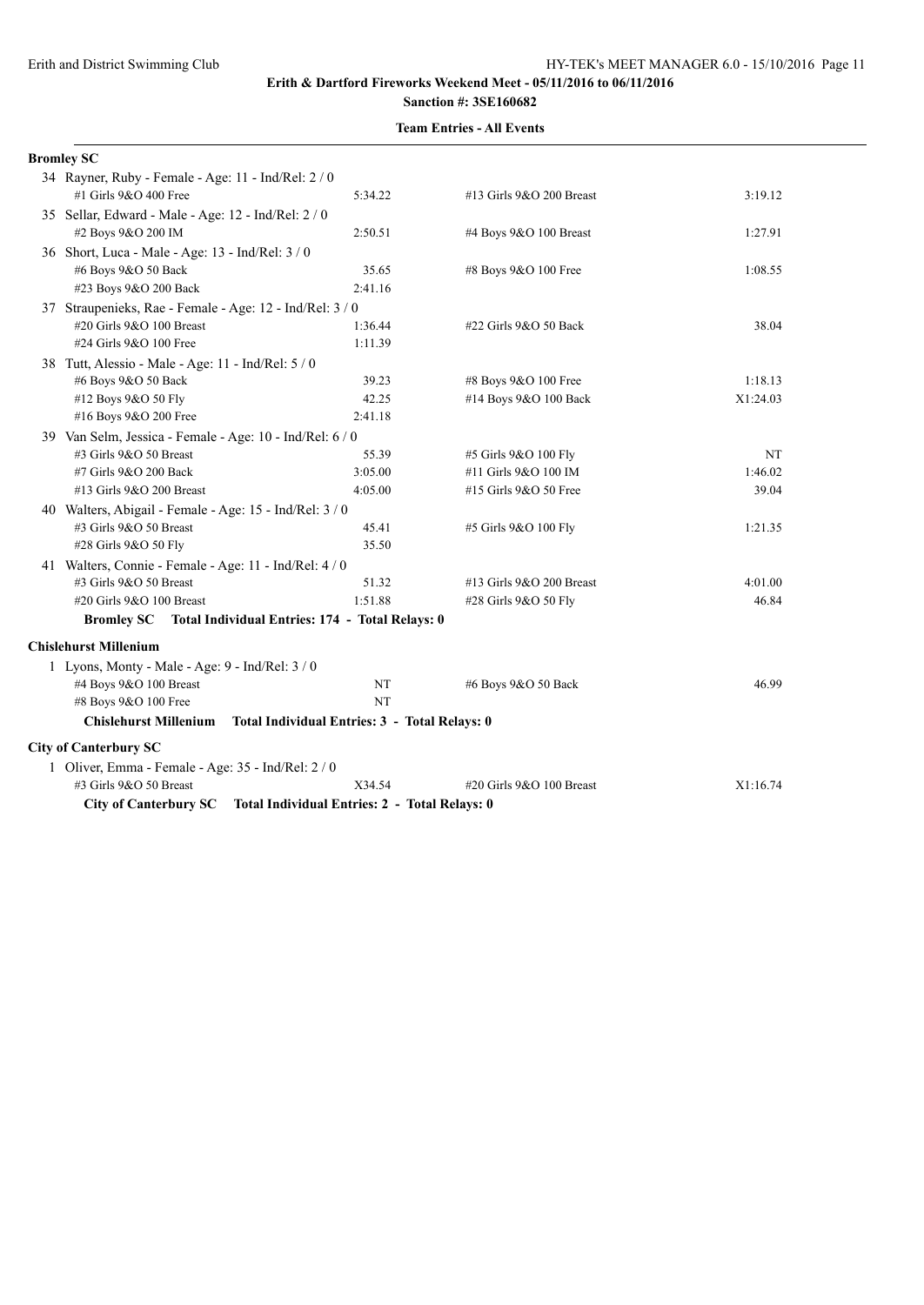| <b>Dartford District Swimming Clu</b>                                        |                |                          |         |
|------------------------------------------------------------------------------|----------------|--------------------------|---------|
| 1 Angell, James - Male - Age: 14 - Ind/Rel: 4 / 0                            |                |                          |         |
| #2 Boys 9&O 200 IM                                                           | 2:34.84        | #8 Boys 9&O 100 Free     | 1:00.40 |
| #12 Boys 9&O 50 Fly                                                          | X29.12         | #16 Boys 9&O 200 Free    | 2:25.92 |
| 2 Angell, Thomas - Male - Age: 11 - Ind/Rel: 4 / 0                           |                |                          |         |
| #4 Boys 9&O 100 Breast                                                       | 2:05.86        | #8 Boys 9&O 100 Free     | 1:36.09 |
| #27 Boys 9&O 100 IM                                                          | 1:48.58        | #31 Boys 9&O 50 Free     | 40.82   |
| 3 Anscomb, Imogen - Female - Age: 9 - Ind/Rel: 2 / 0                         |                |                          |         |
| #3 Girls 9&O 50 Breast                                                       | 1:17.27        | #22 Girls 9&O 50 Back    | 57.48   |
| 4 Anscomb, Liberty - Female - Age: 12 - Ind/Rel: 6 / 0                       |                |                          |         |
| #3 Girls 9&O 50 Breast                                                       | 53.75          | #7 Girls 9&O 200 Back    | 3:22.30 |
| #18 Girls 9&O 200 IM                                                         | 3:22.11        | #20 Girls 9&O 100 Breast | 1:53.68 |
| #24 Girls 9&O 100 Free                                                       | 1:23.52        | #28 Girls 9&O 50 Fly     | 49.19   |
| 5 Bisrat, Jessica - Female - Age: 11 - Ind/Rel: 12 / 0                       |                |                          |         |
| #1 Girls 9&O 400 Free                                                        | 5:21.75        | #3 Girls 9&O 50 Breast   | 43.90   |
| #5 Girls 9&O 100 Fly                                                         | 1:26.46        | #9 Girls 9&O 200 Fly     | 3:29.00 |
| #13 Girls 9&O 200 Breast                                                     | 3:41.25        | #15 Girls 9&O 50 Free    | 33.05   |
| #18 Girls 9&O 200 IM                                                         | 3:03.94        | #20 Girls 9&O 100 Breast | 1:33.90 |
| #22 Girls 9&O 50 Back                                                        | 38.35          | #26 Girls 9&O 400 IM     | 6:17.22 |
| #30 Girls 9&O 100 Back                                                       | 1:24.00        | #32 Girls 9&O 200 Free   | 2:34.00 |
| 6 Burke, Bethany - Female - Age: 11 - Ind/Rel: 6 / 0                         |                |                          |         |
| #3 Girls 9&O 50 Breast                                                       | 46.83          | #7 Girls 9&O 200 Back    | 3:47.74 |
| #13 Girls 9&O 200 Breast                                                     | 3:31.54        | #15 Girls 9&O 50 Free    | 37.94   |
| #20 Girls 9&O 100 Breast                                                     | 1:42.09        | #22 Girls 9&O 50 Back    | 49.16   |
| 7 Buttle, Millie - Female - Age: 10 - Ind/Rel: 4 / 0                         |                |                          |         |
| #3 Girls 9&O 50 Breast                                                       | NT             | #15 Girls 9&O 50 Free    | 42.15   |
| #20 Girls 9&O 100 Breast                                                     | 2:15.63        | #24 Girls 9&O 100 Free   | 1:43.13 |
|                                                                              |                |                          |         |
| 8 Canning, Mia - Female - Age: 11 - Ind/Rel: 5 / 0<br>#3 Girls 9&O 50 Breast | 1:12.52        | #13 Girls 9&O 200 Breast | 4:49.91 |
| #15 Girls 9&O 50 Free                                                        | 54.69          | #20 Girls 9&O 100 Breast | 1:47.54 |
| #24 Girls 9&O 100 Free                                                       | 1:27.20        |                          |         |
|                                                                              |                |                          |         |
| 9 Cepeda, Keane L - Male - Age: 11 - Ind/Rel: 7 / 0                          |                |                          |         |
| #2 Boys 9&O 200 IM                                                           | 3:24.33        | #6 Boys 9&O 50 Back      | 40.21   |
| #12 Boys 9&O 50 Fly                                                          | 39.01<br>44.03 | #14 Boys 9&O 100 Back    | 1:40.21 |
| #19 Boys 9&O 50 Breast                                                       |                | #21 Boys 9&O 100 Fly     | 1:42.72 |
| #31 Boys 9&O 50 Free                                                         | 32.49          |                          |         |
| 10 Chambers, Ben - Male - Age: 15 - Ind/Rel: 5 / 0                           |                |                          |         |
| #6 Boys 9&O 50 Back                                                          | 33.83          | #8 Boys 9&O 100 Free     | 1:00.69 |
| #14 Boys 9&O 100 Back                                                        | 1:11.69        | #16 Boys 9&O 200 Free    | 2:18.05 |
| #31 Boys 9&O 50 Free                                                         | 28.08          |                          |         |
| 11 Chambers, Lilie - Female - Age: 12 - Ind/Rel: 9/0                         |                |                          |         |
| #1 Girls 9&O 400 Free                                                        | 5:22.45        | #3 Girls 9&O 50 Breast   | 44.30   |
| #5 Girls 9&O 100 Fly                                                         | 1:18.60        | #15 Girls 9&O 50 Free    | 30.17   |
| #18 Girls 9&O 200 IM                                                         | 2:56.40        | #24 Girls 9&O 100 Free   | 1:06.33 |
| #26 Girls 9&O 400 IM                                                         | 6:07.43        | #30 Girls 9&O 100 Back   | 1:18.79 |
| #32 Girls 9&O 200 Free                                                       | 2:28.20        |                          |         |
| 12 Clark, Josh - Male - Age: 15 - Ind/Rel: 1 / 0                             |                |                          |         |
| #31 Boys 9&O 50 Free                                                         | 27.18          |                          |         |
| 13 Dawson, Amy - Female - Age: 9 - Ind/Rel: 4 / 0                            |                |                          |         |
| #11 Girls 9&O 100 IM                                                         | NT             | #15 Girls 9&O 50 Free    | NT      |
| #22 Girls 9&O 50 Back                                                        | NT             | #28 Girls 9&O 50 Fly     | NT      |
| 14 Du'Bell, Gianna - Female - Age: 9 - Ind/Rel: 3 / 0                        |                |                          |         |
| #3 Girls 9&O 50 Breast                                                       | 57.57          | #15 Girls 9&O 50 Free    | 40.97   |
| #22 Girls 9&O 50 Back                                                        | 51.76          |                          |         |
| 15 Elphick, Jess - Female - Age: 15 - Ind/Rel: 6 / 0                         |                |                          |         |
| #7 Girls 9&O 200 Back                                                        | 2:37.22        | #15 Girls 9&O 50 Free    | 30.40   |
| #22 Girls 9&O 50 Back                                                        | 34.78          | #24 Girls 9&O 100 Free   | 1:05.42 |
| #30 Girls 9&O 100 Back                                                       | 1:14.25        | #32 Girls 9&O 200 Free   | 2:25.76 |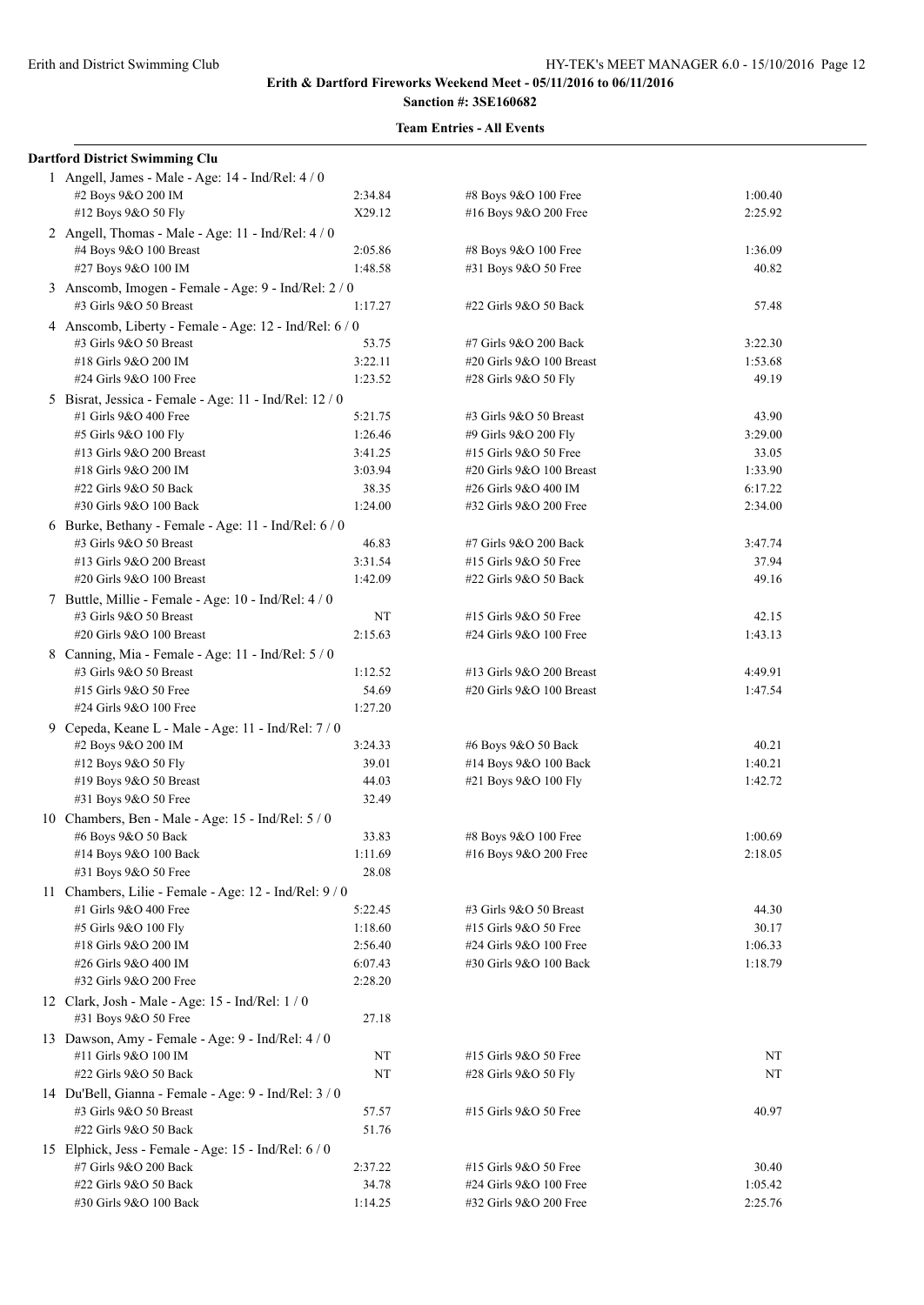| <b>Dartford District Swimming Clu</b>                      |          |                         |          |
|------------------------------------------------------------|----------|-------------------------|----------|
| 16 Hall, Ben - Male - Age: 10 - Ind/Rel: 7 / 0             |          |                         |          |
| #4 Boys 9&O 100 Breast                                     | 2:02.38  | #8 Boys 9&O 100 Free    | 1:32.09  |
| #12 Boys 9&O 50 Fly                                        | 57.38    | #16 Boys 9&O 200 Free   | 3:25.56  |
| #19 Boys 9&O 50 Breast                                     | 56.33    | #29 Boys 9&O 200 Breast | 4:20.97  |
| #31 Boys 9&O 50 Free                                       | 38.94    |                         |          |
| 17 Hall, Freya - Female - Age: 11 - Ind/Rel: 6 / 0         |          |                         |          |
| #11 Girls 9&O 100 IM                                       | 1:30.82  | #15 Girls 9&O 50 Free   | 36.23    |
| #26 Girls 9&O 400 IM                                       | 6:30.87  | #28 Girls 9&O 50 Fly    | 40.75    |
| #30 Girls 9&O 100 Back                                     | 1:23.92  | #32 Girls 9&O 200 Free  | 2:50.84  |
| 18 Hollands, Oakley - Male - Age: 11 - Ind/Rel: 3 / 0      |          |                         |          |
| #12 Boys 9&O 50 Fly                                        | 49.04    | #14 Boys 9&O 100 Back   | 1:38.95  |
| #16 Boys 9&O 200 Free                                      | 2:58.91  |                         |          |
| 19 Hurley, Josh - Male - Age: 14 - Ind/Rel: 4 / 0          |          |                         |          |
| #8 Boys 9&O 100 Free                                       | 1:09.00  | #12 Boys 9&O 50 Fly     | 36.13    |
| #16 Boys 9&O 200 Free                                      | 2:32.62  | #31 Boys 9&O 50 Free    | 31.05    |
|                                                            |          |                         |          |
| 20 Jerreat, Alex - Male - Age: 15 - Ind/Rel: 5 / 0         |          |                         |          |
| #6 Boys 9&O 50 Back                                        | 40.67    | #8 Boys 9&O 100 Free    | 1:11.64  |
| #19 Boys 9&O 50 Breast                                     | 40.67    | #27 Boys 9&O 100 IM     | 1:23.32  |
| #31 Boys 9&O 50 Free                                       | 32.21    |                         |          |
| 21 Jerreat, Imogen - Female - Age: 13 - Ind/Rel: 4 / 0     |          |                         |          |
| #3 Girls 9&O 50 Breast                                     | 49.16    | #15 Girls 9&O 50 Free   | 35.53    |
| #24 Girls 9&O 100 Free                                     | 1:19.33  | #28 Girls 9&O 50 Fly    | 42.79    |
| 22 Jones, Rhys - Male - Age: 11 - Ind/Rel: $4/0$           |          |                         |          |
| #4 Boys 9&O 100 Breast                                     | 1:57.51  | #8 Boys 9&O 100 Free    | 1:29.32  |
| #27 Boys 9&O 100 IM                                        | 1:35.57  | #29 Boys 9&O 200 Breast | 3:46.47  |
| 23 Kelly, Isabel - Female - Age: 17 - Ind/Rel: 2 / 0       |          |                         |          |
| #3 Girls 9&O 50 Breast                                     | 39.69    | #15 Girls 9&O 50 Free   | 28.95    |
| 24 Ladher, Jaipreet - Female - Age: 11 - Ind/Rel: 1 / 0    |          |                         |          |
| #3 Girls 9&O 50 Breast                                     | 46.87    |                         |          |
| 25 Lombardi, Francesca - Female - Age: 14 - Ind/Rel: 5 / 0 |          |                         |          |
| #7 Girls 9&O 200 Back                                      | 3:14.67  | #11 Girls 9&O 100 IM    | 1:26.81  |
| #15 Girls 9&O 50 Free                                      | 34.15    | #22 Girls 9&O 50 Back   | 37.70    |
| #24 Girls 9&O 100 Free                                     | 1:19.22  |                         |          |
| 26 Lombardi, Luca - Male - Age: 17 - Ind/Rel: 3 / 0        |          |                         |          |
| #4 Boys 9&O 100 Breast                                     | 1:14.45  | #8 Boys 9&O 100 Free    | 57.96    |
| #12 Boys 9&O 50 Fly                                        | X28.01   |                         |          |
| 27 Lynch, Jaedon - Male - Age: 11 - Ind/Rel: 9 / 0         |          |                         |          |
| #2 Boys 9&O 200 IM                                         | 2:59.62  | #4 Boys 9&O 100 Breast  | X1:35.83 |
| #6 Boys 9&O 50 Back                                        | 38.77    | #10 Boys 9&O 400 IM     | 6:24.45  |
| #12 Boys 9&O 50 Fly                                        | X34.66   | #16 Boys 9&O 200 Free   | 2:41.31  |
| #27 Boys 9&O 100 IM                                        | X1:23.31 | #29 Boys 9&O 200 Breast | 3:36.68  |
| #31 Boys 9&O 50 Free                                       | 31.42    |                         |          |
| 28 Lynch, Shay - Male - Age: 11 - Ind/Rel: 3 / 0           |          |                         |          |
| #19 Boys 9&O 50 Breast                                     | NT       | #27 Boys 9&O 100 IM     | 1:45.43  |
| #31 Boys 9&O 50 Free                                       | 40.92    |                         |          |
| 29 Mackay, Conor - Male - Age: 12 - Ind/Rel: 5 / 0         |          |                         |          |
| #2 Boys 9&O 200 IM                                         | 2:49.86  | #6 Boys 9&O 50 Back     | 37.70    |
| #8 Boys 9&O 100 Free                                       | 1:17.98  | #12 Boys 9&O 50 Fly     | 35.94    |
|                                                            |          |                         |          |
| #14 Boys 9&O 100 Back                                      | 1:31.30  |                         |          |
| 30 Martin, Evie - Female - Age: 11 - Ind/Rel: 6 / 0        |          |                         |          |
| #3 Girls 9&O 50 Breast                                     | 45.01    | #7 Girls 9&O 200 Back   | 3:19.46  |
| #18 Girls 9&O 200 IM                                       | 3:12.00  | #22 Girls 9&O 50 Back   | 38.99    |
| #28 Girls 9&O 50 Fly                                       | 40.10    | #30 Girls 9&O 100 Back  | 1:22.89  |
| 31 Matharu, Anilraj - Male - Age: 13 - Ind/Rel: 2 / 0      |          |                         |          |
| #12 Boys 9&O 50 Fly                                        | NT       | #16 Boys 9&O 200 Free   | 2:40.89  |
| 32 Matharu, Samraj - Male - Age: 9 - Ind/Rel: 2 / 0        |          |                         |          |
| #4 Boys 9&O 100 Breast                                     | NT       | #8 Boys 9&O 100 Free    | NT       |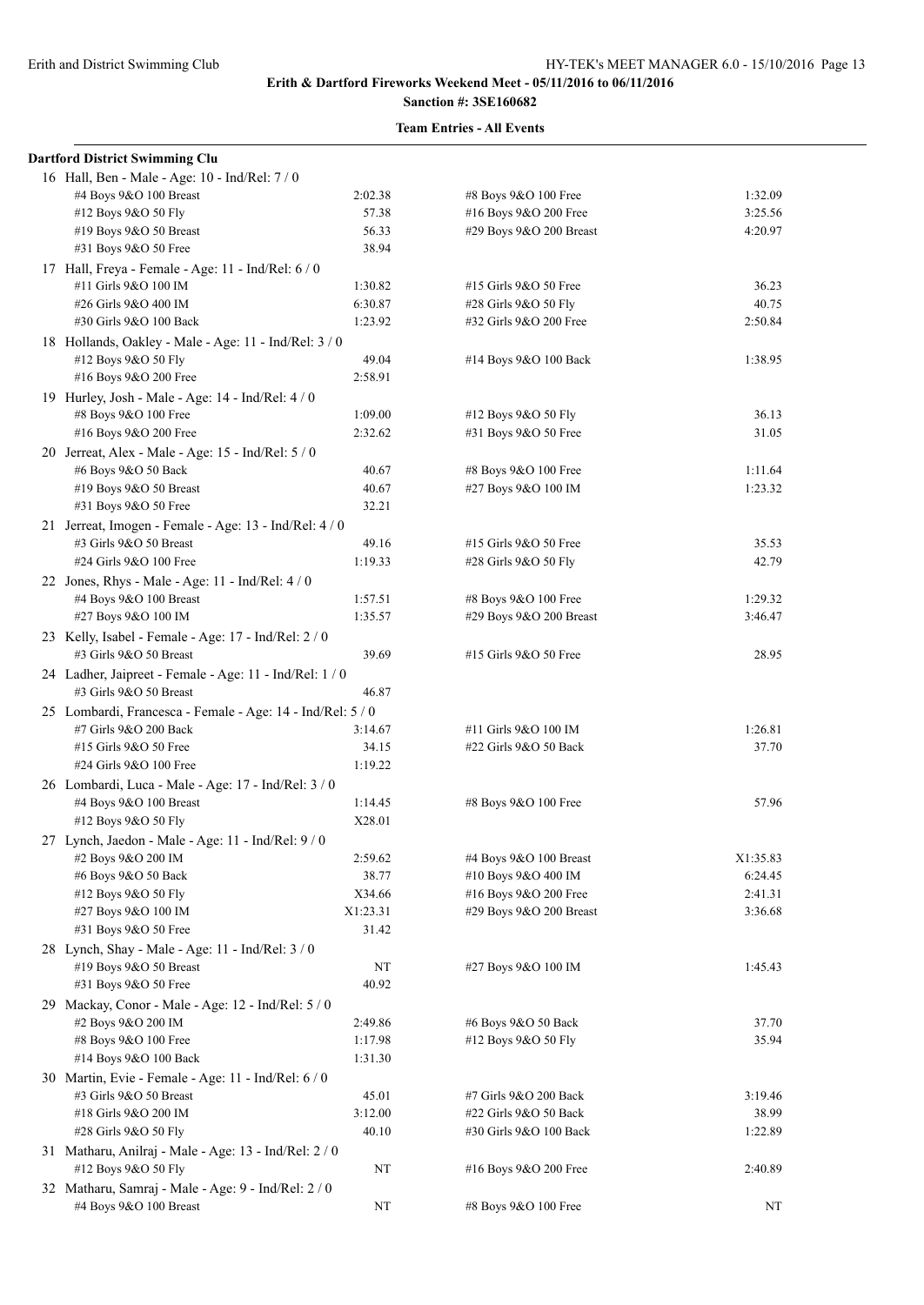# **Sanction #: 3SE160682**

| <b>Dartford District Swimming Clu</b>                     |         |                          |         |
|-----------------------------------------------------------|---------|--------------------------|---------|
| 33 Moulton, Max - Male - Age: 13 - Ind/Rel: 9/0           |         |                          |         |
| #4 Boys 9&O 100 Breast                                    | 1:21.59 | #6 Boys 9&O 50 Back      | 35.46   |
| #8 Boys 9&O 100 Free                                      | 1:06.56 | #12 Boys 9&O 50 Fly      | 33.98   |
| #16 Boys 9&O 200 Free                                     | 2:22.30 | #19 Boys 9&O 50 Breast   | 38.14   |
| #21 Boys 9&O 100 Fly                                      | 1:21.05 | #29 Boys 9&O 200 Breast  | 2:58.03 |
| #31 Boys 9&O 50 Free                                      | 30.68   |                          |         |
| 34 Parris, Hattie - Female - Age: 11 - Ind/Rel: 4 / 0     |         |                          |         |
| #11 Girls 9&O 100 IM                                      | 1:54.36 | #15 Girls 9&O 50 Free    | 44.17   |
| #22 Girls 9&O 50 Back                                     | 53.10   | #24 Girls 9&O 100 Free   | 1:41.44 |
| 35 Parris, Kate - Female - Age: 14 - Ind/Rel: 4 / 0       |         |                          |         |
|                                                           |         |                          | 33.11   |
| #11 Girls 9&O 100 IM                                      | 1:22.98 | #15 Girls 9&O 50 Free    |         |
| #22 Girls 9&O 50 Back                                     | 38.34   | #24 Girls 9&O 100 Free   | 1:11.49 |
| 36 Parris, Max - Male - Age: 17 - Ind/Rel: 2 / 0          |         |                          |         |
| #6 Boys 9&O 50 Back                                       | 32.81   | #8 Boys 9&O 100 Free     | 59.88   |
| 37 Pratt, Anjola - Female - Age: 9 - Ind/Rel: 5 / 0       |         |                          |         |
| #3 Girls 9&O 50 Breast                                    | 57.08   | #11 Girls 9&O 100 IM     | 1:50.00 |
| #15 Girls 9&O 50 Free                                     | 43.98   | #22 Girls 9&O 50 Back    | 51.08   |
| #28 Girls 9&O 50 Fly                                      | 50.12   |                          |         |
| 38 Rackstraw, Carly - Female - Age: 9 - Ind/Rel: 2 / 0    |         |                          |         |
| #15 Girls 9&O 50 Free                                     | 50.18   | #22 Girls 9&O 50 Back    | 53.72   |
| 39 Rackstraw, Eleanor - Female - Age: 12 - Ind/Rel: 8 / 0 |         |                          |         |
| #3 Girls 9&O 50 Breast                                    | 55.28   | #11 Girls 9&O 100 IM     | 1:42.61 |
| #15 Girls 9&O 50 Free                                     | 37.74   | #22 Girls 9&O 50 Back    | 43.90   |
| #24 Girls 9&O 100 Free                                    | 1:22.33 | #28 Girls 9&O 50 Fly     | 56.25   |
| #30 Girls 9&O 100 Back                                    | 1:40.89 | #32 Girls 9&O 200 Free   | 3:04.64 |
| 40 Rackstraw, Katie - Female - Age: 14 - Ind/Rel: 8 / 0   |         |                          |         |
| #3 Girls 9&O 50 Breast                                    | 45.20   | #11 Girls 9&O 100 IM     | 1:26.92 |
| #15 Girls 9&O 50 Free                                     | 33.55   | #20 Girls 9&O 100 Breast | 1:36.69 |
| #22 Girls 9&O 50 Back                                     | 39.99   | #24 Girls 9&O 100 Free   | 1:11.24 |
| #28 Girls 9&O 50 Fly                                      | 40.34   | #30 Girls 9&O 100 Back   | 1:26.83 |
|                                                           |         |                          |         |
| 41 Ranatunge, Sanugi - Female - Age: 14 - Ind/Rel: 4 / 0  |         |                          |         |
| #18 Girls 9&O 200 IM                                      | 2:59.10 | #20 Girls 9&O 100 Breast | 1:44.00 |
| #22 Girls 9&O 50 Back                                     | 49.00   | #24 Girls 9&O 100 Free   | 1:32.00 |
| 42 Rice, Phoebe - Female - Age: 10 - Ind/Rel: 4 / 0       |         |                          |         |
| #11 Girls 9&O 100 IM                                      | 1:34.79 | #15 Girls 9&O 50 Free    | 34.65   |
| #24 Girls 9&O 100 Free                                    | 1:21.95 | #28 Girls 9&O 50 Fly     | 40.02   |
| 43 Sefedini, Dominik - Male - Age: 11 - Ind/Rel: 2 / 0    |         |                          |         |
| #27 Boys 9&O 100 IM                                       | 1:45.00 | #31 Boys 9&O 50 Free     | 45.00   |
| 44 Shaw, Alex - Female - Age: 13 - Ind/Rel: 4 / 0         |         |                          |         |
| #11 Girls 9&O 100 IM                                      | 1:36.26 | #15 Girls 9&O 50 Free    | 36.17   |
| #22 Girls 9&O 50 Back                                     | 45.93   | #24 Girls 9&O 100 Free   | 1:20.67 |
| 45 Shaw, Michael - Male - Age: $13$ - Ind/Rel: $4/0$      |         |                          |         |
| #12 Boys 9&O 50 Fly                                       | 35.79   | #14 Boys 9&O 100 Back    | 1:27.59 |
| #21 Boys 9&O 100 Fly                                      | 1:25.93 | #23 Boys 9&O 200 Back    | 3:04.21 |
| 46 Solly, Josh - Male - Age: 12 - Ind/Rel: 7/0            |         |                          |         |
| #8 Boys 9&O 100 Free                                      | 1:07.45 | #12 Boys 9&O 50 Fly      | X34.35  |
| #16 Boys 9&O 200 Free                                     | 2:26.50 | #17 Boys 9&O 400 Free    | 5:07.15 |
| #21 Boys 9&O 100 Fly                                      | 1:16.75 | #25 Boys 9&O 200 Fly     | 3:00.05 |
|                                                           |         |                          |         |
| #31 Boys 9&O 50 Free                                      | 30.64   |                          |         |
| 47 Titchmarsh, Charlie - Male - Age: 10 - Ind/Rel: 3 / 0  |         |                          |         |
| #2 Boys 9&O 200 IM                                        | 3:30.00 | #6 Boys 9&O 50 Back      | 52.16   |
| #8 Boys 9&O 100 Free                                      | 1:33.70 |                          |         |
| 48 Varley, Zoe - Female - Age: 14 - Ind/Rel: 2 / 0        |         |                          |         |
| #28 Girls 9&O 50 Fly                                      | 41.64   | #30 Girls 9&O 100 Back   | 1:27.40 |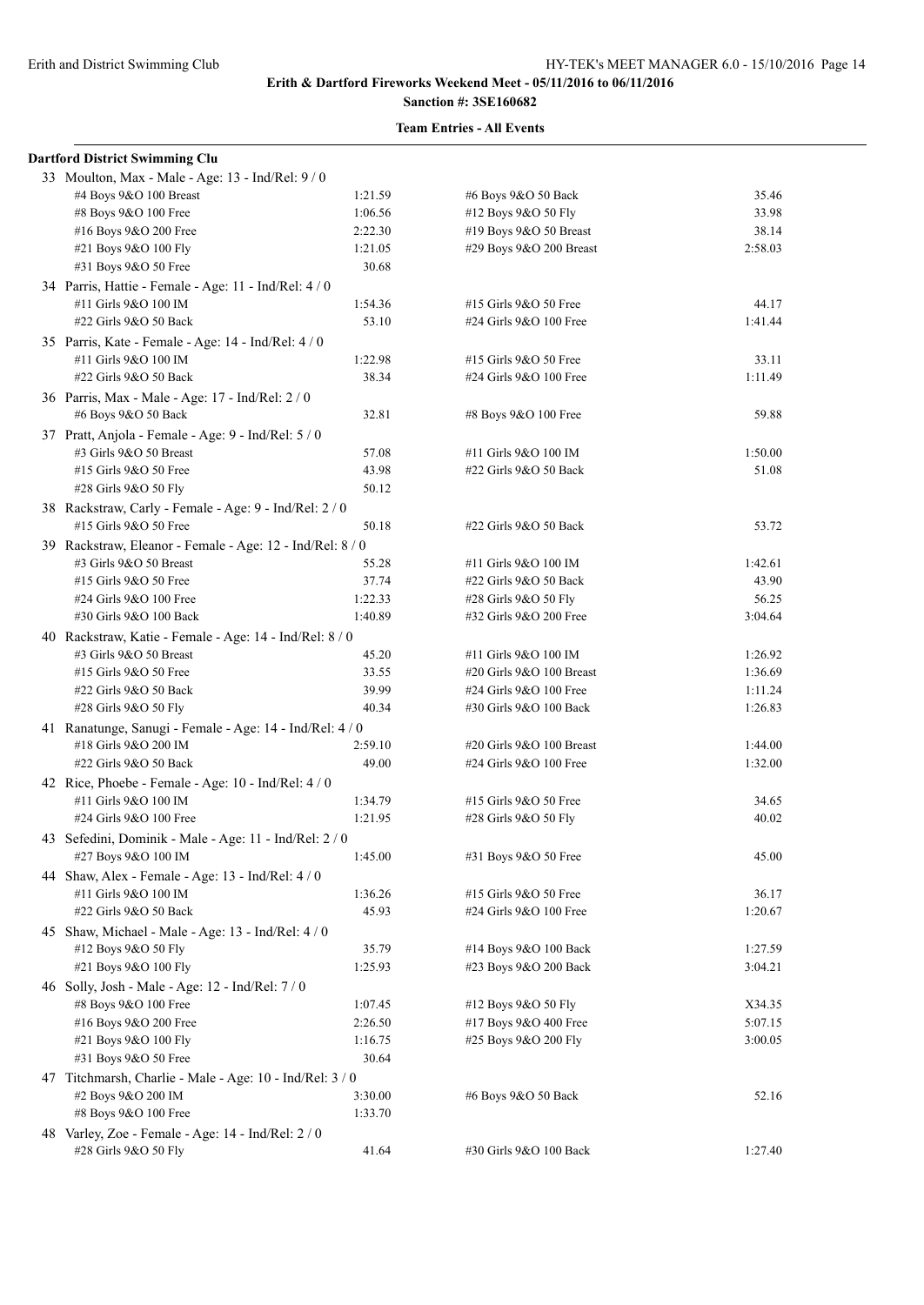# **Sanction #: 3SE160682**

## **Team Entries - All Events**

| <b>Dartford District Swimming Clu</b>                                          |                                               |                        |          |
|--------------------------------------------------------------------------------|-----------------------------------------------|------------------------|----------|
| 49 Villar, Ethan - Male - Age: 10 - Ind/Rel: 8 / 0                             |                                               |                        |          |
| #4 Boys 9&O 100 Breast                                                         | 1:47.38                                       | #8 Boys 9&O 100 Free   | 1:22.60  |
| #12 Boys 9&O 50 Fly                                                            | 46.01                                         | #14 Boys 9&O 100 Back  | 1:38.16  |
| #19 Boys 9&O 50 Breast                                                         | 50.41                                         | #21 Boys 9&O 100 Fly   | 1:48.49  |
| #27 Boys 9&O 100 IM                                                            | 1:37.42                                       | #31 Boys 9&O 50 Free   | 37.72    |
| 50 Villar, Nia - Female - Age: $12$ - Ind/Rel: $8/0$                           |                                               |                        |          |
| #3 Girls 9&O 50 Breast                                                         | X40.84                                        | #5 Girls 9&O 100 Fly   | X1:14.58 |
| #11 Girls 9&O 100 IM                                                           | 1:18.81                                       | #15 Girls 9&O 50 Free  | 31.51    |
| #20 Girls $9&O$ 100 Breast                                                     | 1:30.44                                       | #24 Girls 9&O 100 Free | 1:08.33  |
| #30 Girls 9&O 100 Back                                                         | 1:22.66                                       | #32 Girls 9&O 200 Free | 2:34.02  |
| 51 Wise, George - Male - Age: 13 - Ind/Rel: $8/0$                              |                                               |                        |          |
| #6 Boys 9&O 50 Back                                                            | 36.76                                         | #8 Boys 9&O 100 Free   | 1:10.20  |
| #12 Boys 9&O 50 Fly                                                            | 34.76                                         | #14 Boys 9&O 100 Back  | 1:20.60  |
| #19 Boys 9&O 50 Breast                                                         | 45.76                                         | #21 Boys 9&O 100 Fly   | 1:19.56  |
| #25 Boys 9&O 200 Fly                                                           | 2:59.90                                       | #31 Boys 9&O 50 Free   | 31.32    |
| 52 Wise, Jack - Male - Age: $9$ - Ind/Rel: $5/0$                               |                                               |                        |          |
| #6 Boys 9&O 50 Back                                                            | 52.60                                         | #8 Boys 9&O 100 Free   | 1:44.60  |
| #12 Boys 9&O 50 Fly                                                            | 45.89                                         | #19 Boys 9&O 50 Breast | 1:10.94  |
| #31 Boys 9&O 50 Free                                                           | 45.20                                         |                        |          |
| Dartford District Swimming Clu Total Individual Entries: 250 - Total Relays: 0 |                                               |                        |          |
| <b>Dulwich Dolphins</b>                                                        |                                               |                        |          |
| 1 Callaway, Jasper - Male - Age: 11 - Ind/Rel: $1/0$                           |                                               |                        |          |
| #10 Boys 9&O 400 IM                                                            | 6:01.05                                       |                        |          |
| <b>Dulwich Dolphins</b>                                                        | Total Individual Entries: 1 - Total Relays: 0 |                        |          |
| <b>Edenbridge Piranhas SC</b>                                                  |                                               |                        |          |
| 1 Bishop, Cole - Male - Age: $13$ - Ind/Rel: $6/0$                             |                                               |                        |          |

| #4 Boys $9&O$ 100 Breast | 1:32.39 | #6 Boys 9&O 50 Back     | 34.34   |
|--------------------------|---------|-------------------------|---------|
| $#8$ Boys $9&O$ 100 Free | 1:14.61 | #14 Boys $9&O$ 100 Back | 1:36.61 |
| #19 Boys $9&O 50$ Breast | 53.53   | $\#31$ Boys 9&O 50 Free | 29.08   |

**Edenbridge Piranhas SC Total Individual Entries: 6 - Total Relays: 0**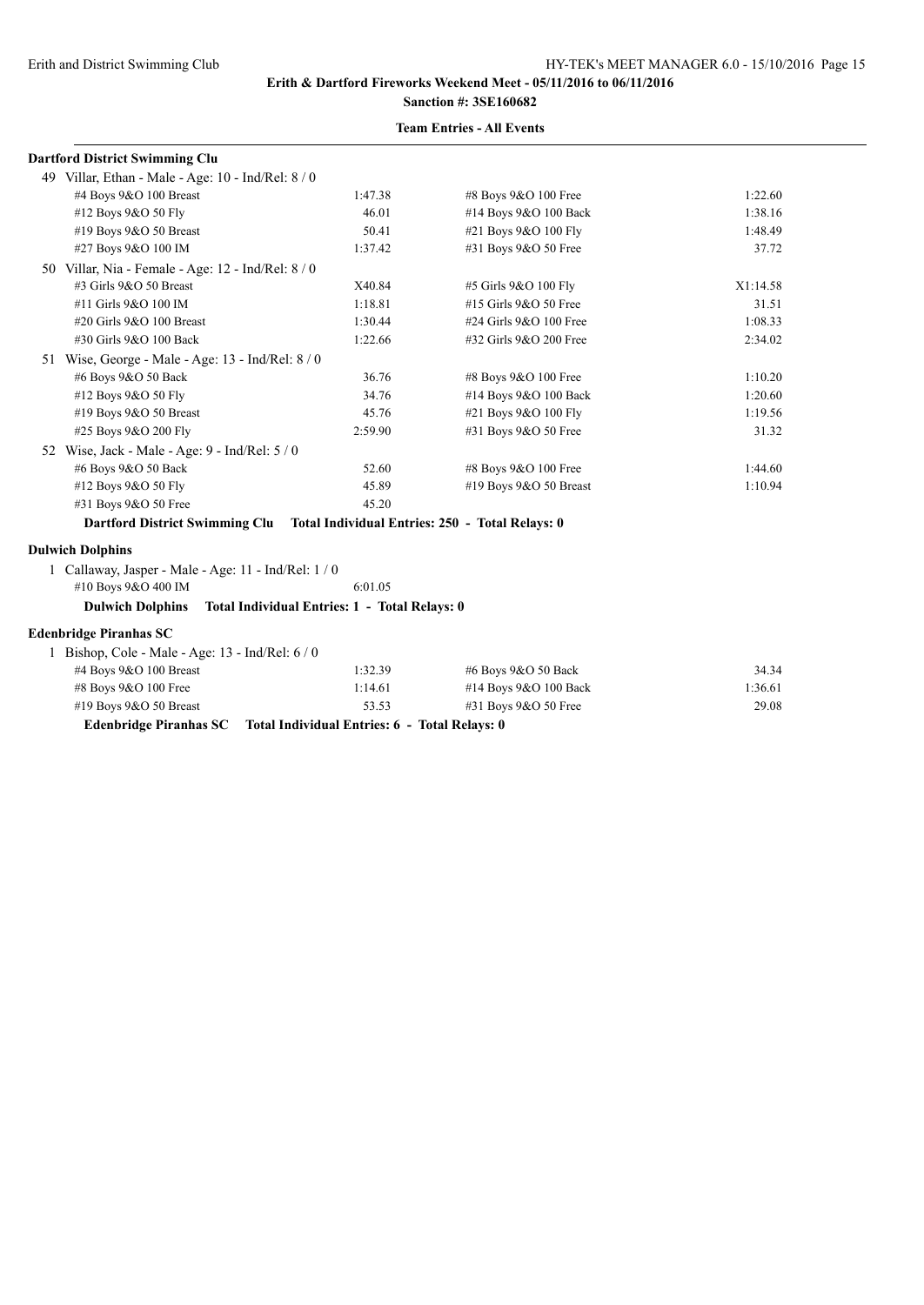19 Clare, Taisha - Female - Age: 13 - Ind/Rel: 1 / 0

#13 Girls 9&O 200 Breast 3:23.32

#### **Erith & Dartford Fireworks Weekend Meet - 05/11/2016 to 06/11/2016 Sanction #: 3SE160682**

# **Team Entries - All Events**

#### **Erith & District SC**

| 1 Adonri, Jasmine - Female - Age: 10 - Ind/Rel: 4 / 0<br>#18 Girls 9&O 200 IM<br>#30 Girls 9&O 100 Back | 3:38.00<br>NT  | #24 Girls 9&O 100 Free<br>#32 Girls 9&O 200 Free | NT<br>3:26.97      |
|---------------------------------------------------------------------------------------------------------|----------------|--------------------------------------------------|--------------------|
| 2 Akintoye, David - Male - Age: 12 - Ind/Rel: 2 / 0<br>#4 Boys 9&O 100 Breast                           | 2:04.83        | #19 Boys 9&O 50 Breast                           | 1:01.34            |
| 3 Argolo, Jorge - Male - Age: 12 - Ind/Rel: 2 / 0<br>#6 Boys 9&O 50 Back                                | 42.29          | #8 Boys 9&O 100 Free                             | 1:18.88            |
| 4 Bailey, Lewis - Male - Age: 11 - Ind/Rel: 2 / 0<br>#2 Boys 9&O 200 IM                                 | 3:23.00        | #4 Boys 9&O 100 Breast                           | 2:21.50            |
| 5 Baran, Jakub - Male - Age: 10 - Ind/Rel: 6 / 0                                                        |                |                                                  |                    |
| #12 Boys 9&O 50 Fly                                                                                     | 46.43          | #14 Boys 9&O 100 Back                            | 1:40.00            |
| #16 Boys 9&O 200 Free                                                                                   | 3:12.00        | #27 Boys 9&O 100 IM                              | 1:40.78            |
| #29 Boys 9&O 200 Breast                                                                                 | 4:05.00        | #31 Boys 9&O 50 Free                             | 40.28              |
| 6 Bojang, Jerrah - Male - Age: $14$ - Ind/Rel: $4/0$<br>#8 Boys 9&O 100 Free                            | 1:06.45        | #12 Boys 9&O 50 Fly                              | 31.97              |
| #27 Boys 9&O 100 IM                                                                                     | 1:17.78        | #31 Boys 9&O 50 Free                             | 28.59              |
| 7 Bourdet, Jacob - Male - Age: 12 - Ind/Rel: 4 / 0                                                      |                |                                                  |                    |
| #4 Boys 9&O 100 Breast                                                                                  | 2:17.32        | #8 Boys 9&O 100 Free                             | 1:26.13            |
| #14 Boys 9&O 100 Back                                                                                   | 1:40.22        | #16 Boys 9&O 200 Free                            | 3:11.00            |
| 8 Bradburn, Evie - Female - Age: 11 - Ind/Rel: 3 / 0                                                    |                |                                                  |                    |
| #18 Girls 9&O 200 IM                                                                                    | 3:42.45        | #20 Girls 9&O 100 Breast                         | 1:47.67            |
| #32 Girls 9&O 200 Free                                                                                  | 3:16.81        |                                                  |                    |
| 9 Bulavitchi, Ioana - Female - Age: 10 - Ind/Rel: 5 / 0                                                 |                |                                                  |                    |
| #11 Girls 9&O 100 IM                                                                                    | 1:52.34        | #15 Girls 9&O 50 Free                            | 45.78              |
| #28 Girls 9&O 50 Fly                                                                                    | 58.31          | #30 Girls 9&O 100 Back                           | 1:52.85            |
| #32 Girls 9&O 200 Free                                                                                  | 3:30.00        |                                                  |                    |
| 10 Bulmer, Erin - Female - Age: 12 - Ind/Rel: 3 / 0                                                     |                |                                                  |                    |
| #5 Girls 9&O 100 Fly                                                                                    | 2:08.34        | #20 Girls 9&O 100 Breast                         | 2:23.92            |
| #24 Girls 9&O 100 Free                                                                                  | 1:26.47        |                                                  |                    |
| 11 Burdett, Samuel - Male - Age: 13 - Ind/Rel: 5 / 0<br>#8 Boys 9&O 100 Free                            | 1:09.30        | #12 Boys 9&O 50 Fly                              | 37.93              |
| #16 Boys 9&O 200 Free                                                                                   | 2:29.68        | #17 Boys 9&O 400 Free                            | 5:15.00            |
| #31 Boys 9&O 50 Free                                                                                    | 32.30          |                                                  |                    |
| 12 Burgess, Tilly - Female - Age: 13 - Ind/Rel: 5 / 0                                                   |                |                                                  |                    |
| #1 Girls 9&O 400 Free                                                                                   | 5:09.64        | #13 Girls 9&O 200 Breast                         | 3:24.00            |
| #18 Girls 9&O 200 IM                                                                                    | 2:53.43        | #24 Girls 9&O 100 Free                           | 1:09.77            |
| #32 Girls 9&O 200 Free                                                                                  | 2:26.87        |                                                  |                    |
| 13 Butterworth, Nathan - Male - Age: 15 - Ind/Rel: 5 / 0                                                |                |                                                  |                    |
| #8 Boys 9&O 100 Free                                                                                    | 1:01.90        | #12 Boys 9&O 50 Fly                              | 33.05              |
| #16 Boys 9&O 200 Free                                                                                   | 2:13.22        | #17 Boys 9&O 400 Free                            | 4:56.98            |
| #21 Boys 9&O 100 Fly                                                                                    | 1:10.85        |                                                  |                    |
| 14 Cave, Megan - Female - Age: 13 - Ind/Rel: 5 / 0                                                      |                |                                                  |                    |
| #3 Girls 9&O 50 Breast<br>#15 Girls 9&O 50 Free                                                         | 42.76<br>30.81 | #7 Girls 9&O 200 Back<br>#18 Girls 9&O 200 IM    | 2:45.19<br>2:46.85 |
| #24 Girls 9&O 100 Free                                                                                  | 1:05.79        |                                                  |                    |
| 15 Chatten, Abi - Female - Age: 12 - Ind/Rel: 2 / 0                                                     |                |                                                  |                    |
| #3 Girls 9&O 50 Breast                                                                                  | 47.65          | #11 Girls 9&O 100 IM                             | 1:33.73            |
| 16 Chatten, Ellis - Female - Age: 13 - Ind/Rel: 3 / 0                                                   |                |                                                  |                    |
| #7 Girls 9&O 200 Back                                                                                   | 2:45.41        | #11 Girls 9&O 100 IM                             | 1:22.91            |
| #13 Girls 9&O 200 Breast                                                                                | 3:24.00        |                                                  |                    |
| 17 Chinyani, Ethiel-Ev - Male - Age: 9 - Ind/Rel: 5 / 0                                                 |                |                                                  |                    |
| #4 Boys 9&O 100 Breast                                                                                  | NT             | #6 Boys 9&O 50 Back                              | 54.00              |
| #8 Boys 9&O 100 Free                                                                                    | NT             | #12 Boys 9&O 50 Fly                              | NT                 |
| #19 Boys 9&O 50 Breast                                                                                  | 1:00.30        |                                                  |                    |
| 18 Clare, Anisha - Female - Age: 11 - Ind/Rel: 1 / 0                                                    |                |                                                  |                    |
| #15 Girls 9&O 50 Free                                                                                   | 39.54          |                                                  |                    |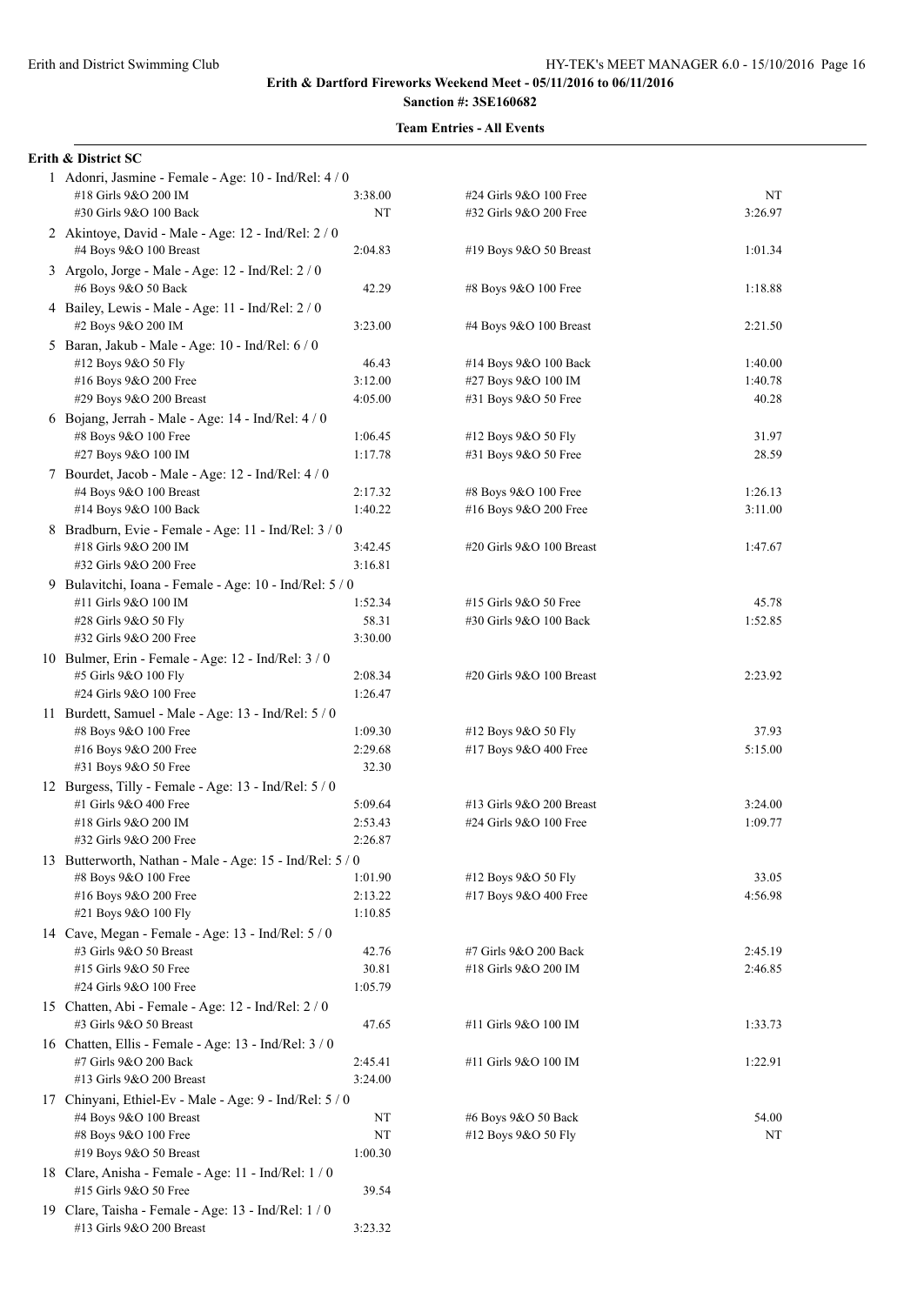# **Team Entries - All Events**

#### **Erith & District SC**

| 20 Clark, Charlotte - Female - Age: 13 - Ind/Rel: 2 / 0<br>#18 Girls 9&O 200 IM | 2:46.99  | #20 Girls 9&O 100 Breast | 1:32.67 |
|---------------------------------------------------------------------------------|----------|--------------------------|---------|
| 21 Corder, Frederick - Male - Age: 14 - Ind/Rel: 3 / 0<br>#8 Boys 9&O 100 Free  | 1:05.36  | #12 Boys 9&O 50 Fly      | 32.30   |
| #16 Boys 9&O 200 Free                                                           | 2:18.25  |                          |         |
| 22 Corder, Harriet - Female - Age: 10 - Ind/Rel: 4 / 0                          |          |                          |         |
| #11 Girls 9&O 100 IM                                                            | 1:57.57  | #15 Girls 9&O 50 Free    | 42.11   |
| #20 Girls 9&O 100 Breast                                                        | 2:02.39  | #22 Girls 9&O 50 Back    | 48.26   |
| 23 Cowell, Tommy - Male - Age: 21 - Ind/Rel: 4 / 0                              |          |                          |         |
| #8 Boys 9&O 100 Free                                                            | 57.47    | #12 Boys 9&O 50 Fly      | 30.00   |
| #27 Boys 9&O 100 IM                                                             | X1:09.15 | #31 Boys 9&O 50 Free     | 26.20   |
| 24 Dec, Patryk - Male - Age: 9 - Ind/Rel: 5 / 0                                 |          |                          |         |
| #4 Boys 9&O 100 Breast                                                          | 1:57.97  | #6 Boys 9&O 50 Back      | 47.60   |
| #8 Boys 9&O 100 Free                                                            | NT       | #27 Boys 9&O 100 IM      | 2:18.66 |
| #31 Boys 9&O 50 Free                                                            | 42.14    |                          |         |
| 25 Dunsmore, Owen - Male - Age: 10 - Ind/Rel: 4 / 0                             |          |                          |         |
| #2 Boys 9&O 200 IM                                                              | 3:38.03  | #4 Boys 9&O 100 Breast   | NT      |
| #12 Boys 9&O 50 Fly                                                             | 57.57    | #16 Boys 9&O 200 Free    | 3:11.00 |
| 26 Enright, John - Male - Age: 12 - Ind/Rel: 3 / 0                              |          |                          |         |
| #14 Boys 9&O 100 Back                                                           | 1:28.01  | #16 Boys 9&O 200 Free    | 2:45.00 |
|                                                                                 | 1:30.87  |                          |         |
| #21 Boys 9&O 100 Fly                                                            |          |                          |         |
| 27 Enright, Leah - Female - Age: 14 - Ind/Rel: 2 / 0                            |          |                          |         |
| #13 Girls 9&O 200 Breast                                                        | 3:17.00  | #20 Girls 9&O 100 Breast | 1:37.37 |
| 28 Ephigene, Ashton - Male - Age: 10 - Ind/Rel: 2 / 0                           |          |                          |         |
| #29 Boys 9&O 200 Breast                                                         | 4:00.53  | #31 Boys 9&O 50 Free     | 38.13   |
| 29 Etherington, Abbi - Female - Age: 15 - Ind/Rel: 4 / 0                        |          |                          |         |
| #11 Girls 9&O 100 IM                                                            | 1:38.39  | #15 Girls 9&O 50 Free    | 39.42   |
| #28 Girls 9&O 50 Fly                                                            | 46.41    | #30 Girls 9&O 100 Back   | 1:44.04 |
| 30 Fastiggi, Annah - Female - Age: 17 - Ind/Rel: 5 / 0                          |          |                          |         |
| #22 Girls 9&O 50 Back                                                           | 36.47    | #24 Girls 9&O 100 Free   | 1:06.89 |
| #28 Girls 9&O 50 Fly                                                            | 35.98    | #30 Girls 9&O 100 Back   | 1:20.65 |
| #32 Girls 9&O 200 Free                                                          | 2:30.65  |                          |         |
| 31 Francis, Emily - Female - Age: 12 - Ind/Rel: 2 / 0                           |          |                          |         |
| #11 Girls 9&O 100 IM                                                            | 1:56.88  | #15 Girls 9&O 50 Free    | 45.15   |
| 32 Ghatauray, Rory - Male - Age: 12 - Ind/Rel: 3 / 0                            |          |                          |         |
| #17 Boys 9&O 400 Free                                                           | 5:34.00  | #19 Boys $9&O 50$ Breast | 51.73   |
| #23 Boys 9&O 200 Back                                                           | 3:03.30  |                          |         |
|                                                                                 |          |                          |         |
| 33 Gilmour, Beth R - Female - Age: 11 - Ind/Rel: 1 / 0                          |          |                          |         |
| #20 Girls 9&O 100 Breast                                                        | 2:09.33  |                          |         |
| 34 Gilmour, Emily - Female - Age: 9 - Ind/Rel: 1 / 0                            |          |                          |         |
| #22 Girls 9&O 50 Back                                                           | 47.21    |                          |         |
| 35 Greener, Rhiana - Female - Age: 10 - Ind/Rel: 4/0                            |          |                          |         |
| #5 Girls 9&O 100 Fly                                                            | X1:33.50 | #7 Girls 9&O 200 Back    | 3:16.00 |
| #28 Girls 9&O 50 Fly                                                            | 40.04    | #32 Girls 9&O 200 Free   | 2:55.59 |
| 36 Habarov, Maxym - Male - Age: 12 - Ind/Rel: 2 / 0                             |          |                          |         |
| #14 Boys 9&O 100 Back                                                           | 1:46.84  | #31 Boys 9&O 50 Free     | 40.28   |
| 37 Harry, Luke - Male - Age: $10$ - Ind/Rel: $2/0$                              |          |                          |         |
| #4 Boys 9&O 100 Breast                                                          | 1:56.44  | #19 Boys 9&O 50 Breast   | 49.80   |
| 38 Harry, Olivia - Female - Age: 12 - Ind/Rel: 1 / 0                            |          |                          |         |
| #20 Girls 9&O 100 Breast                                                        | 1:46.62  |                          |         |
| 39 Hawkey, Lucas - Male - Age: 9 - Ind/Rel: 5 / 0                               |          |                          |         |
| #6 Boys 9&O 50 Back                                                             | 57.12    | #8 Boys 9&O 100 Free     | NT      |
| #14 Boys 9&O 100 Back                                                           | NT       | #27 Boys 9&O 100 IM      | NT      |
| #31 Boys 9&O 50 Free                                                            | 53.80    |                          |         |
|                                                                                 |          |                          |         |
| 40 Hazell, Ella - Female - Age: 10 - Ind/Rel: 2 / 0<br>#11 Girls 9&O 100 IM     | 2:04.66  | #15 Girls 9&O 50 Free    | 52.05   |
|                                                                                 |          |                          |         |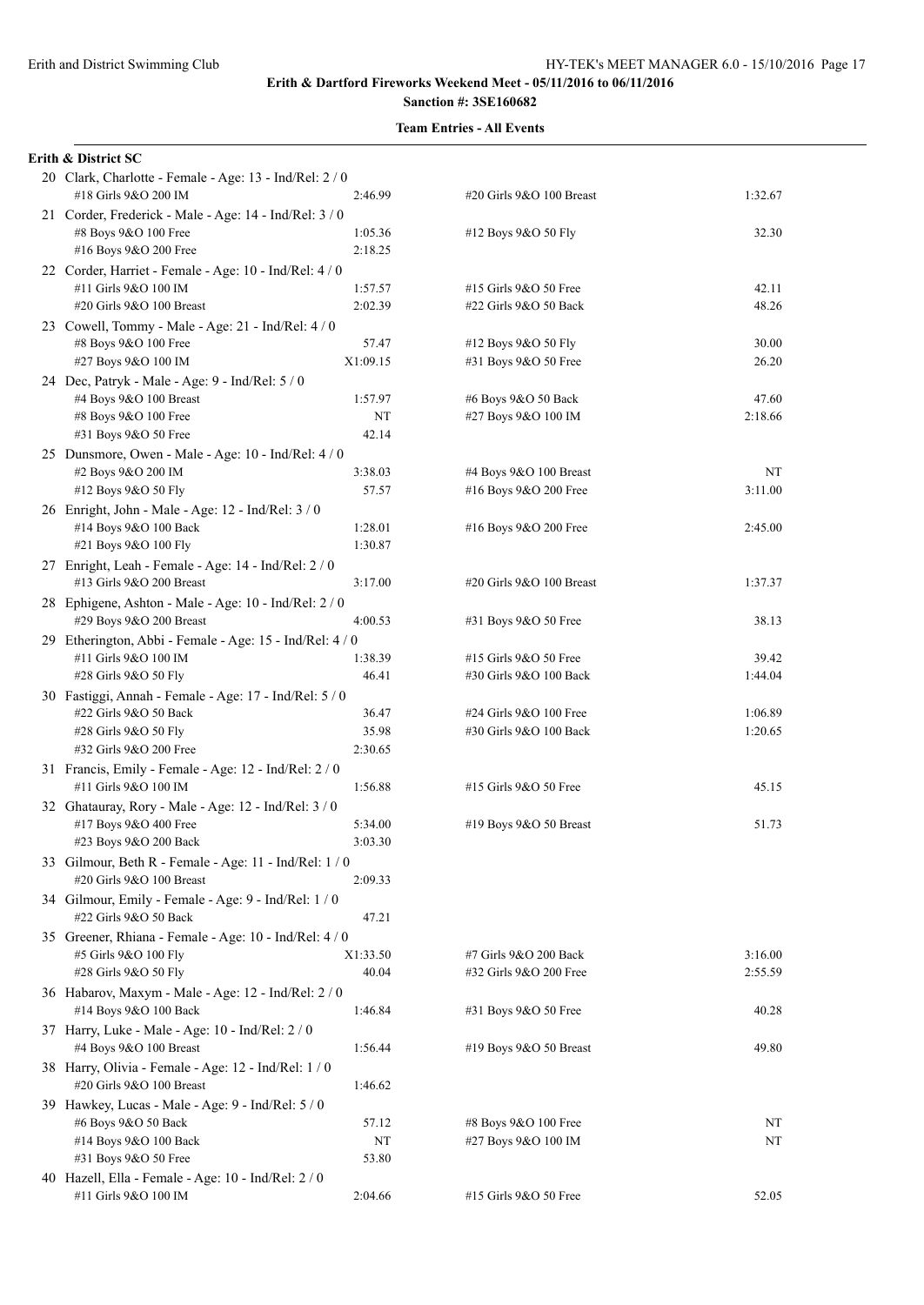# **Sanction #: 3SE160682**

# **Team Entries - All Events**

# **Erith & District SC**

| 41 Hori, James - Male - Age: $9$ - Ind/Rel: $7/0$             |         |                               |         |
|---------------------------------------------------------------|---------|-------------------------------|---------|
| #6 Boys 9&O 50 Back                                           | 48.47   | #8 Boys 9&O 100 Free          | NT      |
| #12 Boys 9&O 50 Fly                                           | 57.36   | #14 Boys 9&O 100 Back         | 1:47.12 |
| #16 Boys 9&O 200 Free                                         | 3:27.00 | #27 Boys 9&O 100 IM           | 1:58.47 |
| #31 Boys 9&O 50 Free                                          | 43.44   |                               |         |
| 42 Hori, Rebecca - Female - Age: 12 - Ind/Rel: 8 / 0          |         |                               |         |
| #3 Girls 9&O 50 Breast                                        | 46.88   | #7 Girls 9&O 200 Back         | 3:00.00 |
| #11 Girls 9&O 100 IM                                          | 1:27.90 | #15 Girls 9&O 50 Free         | 32.33   |
| #18 Girls 9&O 200 IM                                          | 3:08.00 | #22 Girls 9&O 50 Back         | 39.35   |
| #28 Girls 9&O 50 Fly                                          | 39.63   | #30 Girls 9&O 100 Back        | 1:22.86 |
| 43 Inglis, Chloe - Female - Age: 14 - Ind/Rel: 4 / 0          |         |                               |         |
| #11 Girls 9&O 100 IM                                          | 1:33.53 | #15 Girls 9&O 50 Free         | 33.96   |
| #30 Girls 9&O 100 Back                                        | 1:31.72 | #32 Girls 9&O 200 Free        | 2:39.00 |
| 44 Jurins, Aleksey - Male - Age: 10 - Ind/Rel: $5/0$          |         |                               |         |
| #6 Boys 9&O 50 Back                                           | 44.55   | #8 Boys 9&O 100 Free          | 1:36.68 |
| #12 Boys 9&O 50 Fly                                           | NT      | #14 Boys 9&O 100 Back         | 1:44.81 |
| #27 Boys 9&O 100 IM                                           | 1:49.27 |                               |         |
| 45 Lee, Maddison - Female - Age: 14 - Ind/Rel: 5 / 0          |         |                               |         |
| #3 Girls 9&O 50 Breast                                        | 41.88   | #5 Girls 9&O 100 Fly          | 1:20.83 |
| #15 Girls 9&O 50 Free                                         | 32.94   | #20 Girls 9&O 100 Breast      | 1:33.38 |
| #24 Girls 9&O 100 Free                                        | 1:14.38 |                               |         |
| 46 Lee, Zoe - Female - Age: $12$ - Ind/Rel: $4/0$             |         |                               |         |
| #3 Girls 9&O 50 Breast                                        | 56.58   | #20 Girls 9&O 100 Breast      | 2:30.16 |
| #22 Girls 9&O 50 Back                                         | 1:00.03 | #24 Girls 9&O 100 Free        | 2:04.98 |
| 47 McDonald, Kyan - Male - Age: 10 - Ind/Rel: 6 / 0           |         |                               |         |
| #6 Boys 9&O 50 Back                                           | 1:11.26 | #8 Boys 9&O 100 Free          | NT      |
| #12 Boys 9&O 50 Fly                                           | NT      | #14 Boys 9&O 100 Back         | NT      |
| #27 Boys 9&O 100 IM                                           | 2:11.21 | #31 Boys 9&O 50 Free          | 52.98   |
| 48 Minchin, Jacob - Male - Age: 14 - Ind/Rel: 1 / 0           |         |                               |         |
| #16 Boys 9&O 200 Free                                         | 2:44.95 |                               |         |
| 49 Oppong-Baffoe, Jannelle - Female - Age: 9 - Ind/Rel: 1 / 0 |         |                               |         |
| #3 Girls 9&O 50 Breast                                        | NT      |                               |         |
| 50 Oreskovic, Nina - Female - Age: 9 - Ind/Rel: 7 / 0         |         |                               |         |
| #18 Girls 9&O 200 IM                                          | 3:40.00 | $\#20$ Girls $9&O$ 100 Breast | NT      |
| #22 Girls 9&O 50 Back                                         | 50.08   | #24 Girls 9&O 100 Free        | NT      |
| #28 Girls 9&O 50 Fly                                          | 56.00   | #30 Girls 9&O 100 Back        | NT      |
| #32 Girls 9&O 200 Free                                        | 3:27.97 |                               |         |
| 51 Parker, Connor - Male - Age: 14 - Ind/Rel: 3 / 0           |         |                               |         |
| #4 Boys 9&O 100 Breast                                        | 1:23.37 | #8 Boys 9&O 100 Free          | 1:05.14 |
| #23 Boys 9&O 200 Back                                         | 2:37.59 |                               |         |
| 52 Parker, Megan - Female - Age: 13 - Ind/Rel: 2 / 0          |         |                               |         |
| #7 Girls 9&O 200 Back                                         | 2:42.21 | #9 Girls 9&O 200 Fly          | 3:03.12 |
| 53 Pereira, Sean - Male - Age: 15 - Ind/Rel: 9 / 0            |         |                               |         |
| #2 Boys 9&O 200 IM                                            | 2:44.00 | #4 Boys $9&O$ 100 Breast      | 1:28.30 |
| #8 Boys 9&O 100 Free                                          | 1:05.97 | #12 Boys 9&O 50 Fly           | 34.32   |
| #16 Boys 9&O 200 Free                                         | 2:26.00 | #19 Boys 9&O 50 Breast        | 38.88   |
| #21 Boys 9&O 100 Fly                                          | 1:51.39 | #27 Boys 9&O 100 IM           | 1:15.56 |
| #31 Boys 9&O 50 Free                                          | 29.45   |                               |         |
| 54 Reader, Chloe - Female - Age: 15 - Ind/Rel: 5 / 0          |         |                               |         |
| #11 Girls 9&O 100 IM                                          | 1:25.83 | #13 Girls 9&O 200 Breast      | 3:12.00 |
| #20 Girls 9&O 100 Breast                                      | 1:30.75 | #24 Girls 9&O 100 Free        | 1:15.23 |
| #32 Girls 9&O 200 Free                                        | 2:35.00 |                               |         |
| 55 Retour, Abbey - Female - Age: 13 - Ind/Rel: 3 / 0          |         |                               |         |
| #7 Girls 9&O 200 Back                                         | 2:54.16 | #15 Girls 9&O 50 Free         | 31.49   |
| #32 Girls 9&O 200 Free                                        | 2:33.10 |                               |         |
| 56 Retour, Madison - Female - Age: 15 - Ind/Rel: 2 / 0        |         |                               |         |
| #3 Girls 9&O 50 Breast                                        | 38.27   | #13 Girls 9&O 200 Breast      | 3:06.94 |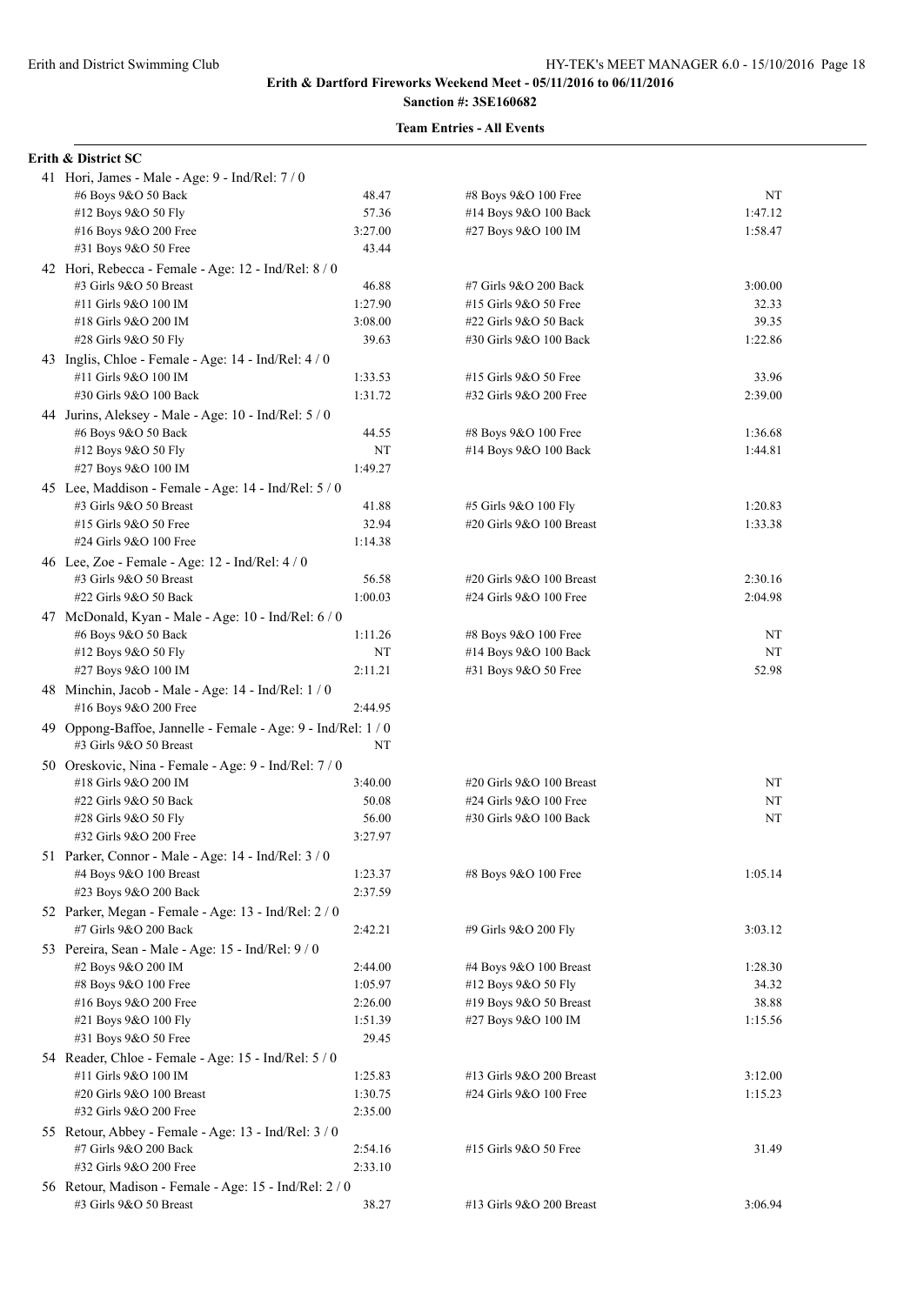| Erith & District SC                                                       |                  |                                              |         |
|---------------------------------------------------------------------------|------------------|----------------------------------------------|---------|
| 57 Santos-Moya, Lica - Female - Age: 11 - Ind/Rel: 5 / 0                  |                  |                                              |         |
| #3 Girls 9&O 50 Breast                                                    | 50.16            | #22 Girls 9&O 50 Back                        | 45.24   |
| #24 Girls 9&O 100 Free                                                    | 1:35.57          | #28 Girls 9&O 50 Fly                         | 47.75   |
| #32 Girls 9&O 200 Free                                                    | 3:01.00          |                                              |         |
| 58 Seager, Ashton - Male - Age: 9 - Ind/Rel: 1 / 0                        |                  |                                              |         |
| #31 Boys 9&O 50 Free                                                      | 46.48            |                                              |         |
| 59 Seager, Lara - Female - Age: 14 - Ind/Rel: 2 / 0                       |                  |                                              |         |
| #18 Girls 9&O 200 IM                                                      | 2:59.00          | #32 Girls 9&O 200 Free                       | 2:33.62 |
| 60 Sproston, James - Male - Age: 11 - Ind/Rel: 2 / 0                      |                  |                                              |         |
| #10 Boys 9&O 400 IM                                                       | 6:49.92          | #25 Boys 9&O 200 Fly                         | 3:05.31 |
| 61 Sproston, Lucy - Female - Age: 9 - Ind/Rel: 5 / 0                      |                  |                                              |         |
| #3 Girls 9&O 50 Breast                                                    | 1:02.33          | #11 Girls 9&O 100 IM                         | 1:54.71 |
| #15 Girls 9&O 50 Free                                                     | 44.60            | #22 Girls 9&O 50 Back                        | 44.60   |
| #28 Girls 9&O 50 Fly                                                      | 54.26            |                                              |         |
| 62 Storey, Coby - Male - Age: 11 - Ind/Rel: $4/0$                         |                  |                                              |         |
| #12 Boys 9&O 50 Fly                                                       | 41.72            | #16 Boys 9&O 200 Free                        | 3:00.00 |
| #29 Boys 9&O 200 Breast                                                   | 3:31.39          | #31 Boys 9&O 50 Free                         | 37.81   |
| 63 Strong, Vinnie - Male - Age: 9 - Ind/Rel: 4 / 0                        |                  |                                              |         |
| #4 Boys 9&O 100 Breast                                                    | NT               | #8 Boys 9&O 100 Free                         | NT      |
| #14 Boys 9&O 100 Back                                                     | NT               | #27 Boys 9&O 100 IM                          | NT      |
|                                                                           |                  |                                              |         |
| 64 Threader, Ben - Male - Age: 12 - Ind/Rel: 4 / 0<br>#6 Boys 9&O 50 Back |                  |                                              | 1:28.50 |
| #27 Boys 9&O 100 IM                                                       | 50.11<br>1:51.85 | #8 Boys 9&O 100 Free<br>#31 Boys 9&O 50 Free | 43.57   |
|                                                                           |                  |                                              |         |
| 65 Tonks, Alex - Male - Age: 12 - Ind/Rel: 4 / 0                          |                  |                                              |         |
| #14 Boys 9&O 100 Back                                                     | 1:38.48          | #16 Boys 9&O 200 Free                        | 3:03.00 |
| #21 Boys 9&O 100 Fly                                                      | 1:45.24          | #27 Boys 9&O 100 IM                          | 1:39.16 |
| 66 Traupys, Tomas - Male - Age: 16 - Ind/Rel: 6 / 0                       |                  |                                              |         |
| #4 Boys 9&O 100 Breast                                                    | 1:17.11          | #8 Boys 9&O 100 Free                         | 59.40   |
| #16 Boys 9&O 200 Free                                                     | 2:06.89          | #17 Boys 9&O 400 Free                        | 4:37.11 |
| #27 Boys 9&O 100 IM                                                       | 1:11.44          | #31 Boys 9&O 50 Free                         | 27.22   |
| 67 Tremain, Katie - Female - Age: 11 - Ind/Rel: 8 / 0                     |                  |                                              |         |
| #3 Girls 9&O 50 Breast                                                    | 51.99            | #11 Girls 9&O 100 IM                         | 1:42.00 |
| #15 Girls 9&O 50 Free                                                     | 39.18            | #20 Girls 9&O 100 Breast                     | 1:58.87 |
| #22 Girls 9&O 50 Back                                                     | 46.69            | #24 Girls 9&O 100 Free                       | 1:48.72 |
| #28 Girls 9&O 50 Fly                                                      | 52.20            | #30 Girls 9&O 100 Back                       | 1:40.25 |
| 68 Turner, Ella - Female - Age: 11 - Ind/Rel: 3 / 0                       |                  |                                              |         |
| #3 Girls 9&O 50 Breast                                                    | 1:12.28          | #11 Girls 9&O 100 IM                         | NT      |
| #15 Girls 9&O 50 Free                                                     | 42.85            |                                              |         |
| 69 Turner, Georgia - Female - Age: 11 - Ind/Rel: 4 / 0                    |                  |                                              |         |
| #3 Girls 9&O 50 Breast                                                    | 44.69            | #13 Girls 9&O 200 Breast                     | 3:44.40 |
| #15 Girls 9&O 50 Free                                                     | 40.16            | #20 Girls 9&O 100 Breast                     | 1:46.55 |
| 70 Turner, Jake - Male - Age: 16 - Ind/Rel: 4 / 0                         |                  |                                              |         |
| #4 Boys 9&O 100 Breast                                                    | 1:29.79          | #8 Boys 9&O 100 Free                         | 1:06.55 |
| #19 Boys 9&O 50 Breast                                                    | 40.29            | #21 Boys 9&O 100 Fly                         | 1:19.83 |
| 71 Tutheridge, Pheobe - Female - Age: 11 - Ind/Rel: 2 / 0                 |                  |                                              |         |
| #20 Girls 9&O 100 Breast                                                  | NT               | #24 Girls 9&O 100 Free                       | NT      |
| 72 Wilding, Benjamin - Male - Age: 14 - Ind/Rel: 3 / 0                    |                  |                                              |         |
| #6 Boys 9&O 50 Back                                                       | 34.76            | #14 Boys 9&O 100 Back                        | 1:15.90 |
| #23 Boys 9&O 200 Back                                                     | 2:46.98          |                                              |         |
| 73 Wilding, Daniel - Male - Age: 12 - Ind/Rel: 3 / 0                      |                  |                                              |         |
| #8 Boys 9&O 100 Free                                                      | 1:09.77          | #14 Boys 9&O 100 Back                        | 1:19.72 |
| #23 Boys 9&O 200 Back                                                     | 2:46.08          |                                              |         |
| 74 Wilding, William - Male - Age: 17 - Ind/Rel: 2 / 0                     |                  |                                              |         |
| #8 Boys 9&O 100 Free                                                      | 1:00.02          | #31 Boys 9&O 50 Free                         | 27.00   |
| Erith & District SC<br>Total Individual Entries: 266 - Total Relays: 0    |                  |                                              |         |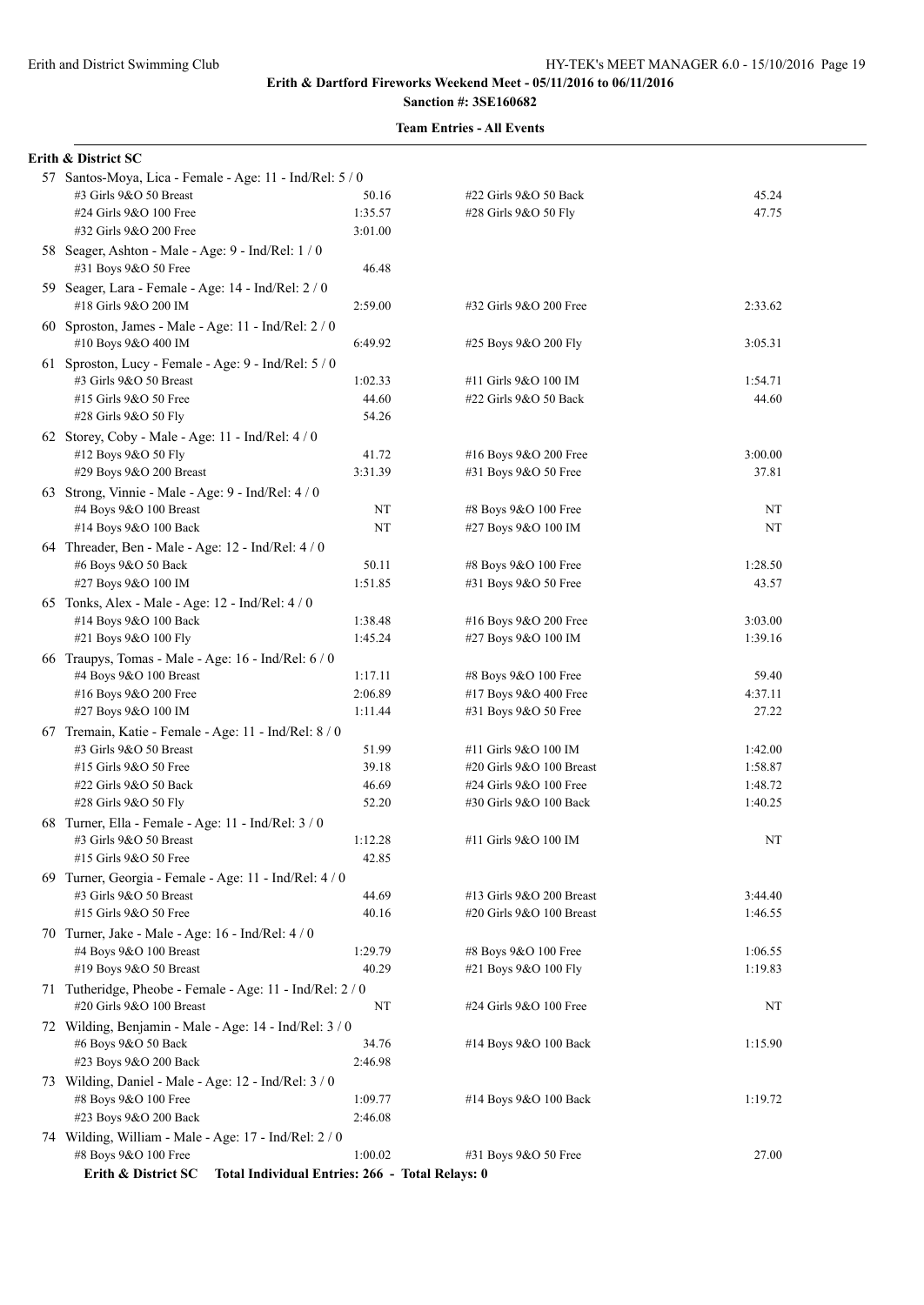**Greenwich Royals SC**

## **Erith & Dartford Fireworks Weekend Meet - 05/11/2016 to 06/11/2016**

# **Sanction #: 3SE160682**

## **Team Entries - All Events**

#### 1 Amanuel, Almaz - Female - Age: 12 - Ind/Rel: 5 / 0 #3 Girls 9&O 50 Breast 53.90 #11 Girls 9&O 100 IM 2:01.87 #15 Girls 9&O 50 Free 46.90 #22 Girls 9&O 50 Back 48.95 #28 Girls 9&O 50 Fly 58.20 2 Barnes, Ailbhe - Female - Age: 12 - Ind/Rel: 4 / 0 #20 Girls 9&O 100 Breast 1:42.40 #22 Girls 9&O 50 Back 40.15 #24 Girls 9&O 100 Free 1:20.06 #30 Girls 9&O 100 Back 1:27.97 3 Barnes, James - Male - Age: 10 - Ind/Rel: 4 / 0 #19 Boys 9&O 50 Breast 52.59 #27 Boys 9&O 100 IM 1:47.20 #29 Boys 9&O 200 Breast 3:58.40 #31 Boys 9&O 50 Free 38.93 4 Brooks, Amelie - Female - Age: 13 - Ind/Rel: 6 / 0 #18 Girls 9&O 200 IM 3:24.79 #22 Girls 9&O 50 Back 40.99 #24 Girls 9&O 100 Free 1:20.30 #28 Girls 9&O 50 Fly 45.73 #30 Girls 9&O 100 Back 1:32.14 #32 Girls 9&O 200 Free 2:58.59 5 Burdon, Nina - Female - Age: 11 - Ind/Rel: 8 / 0 #1 Girls 9&O 400 Free 5:47.50 #5 Girls 9&O 100 Fly 1:36.85 #9 Girls 9&O 200 Fly 3:25.17 #15 Girls 9&O 50 Free 37.01 #18 Girls 9&O 200 IM 3:20.51 #22 Girls 9&O 50 Back 43.20 #26 Girls 9&O 400 IM 6:47.00 #28 Girls 9&O 50 Fly 41.11 6 Burns, Lola - Female - Age: 10 - Ind/Rel: 4 / 0 #3 Girls 9&O 50 Breast 56.86 #5 Girls 9&O 100 Fly 1:55.58 #11 Girls 9&O 100 IM 1:40.80 #15 Girls 9&O 50 Free 38.63 7 Chenaf, Boushra - Female - Age: 13 - Ind/Rel: 6 / 0 #3 Girls 9&O 50 Breast 46.83 #15 Girls 9&O 50 Free 36.73 #20 Girls 9&O 100 Breast 1:47.97 #22 Girls 9&O 50 Back 45.20 #24 Girls 9&O 100 Free 1:30.26 #30 Girls 9&O 100 Back NT 8 Clark, Max - Male - Age: 14 - Ind/Rel: 4 / 0 #2 Boys 9&O 200 IM 2:50.28 #4 Boys 9&O 100 Breast 1:26.67 #6 Boys 9&O 50 Back 35.70 #8 Boys 9&O 100 Free 1:05.69 9 Crowley, Lauren - Female - Age: 9 - Ind/Rel: 3 / 0 #3 Girls 9&O 50 Breast NT #15 Girls 9&O 50 Free NT #28 Girls 9&O 50 Fly NT 10 Crowley, Oliver - Male - Age: 12 - Ind/Rel: 6 / 0 #4 Boys 9&O 100 Breast 1:41.00 #8 Boys 9&O 100 Free 1:17.00 #12 Boys 9&O 50 Fly 41.31 #16 Boys 9&O 200 Free 2:54.17 #27 Boys 9&O 100 IM 1:31.22 #31 Boys 9&O 50 Free 34.18 11 Denney, Maisie - Female - Age: 11 - Ind/Rel: 6 / 0 #18 Girls 9&O 200 IM 3:23.00 #20 Girls 9&O 100 Breast 1:50.17 #22 Girls 9&O 50 Back 44.93 #26 Girls 9&O 400 IM 6:40.00 #28 Girls 9&O 50 Fly 44.64 #30 Girls 9&O 100 Back 1:37.86 12 Francis, Buster - Male - Age: 11 - Ind/Rel: 2 / 0 #19 Boys 9&O 50 Breast 50.63 #31 Boys 9&O 50 Free 38.65 13 Francis, Jamaal - Male - Age: 13 - Ind/Rel: 10 / 0 #2 Boys 9&O 200 IM 2:53.00 #6 Boys 9&O 50 Back 35.93 #8 Boys 9&O 100 Free 1:06.79 #12 Boys 9&O 50 Fly 33.37 #14 Boys 9&O 100 Back 1:17.34 #16 Boys 9&O 200 Free 2:31.31 #21 Boys 9&O 100 Fly 1:22.06 #23 Boys 9&O 200 Back 2:49.12 #27 Boys 9&O 100 IM 1:17.80 #31 Boys 9&O 50 Free 29.89 14 Hambling, Phoebe - Female - Age: 11 - Ind/Rel: 6 / 0 #18 Girls 9&O 200 IM 3:35.36 #22 Girls 9&O 50 Back 48.45 #24 Girls 9&O 100 Free 1:29.48 #28 Girls 9&O 50 Fly 42.60 #30 Girls 9&O 100 Back 1:40.99 #32 Girls 9&O 200 Free 3:08.43 15 Hamoudi, Sarah - Female - Age: 11 - Ind/Rel: 6 / 0 #3 Girls 9&O 50 Breast 51.98 #11 Girls 9&O 100 IM NT #15 Girls 9&O 50 Free 41.97 #20 Girls 9&O 100 Breast 1:55.53 #22 Girls 9&O 50 Back 49.26 #28 Girls 9&O 50 Fly 46.98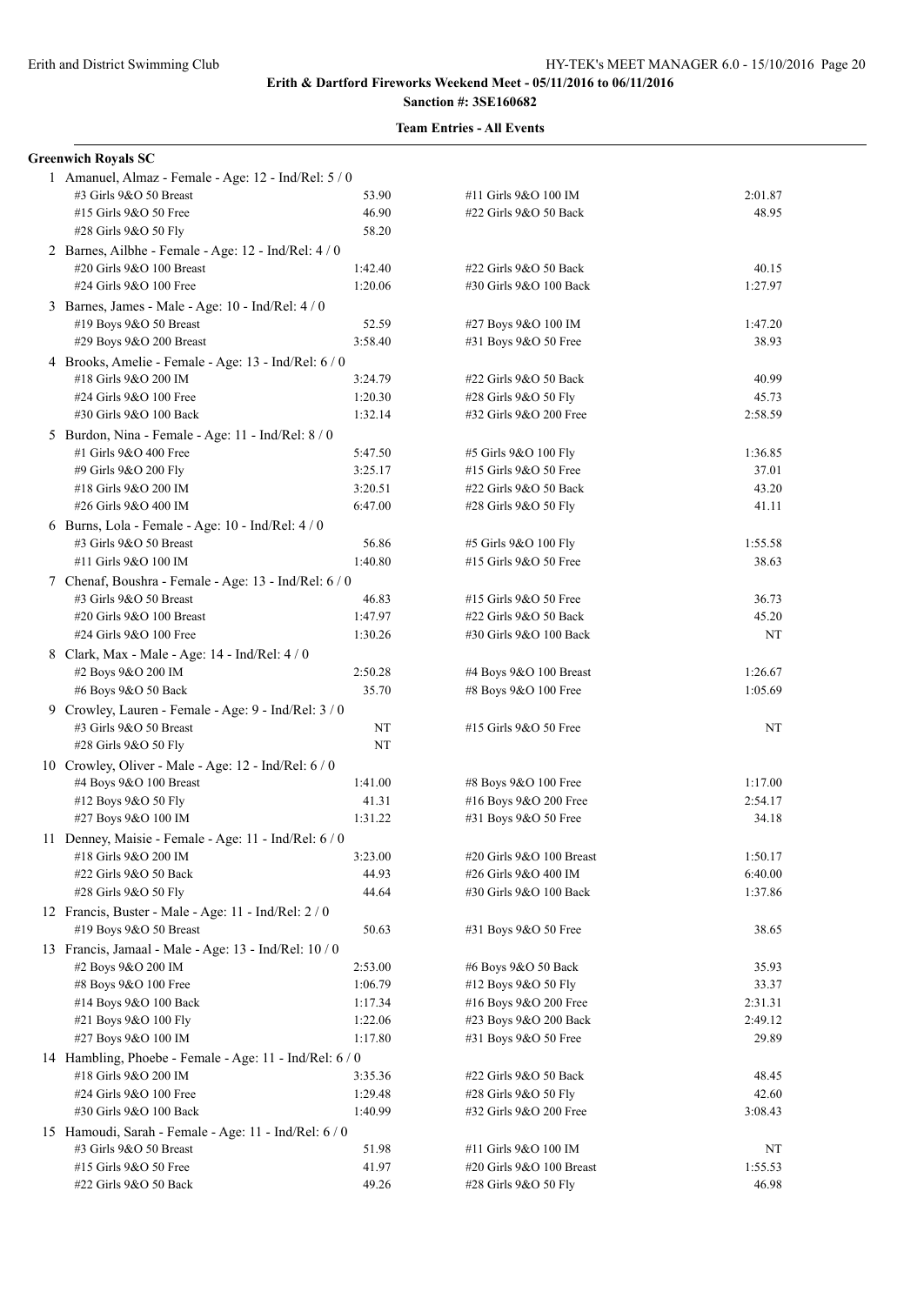# **Sanction #: 3SE160682**

| <b>Greenwich Royals SC</b>                                |         |                                                   |                     |
|-----------------------------------------------------------|---------|---------------------------------------------------|---------------------|
| 16 Harrison, Beatrice - Female - Age: 11 - Ind/Rel: 8 / 0 |         |                                                   |                     |
| #11 Girls 9&O 100 IM                                      | 1:29.18 | #13 Girls 9&O 200 Breast                          | 3:48.95             |
| #15 Girls 9&O 50 Free                                     | 35.48   | #18 Girls 9&O 200 IM                              | 3:16.81             |
| #20 Girls 9&O 100 Breast                                  | 1:46.00 | #22 Girls 9&O 50 Back                             | 40.25               |
| #28 Girls 9&O 50 Fly                                      | 39.30   | #32 Girls 9&O 200 Free                            | 2:51.27             |
| 17 Jenkins, Chloe - Female - Age: 12 - Ind/Rel: 9 / 0     |         |                                                   |                     |
| #3 Girls 9&O 50 Breast                                    | 50.90   | #5 Girls 9&O 100 Fly                              | 1:44.00             |
| #11 Girls 9&O 100 IM                                      | 1:32.00 | #15 Girls 9&O 50 Free                             | 37.00               |
| #20 Girls 9&O 100 Breast                                  | 1:48.00 | #22 Girls 9&O 50 Back                             | 43.00               |
| #24 Girls 9&O 100 Free                                    | 1:26.00 | #28 Girls 9&O 50 Fly                              | 45.00               |
| #30 Girls 9&O 100 Back                                    | 1:33.00 |                                                   |                     |
| 18 Jenkins, Liam - Male - Age: 9 - Ind/Rel: 6 / 0         |         |                                                   |                     |
| #12 Boys 9&O 50 Fly                                       | 59.50   | #14 Boys 9&O 100 Back                             | 1:52.00             |
| #19 Boys 9&O 50 Breast                                    | 59.50   | #21 Boys 9&O 100 Fly                              | 2:10.00             |
| #27 Boys 9&O 100 IM                                       | 2:00.00 | #31 Boys 9&O 50 Free                              | 45.00               |
| 19 Khizzah, Bradley - Male - Age: 14 - Ind/Rel: 9/0       |         |                                                   |                     |
| #4 Boys 9&O 100 Breast                                    | 1:20.97 | #6 Boys 9&O 50 Back                               | 34.32               |
| #8 Boys 9&O 100 Free                                      | 1:04.30 | #12 Boys 9&O 50 Fly                               | 34.29               |
| #16 Boys 9&O 200 Free                                     | 2:21.71 | #19 Boys $9&O 50$ Breast                          | 36.43               |
| #23 Boys 9&O 200 Back                                     | 2:52.29 | #29 Boys 9&O 200 Breast                           | 2:55.99             |
| #31 Boys 9&O 50 Free                                      | 28.84   |                                                   |                     |
| 20 Khizzah, Melissa - Female - Age: 12 - Ind/Rel: 15 / 0  |         |                                                   |                     |
| #1 Girls 9&O 400 Free                                     | 5:12.87 | #3 Girls 9&O 50 Breast                            | 41.89               |
| #5 Girls 9&O 100 Fly                                      | 1:23.63 | #7 Girls 9&O 200 Back                             | 2:48.71             |
| #9 Girls 9&O 200 Fly                                      | 3:02.88 | #13 Girls 9&O 200 Breast                          | 3:06.53             |
| #15 Girls 9&O 50 Free                                     | 33.13   | #18 Girls 9&O 200 IM                              | 2:47.48             |
| #20 Girls 9&O 100 Breast                                  | 1:28.54 | #22 Girls 9&O 50 Back                             | 37.96               |
| #24 Girls 9&O 100 Free                                    | 1:11.21 | #26 Girls 9&O 400 IM                              | 5:42.36             |
| #28 Girls 9&O 50 Fly                                      | 36.21   | #30 Girls 9&O 100 Back                            | 1:23.00             |
| #32 Girls 9&O 200 Free                                    | 2:29.43 |                                                   |                     |
| 21 Kong, Amos - Male - Age: 14 - Ind/Rel: $2/0$           |         |                                                   |                     |
| #4 Boys 9&O 100 Breast                                    | 1:20.00 | #29 Boys 9&O 200 Breast                           | 2:58.00             |
|                                                           |         |                                                   |                     |
| 22 Lakatos, Danai - Female - Age: 10 - Ind/Rel: 9 / 0     |         |                                                   |                     |
| #13 Girls 9&O 200 Breast<br>#18 Girls 9&O 200 IM          | 3:45.10 | #15 Girls 9&O 50 Free<br>#20 Girls 9&O 100 Breast | 35.58               |
| #22 Girls 9&O 50 Back                                     | 3:15.00 | #24 Girls 9&O 100 Free                            | 1:47.00             |
| #28 Girls 9&O 50 Fly                                      | 41.27   | #30 Girls 9&O 100 Back                            | X1:15.20<br>1:31.10 |
| #32 Girls 9&O 200 Free                                    | X35.62  |                                                   |                     |
|                                                           | 2:54.00 |                                                   |                     |
| 23 Lakatos, zoi - Female - Age: 12 - Ind/Rel: 9 / 0       |         |                                                   |                     |
| #13 Girls 9&O 200 Breast                                  | 3:25.06 | #15 Girls 9&O 50 Free                             | 32.88               |
| #18 Girls 9&O 200 IM                                      | 3:07.00 | #20 Girls 9&O 100 Breast                          | 1:36.20             |
| #22 Girls 9&O 50 Back                                     | 40.22   | #24 Girls 9&O 100 Free                            | 1:16.53             |
| #28 Girls 9&O 50 Fly                                      | 38.70   | #30 Girls 9&O 100 Back                            | 1:25.10             |
| #32 Girls 9&O 200 Free                                    | 2:42.00 |                                                   |                     |
| 24 Marsh, Matthew - Male - Age: 9 - Ind/Rel: 6 / 0        |         |                                                   |                     |
| #4 Boys 9&O 100 Breast                                    | 1:55.44 | #6 Boys 9&O 50 Back                               | 48.30               |
| #8 Boys 9&O 100 Free                                      | 1:25.00 | #12 Boys 9&O 50 Fly                               | 45.05               |
| #14 Boys 9&O 100 Back                                     | 1:48.64 | #16 Boys 9&O 200 Free                             | 3:05.50             |
| 25 Maunders, Harvey - Male - Age: 12 - Ind/Rel: 4/0       |         |                                                   |                     |
| #2 Boys 9&O 200 IM                                        | 2:44.00 | #10 Boys 9&O 400 IM                               | 5:46.30             |
| #17 Boys 9&O 400 Free                                     | 5:04.50 | #25 Boys 9&O 200 Fly                              | X2:44.82            |
| 26 May, Georgia - Female - Age: 14 - Ind/Rel: 4 / 0       |         |                                                   |                     |
| #3 Girls 9&O 50 Breast                                    | 40.48   | #15 Girls 9&O 50 Free                             | 33.22               |
| #20 Girls 9&O 100 Breast                                  | NT      | #24 Girls 9&O 100 Free                            | NT                  |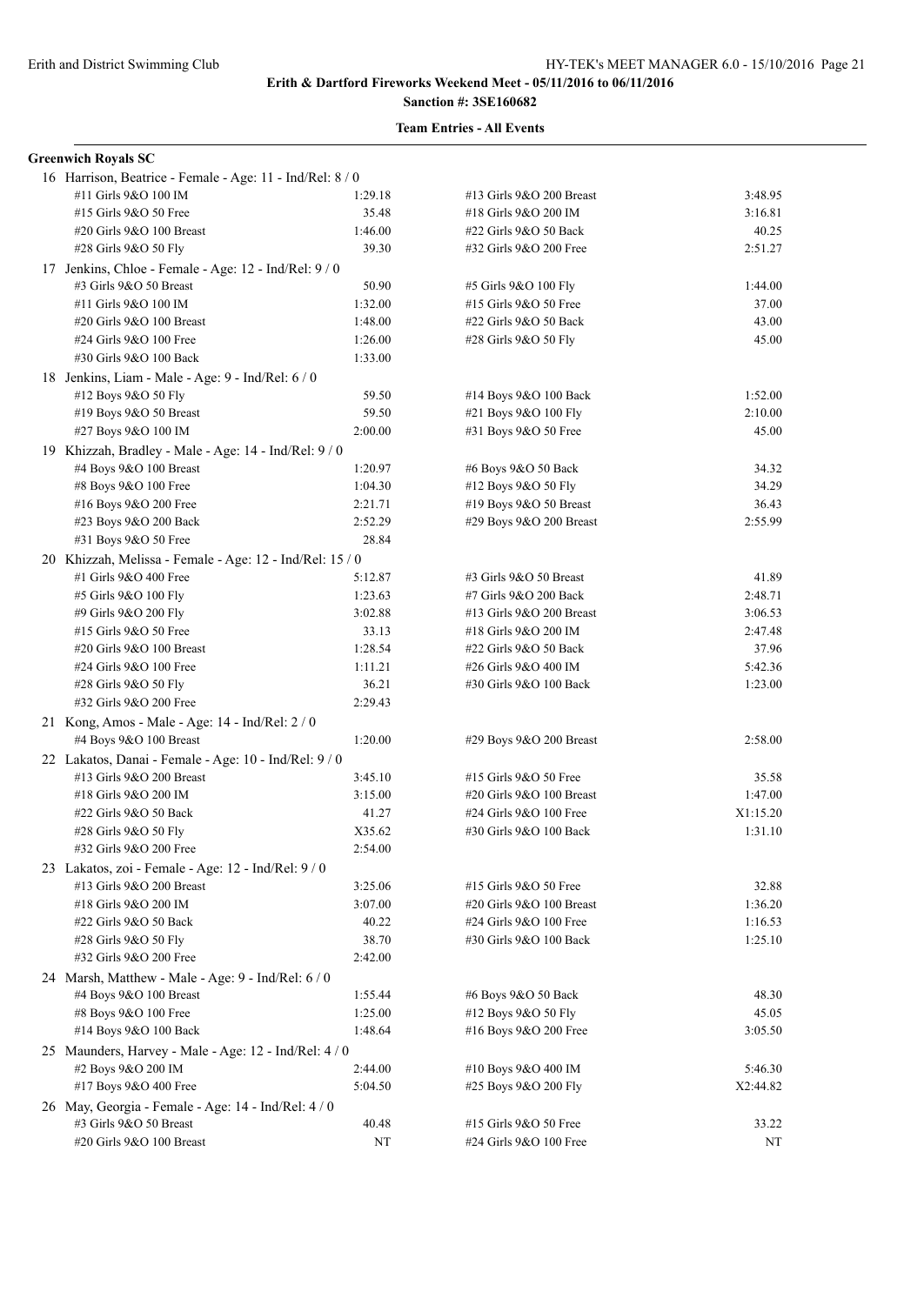# **Sanction #: 3SE160682**

#### **Team Entries - All Events**

#### **Greenwich Royals SC**

| 27 Moore, Kirsty - Female - Age: 13 - Ind/Rel: 12 / 0       |                                                 |                          |         |
|-------------------------------------------------------------|-------------------------------------------------|--------------------------|---------|
| #1 Girls 9&O 400 Free                                       | 5:13.43                                         | #3 Girls 9&O 50 Breast   | 46.72   |
| #5 Girls 9&O 100 Fly                                        | 1:29.12                                         | #7 Girls 9&O 200 Back    | 2:51.08 |
| #15 Girls 9&O 50 Free                                       | 34.12                                           | #18 Girls 9&O 200 IM     | 2:51.93 |
| #20 Girls 9&O 100 Breast                                    | 1:41.74                                         | #22 Girls 9&O 50 Back    | 39.09   |
| #24 Girls 9&O 100 Free                                      | 1:12.19                                         | #28 Girls 9&O 50 Fly     | 38.27   |
| #30 Girls 9&O 100 Back                                      | 1:21.93                                         | #32 Girls 9&O 200 Free   | 2:32.13 |
| 28 Rayner, Hannah - Female - Age: 11 - Ind/Rel: 6 / 0       |                                                 |                          |         |
| #20 Girls 9&O 100 Breast                                    | NT                                              | #22 Girls 9&O 50 Back    | 41.37   |
| #24 Girls 9&O 100 Free                                      | 1:39.23                                         | #28 Girls 9&O 50 Fly     | 44.89   |
| #30 Girls 9&O 100 Back                                      | 1:37.32                                         | #32 Girls 9&O 200 Free   | 2:58.37 |
| 29 Sanders, Annie - Female - Age: 9 - Ind/Rel: 2 / 0        |                                                 |                          |         |
| #11 Girls 9&O 100 IM                                        | NT                                              | #15 Girls 9&O 50 Free    | 43.26   |
| 30 Sands, Joshua - Male - Age: 13 - Ind/Rel: 6 / 0          |                                                 |                          |         |
| #2 Boys 9&O 200 IM                                          | 2:59.10                                         | #10 Boys 9&O 400 IM      | 5:58.00 |
| #16 Boys 9&O 200 Free                                       | 2:33.88                                         | #17 Boys 9&O 400 Free    | 5:10.00 |
| #23 Boys 9&O 200 Back                                       | 2:55.00                                         | #29 Boys 9&O 200 Breast  | 3:20.00 |
| 31 Szuhodovszky, Balazs - Male - Age: 12 - Ind/Rel: 5 / 0   |                                                 |                          |         |
| #2 Boys 9&O 200 IM                                          | 3:08.77                                         | #10 Boys 9&O 400 IM      | 6:47.07 |
| #21 Boys 9&O 100 Fly                                        | 1:39.28                                         | #23 Boys 9&O 200 Back    | 2:54.31 |
| #27 Boys 9&O 100 IM                                         | 1:31.21                                         |                          |         |
| 32 Tavakkolizadeh, Hannah - Female - Age: 13 - Ind/Rel: 4/0 |                                                 |                          |         |
| #22 Girls 9&O 50 Back                                       | 38.36                                           | #24 Girls 9&O 100 Free   | 1:09.64 |
| #28 Girls 9&O 50 Fly                                        | 35.85                                           | #30 Girls 9&O 100 Back   | 1:23.75 |
| 33 Teo, Nicholas - Male - Age: 14 - Ind/Rel: 3 / 0          |                                                 |                          |         |
| #19 Boys 9&O 50 Breast                                      | 43.47                                           | #27 Boys 9&O 100 IM      | 1:24.51 |
| #31 Boys 9&O 50 Free                                        | 36.28                                           |                          |         |
| 34 Thwaites, Marina - Female - Age: 12 - Ind/Rel: 6 / 0     |                                                 |                          |         |
| #3 Girls 9&O 50 Breast                                      | 52.95                                           | #7 Girls 9&O 200 Back    | 3:07.32 |
| #15 Girls 9&O 50 Free                                       | 38.83                                           | #22 Girls 9&O 50 Back    | 42.76   |
| #24 Girls 9&O 100 Free                                      | 1:29.44                                         | #30 Girls 9&O 100 Back   | 1:27.58 |
| 35 Treadwell, Luca - Male - Age: 13 - Ind/Rel: 2 / 0        |                                                 |                          |         |
| #6 Boys 9&O 50 Back                                         | 42.48                                           | #8 Boys 9&O 100 Free     | NT      |
| 36 Treadwell, Theo - Male - Age: 10 - Ind/Rel: 1 / 0        |                                                 |                          |         |
| #8 Boys 9&O 100 Free                                        | 1:38.83                                         |                          |         |
| 37 Walker, Jacob - Male - Age: 10 - Ind/Rel: 8 / 0          |                                                 |                          |         |
| #4 Boys 9&O 100 Breast                                      | 1:47.96                                         | #6 Boys 9&O 50 Back      | 43.13   |
| #8 Boys 9&O 100 Free                                        | 1:22.00                                         | #12 Boys 9&O 50 Fly      | 50.02   |
| #14 Boys 9&O 100 Back                                       | 1:35.13                                         | #19 Boys 9&O 50 Breast   | 47.96   |
| #27 Boys 9&O 100 IM                                         | NT                                              | #31 Boys 9&O 50 Free     | 34.50   |
| 38 zyp, Ilia - Male - Age: 12 - Ind/Rel: 8 / 0              |                                                 |                          |         |
| #2 Boys 9&O 200 IM                                          | 2:52.40                                         | #6 Boys 9&O 50 Back      | 38.95   |
| #10 Boys 9&O 400 IM                                         | 5:55.00                                         | #16 Boys 9&O 200 Free    | 2:37.40 |
| #19 Boys 9&O 50 Breast                                      | 41.92                                           | #21 Boys 9&O 100 Fly     | 1:19.05 |
| #25 Boys 9&O 200 Fly                                        | 3:02.19                                         | #29 Boys 9&O 200 Breast  | 3:11.00 |
| <b>Greenwich Royals SC</b>                                  | Total Individual Entries: 224 - Total Relays: 0 |                          |         |
| <b>Orpington Ojays SC</b>                                   |                                                 |                          |         |
| 1 Leeves, Abigail - Female - Age: 13 - Ind/Rel: 5 / 0       |                                                 |                          |         |
| #3 Girls 9&O 50 Breast                                      | 42.11                                           | #11 Girls 9&O 100 IM     | 1:26.13 |
| #15 Girls 9&O 50 Free                                       | 32.59                                           | #20 Girls 9&O 100 Breast | 1:33.29 |
| #24 Girls 9&O 100 Free                                      | 1:14.35                                         |                          |         |

**Orpington Ojays SC Total Individual Entries: 5 - Total Relays: 0**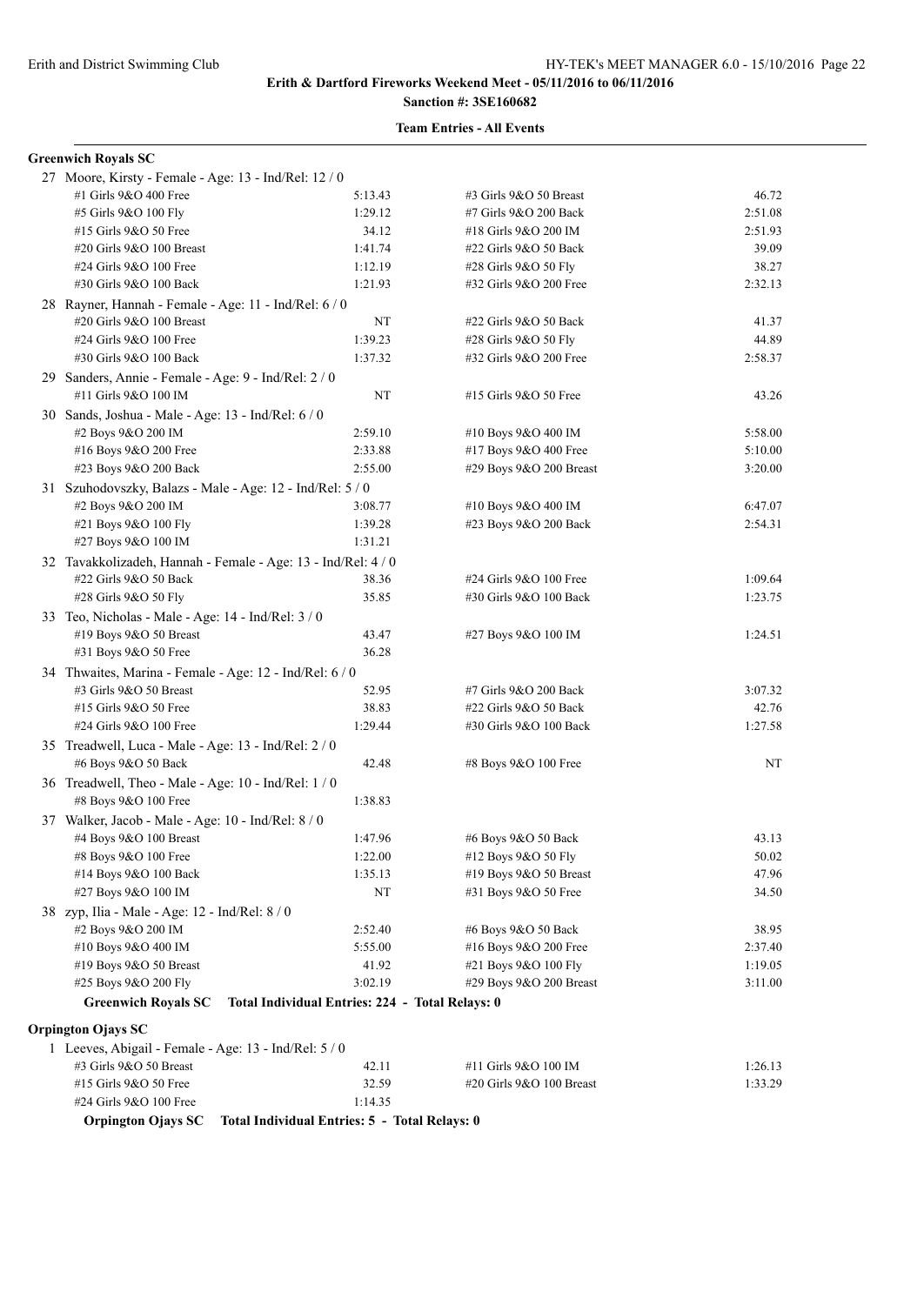# **Sanction #: 3SE160682**

### **Team Entries - All Events**

#### **Rtw Monson**

| 1 Arnell, Constance - Female - Age: 10 - Ind/Rel: 6/0                            |                    |                                                |                    |  |  |
|----------------------------------------------------------------------------------|--------------------|------------------------------------------------|--------------------|--|--|
| #3 Girls 9&O 50 Breast                                                           | 56.64              | #5 Girls 9&O 100 Fly                           | 1:46.09            |  |  |
| #11 Girls 9&O 100 IM                                                             | 1:43.52            | #15 Girls 9&O 50 Free                          | 38.57              |  |  |
| #28 Girls 9&O 50 Fly                                                             | 43.59              | #32 Girls 9&O 200 Free                         | 3:06.28            |  |  |
| 2 Baker, Amelia - Female - Age: 11 - Ind/Rel: 4 / 0                              |                    |                                                |                    |  |  |
| #3 Girls 9&O 50 Breast                                                           | 44.25              | #11 Girls 9&O 100 IM                           | 1:36.25            |  |  |
| #13 Girls 9&O 200 Breast                                                         | 3:56.88            | #15 Girls 9&O 50 Free                          | 34.69              |  |  |
| 3 Baker, Daniel - Male - Age: 13 - Ind/Rel: 4 / 0                                |                    |                                                |                    |  |  |
| #2 Boys 9&O 200 IM                                                               | 3:12.55            | #4 Boys 9&O 100 Breast                         | 1:24.98            |  |  |
| #6 Boys 9&O 50 Back                                                              | 39.31              | #8 Boys 9&O 100 Free                           | 1:16.92            |  |  |
| 4 Barwick, Lily - Female - Age: 10 - Ind/Rel: 8 / 0                              |                    |                                                |                    |  |  |
| #11 Girls 9&O 100 IM<br>#18 Girls 9&O 200 IM                                     | 1:38.82<br>3:50.00 | #15 Girls 9&O 50 Free<br>#22 Girls 9&O 50 Back | 36.72<br>46.39     |  |  |
| #24 Girls 9&O 100 Free                                                           | 1:26.49            | #28 Girls 9&O 50 Fly                           | 47.62              |  |  |
| #30 Girls 9&O 100 Back                                                           | 1:52.39            | #32 Girls 9&O 200 Free                         | 3:10.60            |  |  |
| 5 Beatton, Maisie - Female - Age: 14 - Ind/Rel: 5 / 0                            |                    |                                                |                    |  |  |
| #20 Girls 9&O 100 Breast                                                         | 1:34.48            | #22 Girls 9&O 50 Back                          | 35.76              |  |  |
| #24 Girls 9&O 100 Free                                                           | 1:11.60            | #30 Girls 9&O 100 Back                         | 1:34.07            |  |  |
| #32 Girls 9&O 200 Free                                                           | 2:58.01            |                                                |                    |  |  |
| 6 Bridges, Caitlin - Female - Age: 11 - Ind/Rel: 4 / 0                           |                    |                                                |                    |  |  |
| #22 Girls 9&O 50 Back                                                            | 39.78              | #24 Girls 9&O 100 Free                         | 1:25.95            |  |  |
| #28 Girls 9&O 50 Fly                                                             | 45.62              | #30 Girls 9&O 100 Back                         | 1:26.45            |  |  |
| 7 Bridges, Cole - Male - Age: 13 - Ind/Rel: 2 / 0                                |                    |                                                |                    |  |  |
| #17 Boys 9&O 400 Free                                                            | 4:57.85            | #23 Boys 9&O 200 Back                          | 2:34.74            |  |  |
| 8 Burns, Mia - Female - Age: 14 - Ind/Rel: 2 / 0                                 |                    |                                                |                    |  |  |
| #1 Girls 9&O 400 Free                                                            | 4:54.31            | #5 Girls 9&O 100 Fly                           | 1:10.69            |  |  |
| 9 Crewe, Aidan - Male - Age: 15 - Ind/Rel: 6 / 0                                 |                    |                                                |                    |  |  |
| #6 Boys 9&O 50 Back                                                              | 31.40              | #8 Boys 9&O 100 Free                           | 1:01.41            |  |  |
| #14 Boys 9&O 100 Back                                                            | 1:08.08            | #16 Boys 9&O 200 Free                          | 2:12.13            |  |  |
| #17 Boys 9&O 400 Free                                                            | 4:41.05            | #23 Boys 9&O 200 Back                          | 2:32.74            |  |  |
| 10 Crewe, Charles - Male - Age: 12 - Ind/Rel: 6 / 0                              |                    |                                                |                    |  |  |
| #6 Boys 9&O 50 Back                                                              | 35.53              | #8 Boys 9&O 100 Free                           | 1:11.03            |  |  |
| #14 Boys 9&O 100 Back                                                            | 1:17.75            | #16 Boys 9&O 200 Free                          | 2:28.99            |  |  |
| #17 Boys 9&O 400 Free                                                            | 5:21.87            | #23 Boys 9&O 200 Back                          | 2:51.33            |  |  |
| 11 Delves, Adam - Male - Age: 11 - Ind/Rel: 5 / 0                                |                    |                                                |                    |  |  |
| #2 Boys 9&O 200 IM                                                               | 3:37.02            | #6 Boys 9&O 50 Back                            | 39.71              |  |  |
| #8 Boys 9&O 100 Free                                                             | 1:25.56            | #12 Boys 9&O 50 Fly                            | 40.54              |  |  |
| #14 Boys $9&O$ 100 Back                                                          | 1:33.00            |                                                |                    |  |  |
| 12 Devonport, Fern - Female - Age: 14 - Ind/Rel: 5 / 0<br>#3 Girls 9&O 50 Breast |                    | #7 Girls 9&O 200 Back                          |                    |  |  |
| #18 Girls 9&O 200 IM                                                             | 39.48<br>2:40.85   | #20 Girls 9&O 100 Breast                       | 2:35.66<br>1:27.95 |  |  |
| #22 Girls 9&O 50 Back                                                            | 34.98              |                                                |                    |  |  |
| 13 Edwards, Reuben - Male - Age: 13 - Ind/Rel: 4 / 0                             |                    |                                                |                    |  |  |
| #19 Boys 9&O 50 Breast                                                           | 41.58              | #23 Boys 9&O 200 Back                          | 2:38.44            |  |  |
| #29 Boys 9&O 200 Breast                                                          | 3:27.64            | #31 Boys 9&O 50 Free                           | 29.07              |  |  |
| 14 Edwards, Toby - Male - Age: 10 - Ind/Rel: 3 / 0                               |                    |                                                |                    |  |  |
| #19 Boys 9&O 50 Breast                                                           | 48.13              | #29 Boys 9&O 200 Breast                        | 3:59.52            |  |  |
| #31 Boys 9&O 50 Free                                                             | 41.16              |                                                |                    |  |  |
| 15 Fearon, Ben - Male - Age: 12 - Ind/Rel: 7 / 0                                 |                    |                                                |                    |  |  |
| #4 Boys 9&O 100 Breast                                                           | 1:38.99            | #6 Boys 9&O 50 Back                            | 42.73              |  |  |
| #8 Boys 9&O 100 Free                                                             | 1:21.27            | #19 Boys 9&O 50 Breast                         | 44.46              |  |  |
| #27 Boys 9&O 100 IM                                                              | NT                 | #29 Boys 9&O 200 Breast                        | 3:30.63            |  |  |
| #31 Boys 9&O 50 Free                                                             | 34.74              |                                                |                    |  |  |
| 16 Fearon, Ollie - Male - Age: 10 - Ind/Rel: 4 / 0                               |                    |                                                |                    |  |  |
| #6 Boys 9&O 50 Back                                                              | 54.64              | #8 Boys 9&O 100 Free                           | NT                 |  |  |
| #19 Boys 9&O 50 Breast                                                           | 1:04.13            | #31 Boys 9&O 50 Free                           | 43.53              |  |  |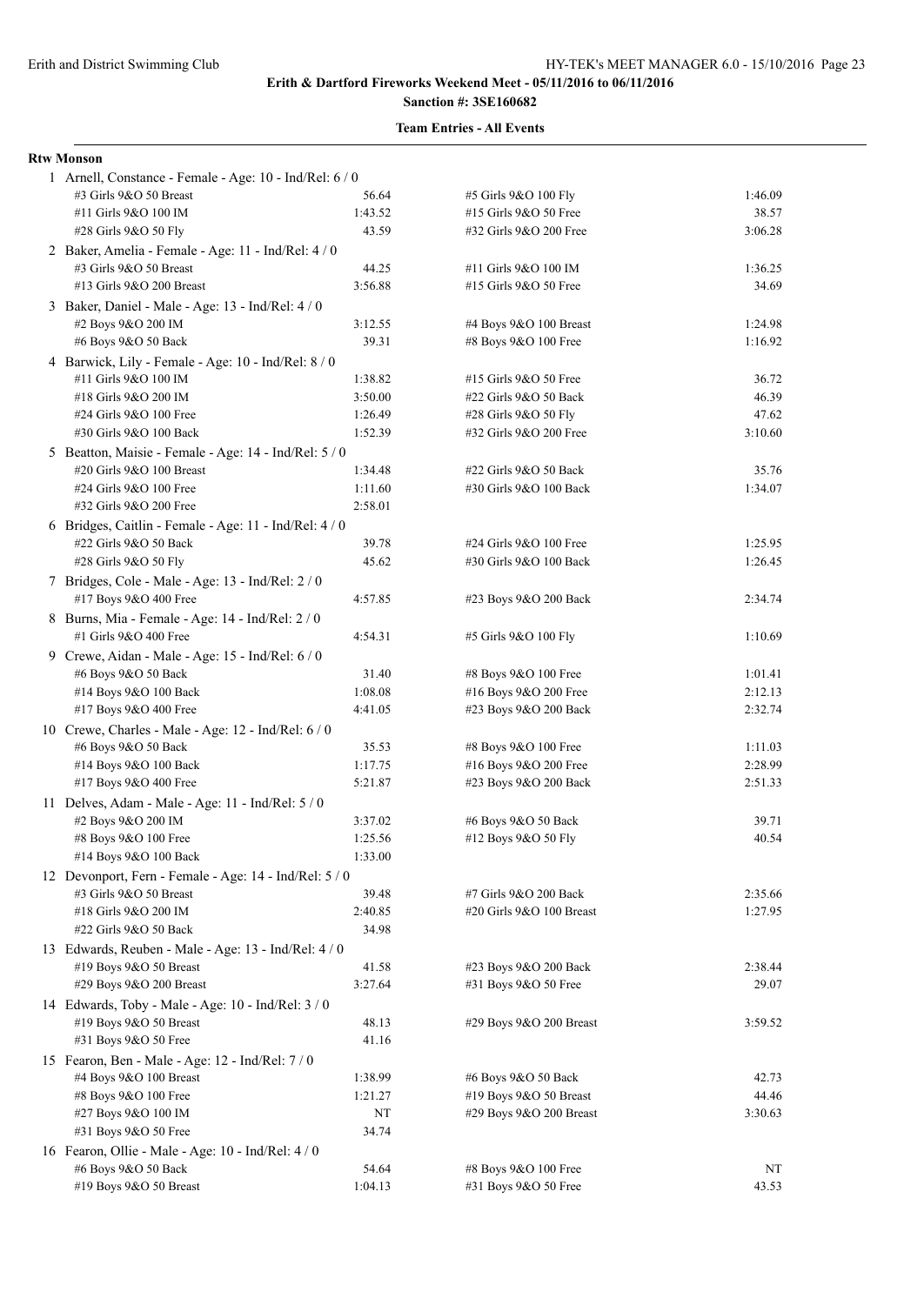# **Sanction #: 3SE160682**

| <b>Rtw Monson</b>                                                           |                  |                                                 |         |  |  |
|-----------------------------------------------------------------------------|------------------|-------------------------------------------------|---------|--|--|
| 17 Friend, Nathan - Male - Age: 13 - Ind/Rel: 6 / 0                         |                  |                                                 |         |  |  |
| #4 Boys 9&O 100 Breast                                                      | 1:52.65          | #6 Boys 9&O 50 Back                             | 36.11   |  |  |
| #8 Boys 9&O 100 Free                                                        | 1:07.70          | #12 Boys 9&O 50 Fly                             | 36.86   |  |  |
| #16 Boys 9&O 200 Free                                                       | 2:32.43          | #31 Boys 9&O 50 Free                            | 30.88   |  |  |
| 18 Gentry, Indigo - Female - Age: 13 - Ind/Rel: 4 / 0                       |                  |                                                 |         |  |  |
| #18 Girls 9&O 200 IM                                                        | 2:47.28          | #20 Girls 9&O 100 Breast                        | 1:29.95 |  |  |
| #24 Girls 9&O 100 Free                                                      | 1:07.53          | #28 Girls 9&O 50 Fly                            | 35.14   |  |  |
| 19 Gerretsen, Maya - Female - Age: 13 - Ind/Rel: 3 / 0                      |                  |                                                 |         |  |  |
| #28 Girls 9&O 50 Fly                                                        | 34.85            | #30 Girls 9&O 100 Back                          | 1:19.91 |  |  |
| #32 Girls 9&O 200 Free                                                      | 2:30.92          |                                                 |         |  |  |
| 20 Hamer, Evie - Female - Age: 10 - Ind/Rel: 1 / 0<br>#15 Girls 9&O 50 Free | 41.41            |                                                 |         |  |  |
| 21 Hamer, Joss - Male - Age: 13 - Ind/Rel: 3 / 0                            |                  |                                                 |         |  |  |
| #12 Boys 9&O 50 Fly                                                         | 37.15            | #16 Boys 9&O 200 Free                           | 2:50.79 |  |  |
| #31 Boys 9&O 50 Free                                                        | 32.79            |                                                 |         |  |  |
| 22 Hamilton-Walker, Natasha - Female - Age: 15 - Ind/Rel: 4 / 0             |                  |                                                 |         |  |  |
| #1 Girls 9&O 400 Free                                                       | 4:44.59          | #5 Girls 9&O 100 Fly                            | 1:11.23 |  |  |
| #9 Girls 9&O 200 Fly                                                        | 2:39.26          | #15 Girls 9&O 50 Free                           | 29.43   |  |  |
| 23 Hillsdon, Izzy - Female - Age: 13 - Ind/Rel: 5 / 0                       |                  |                                                 |         |  |  |
| #18 Girls 9&O 200 IM                                                        | 2:49.61          | #24 Girls 9&O 100 Free                          | 1:05.28 |  |  |
| #28 Girls 9&O 50 Fly                                                        | 34.71            | #30 Girls 9&O 100 Back                          | 1:13.74 |  |  |
| #32 Girls 9&O 200 Free                                                      | 2:21.05          |                                                 |         |  |  |
| 24 Hillsdon, Seb - Male - Age: 11 - Ind/Rel: 4 / 0                          |                  |                                                 |         |  |  |
| #17 Boys 9&O 400 Free                                                       | 5:42.92          | #23 Boys 9&O 200 Back                           | 3:04.33 |  |  |
| #27 Boys 9&O 100 IM                                                         | 1:34.43          | #31 Boys 9&O 50 Free                            | 34.18   |  |  |
| 25 Hobbs, Grace - Female - Age: 13 - Ind/Rel: 4 / 0                         |                  |                                                 |         |  |  |
| #5 Girls 9&O 100 Fly                                                        | 1:23.45          | #9 Girls 9&O 200 Fly                            | 3:02.00 |  |  |
| #11 Girls 9&O 100 IM                                                        | 1:18.40          | #15 Girls 9&O 50 Free                           | 32.04   |  |  |
| 26 Hobbs, Holly - Female - Age: 14 - Ind/Rel: 3 / 0                         |                  |                                                 |         |  |  |
| #3 Girls 9&O 50 Breast                                                      | 37.17            | #13 Girls 9&O 200 Breast                        | 3:10.86 |  |  |
| #15 Girls 9&O 50 Free                                                       | 31.24            |                                                 |         |  |  |
| 27 Hoy, Matthew - Male - Age: 11 - Ind/Rel: 5 / 0                           |                  |                                                 |         |  |  |
| #2 Boys 9&O 200 IM                                                          | 3:32.63          | #4 Boys 9&O 100 Breast                          | 1:41.32 |  |  |
| #8 Boys 9&O 100 Free<br>#23 Boys 9&O 200 Back                               | 1:18.43          | #19 Boys $9&O 50$ Breast                        | 47.87   |  |  |
|                                                                             | 3:16.43          |                                                 |         |  |  |
| 28 Jepps, Lottie - Female - Age: 12 - Ind/Rel: 5 / 0                        |                  |                                                 | 38.48   |  |  |
| #18 Girls 9&O 200 IM<br>#28 Girls 9&O 50 Fly                                | 3:06.29<br>43.74 | #22 Girls 9&O 50 Back<br>#30 Girls 9&O 100 Back | 1:27.82 |  |  |
| #32 Girls 9&O 200 Free                                                      | 2:51.10          |                                                 |         |  |  |
| 29 Jepps, Elizabeth - Female - Age: 14 - Ind/Rel: 5 / 0                     |                  |                                                 |         |  |  |
| #22 Girls 9&O 50 Back                                                       | 35.70            | #24 Girls 9&O 100 Free                          | 1:06.68 |  |  |
| #28 Girls 9&O 50 Fly                                                        | 37.98            | #30 Girls 9&O 100 Back                          | 1:18.05 |  |  |
| #32 Girls 9&O 200 Free                                                      | 2:27.40          |                                                 |         |  |  |
| 30 Killick, Alice - Female - Age: 16 - Ind/Rel: 4/0                         |                  |                                                 |         |  |  |
| #22 Girls 9&O 50 Back                                                       | 34.96            | #24 Girls 9&O 100 Free                          | 1:04.08 |  |  |
| #28 Girls 9&O 50 Fly                                                        | 33.91            | #32 Girls 9&O 200 Free                          | 2:18.69 |  |  |
| 31 Kronholm, Erin - Female - Age: 12 - Ind/Rel: 6 / 0                       |                  |                                                 |         |  |  |
| #1 Girls 9&O 400 Free                                                       | 5:39.00          | #3 Girls 9&O 50 Breast                          | 48.51   |  |  |
| #15 Girls 9&O 50 Free                                                       | 33.80            | #22 Girls 9&O 50 Back                           | 40.81   |  |  |
| #24 Girls 9&O 100 Free                                                      | 1:13.86          | #32 Girls 9&O 200 Free                          | 2:50.21 |  |  |
| 32 Kronholm, Jenna - Female - Age: 14 - Ind/Rel: 6 / 0                      |                  |                                                 |         |  |  |
| #13 Girls 9&O 200 Breast                                                    | 3:02.01          | #20 Girls 9&O 100 Breast                        | 1:26.52 |  |  |
| #22 Girls 9&O 50 Back                                                       | 35.22            | #24 Girls 9&O 100 Free                          | 1:05.60 |  |  |
| #30 Girls 9&O 100 Back                                                      | 1:15.07          | #32 Girls 9&O 200 Free                          | 2:24.11 |  |  |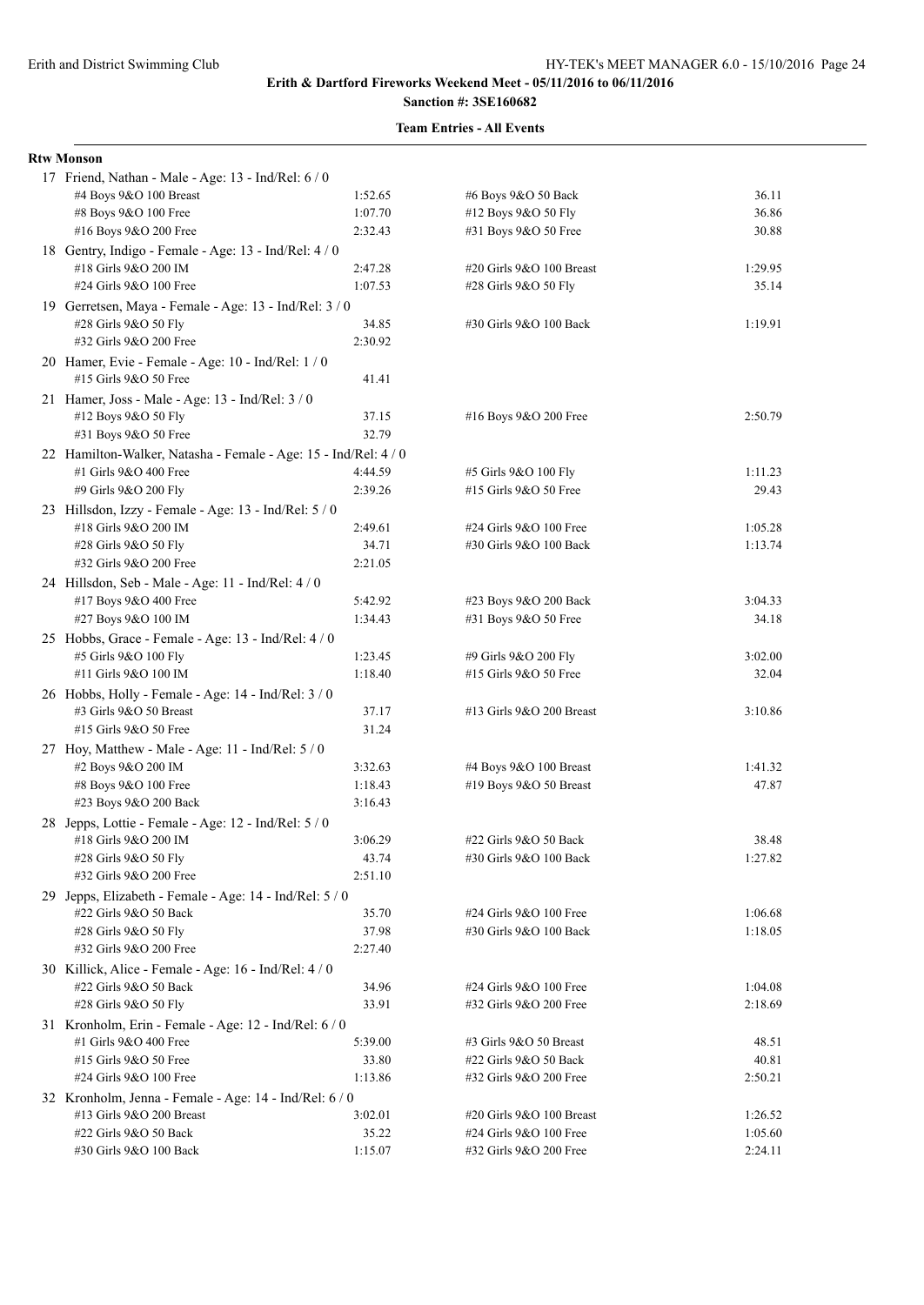# **Sanction #: 3SE160682**

| <b>Rtw Monson</b>                                                |                                                 |                          |         |  |  |
|------------------------------------------------------------------|-------------------------------------------------|--------------------------|---------|--|--|
| 33 Mahon, Harriet O - Female - Age: 12 - Ind/Rel: 9 / 0          |                                                 |                          |         |  |  |
| #1 Girls 9&O 400 Free                                            | 5:20.84                                         | #3 Girls 9&O 50 Breast   | 46.40   |  |  |
| #5 Girls 9&O 100 Fly                                             | 1:35.91                                         | #18 Girls 9&O 200 IM     | 3:08.33 |  |  |
| #20 Girls 9&O 100 Breast                                         | 1:41.26                                         | #22 Girls 9&O 50 Back    | 39.26   |  |  |
| #24 Girls 9&O 100 Free                                           | 1:12.41                                         | #28 Girls 9&O 50 Fly     | 36.07   |  |  |
| #32 Girls 9&O 200 Free                                           | 2:33.83                                         |                          |         |  |  |
| 34 Massey, Paden - Male - Age: 10 - Ind/Rel: 3 / 0               |                                                 |                          |         |  |  |
| #4 Boys 9&O 100 Breast                                           | 1:56.00                                         | #6 Boys 9&O 50 Back      | 54.28   |  |  |
| #8 Boys 9&O 100 Free                                             | 1:38.00                                         |                          |         |  |  |
| 35 Mckeown, Elizabeth - Female - Age: 11 - Ind/Rel: 3 / 0        |                                                 |                          |         |  |  |
| #3 Girls 9&O 50 Breast                                           | 45.13                                           | #13 Girls 9&O 200 Breast | 3:43.14 |  |  |
| #15 Girls 9&O 50 Free                                            | 36.16                                           |                          |         |  |  |
| 36 Mercer, Izzie - Female - Age: 11 - Ind/Rel: 5 / 0             |                                                 |                          |         |  |  |
| #20 Girls 9&O 100 Breast                                         | 1:44.35                                         | #22 Girls 9&O 50 Back    | 38.10   |  |  |
| #24 Girls 9&O 100 Free                                           | 1:13.11                                         | #30 Girls 9&O 100 Back   | 1:23.53 |  |  |
| #32 Girls 9&O 200 Free                                           | 2:40.33                                         |                          |         |  |  |
| 37 Musgrove-Wethey, Isabella - Female - Age: 12 - Ind/Rel: 7 / 0 |                                                 |                          |         |  |  |
| #18 Girls 9&O 200 IM                                             | 3:00.26                                         | #20 Girls 9&O 100 Breast | 2:09.10 |  |  |
| #22 Girls 9&O 50 Back                                            | 45.64                                           | #24 Girls 9&O 100 Free   | 1:26.86 |  |  |
| #28 Girls 9&O 50 Fly                                             | 46.80                                           | #30 Girls 9&O 100 Back   | 1:46.80 |  |  |
| #32 Girls 9&O 200 Free                                           | 2:47.41                                         |                          |         |  |  |
| 38 Peat, Harry - Male - Age: 13 - Ind/Rel: 5 / 0                 |                                                 |                          |         |  |  |
| #2 Boys 9&O 200 IM                                               | 3:13.04                                         | #6 Boys 9&O 50 Back      | 40.13   |  |  |
| #8 Boys 9&O 100 Free                                             | 1:18.78                                         | #12 Boys 9&O 50 Fly      | 39.85   |  |  |
| #14 Boys 9&O 100 Back                                            | 1:22.59                                         |                          |         |  |  |
| 39 Riolo, Sara-Luisa - Female - Age: 12 - Ind/Rel: 2 / 0         |                                                 |                          |         |  |  |
| #20 Girls 9&O 100 Breast                                         | 1:41.81                                         | #22 Girls 9&O 50 Back    | 39.01   |  |  |
| 40 Ryan, Ella - Female - Age: 15 - Ind/Rel: 5 / 0                |                                                 |                          |         |  |  |
| #7 Girls 9&O 200 Back                                            | 2:34.20                                         | #11 Girls 9&O 100 IM     | 1:13.71 |  |  |
| #15 Girls 9&O 50 Free                                            | 30.24                                           | #28 Girls 9&O 50 Fly     | 33.33   |  |  |
| #30 Girls 9&O 100 Back                                           | 1:12.52                                         |                          |         |  |  |
|                                                                  |                                                 |                          |         |  |  |
| 41 Sinclair, Harry - Male - Age: 12 - Ind/Rel: 4 / 0             | 46.56                                           |                          | 1:21.00 |  |  |
| #19 Boys 9&O 50 Breast                                           | 3:32.02                                         | #21 Boys 9&O 100 Fly     | 32.20   |  |  |
| #29 Boys 9&O 200 Breast                                          |                                                 | #31 Boys 9&O 50 Free     |         |  |  |
| 42 Sinclair, Sophia - Female - Age: 10 - Ind/Rel: 4 / 0          |                                                 |                          |         |  |  |
| #20 Girls 9&O 100 Breast                                         | 2:02.71                                         | #22 Girls 9&O 50 Back    | 51.00   |  |  |
| #28 Girls 9&O 50 Fly                                             | 56.25                                           | #30 Girls 9&O 100 Back   | 1:58.01 |  |  |
| 43 Turton, Alex - Male - Age: 12 - Ind/Rel: 5 / 0                |                                                 |                          |         |  |  |
| #2 Boys 9&O 200 IM                                               | 2:51.26                                         | #6 Boys 9&O 50 Back      | 35.65   |  |  |
| #8 Boys 9&O 100 Free                                             | 1:10.27                                         | #12 Boys 9&O 50 Fly      | 35.59   |  |  |
| #14 Boys 9&O 100 Back                                            | 1:22.39                                         |                          |         |  |  |
| 44 Turton, Erin - Female - Age: 9 - Ind/Rel: 3 / 0               |                                                 |                          |         |  |  |
| #3 Girls 9&O 50 Breast                                           | 1:16.12                                         | #11 Girls 9&O 100 IM     | 2:15.00 |  |  |
| #15 Girls 9&O 50 Free                                            | 49.12                                           |                          |         |  |  |
| 45 Vorster, Emelia - Female - Age: 11 - Ind/Rel: 3 / 0           |                                                 |                          |         |  |  |
| #18 Girls 9&O 200 IM                                             | 3:16.60                                         | #22 Girls 9&O 50 Back    | 38.55   |  |  |
| #24 Girls 9&O 100 Free                                           | 1:14.41                                         |                          |         |  |  |
| <b>Rtw Monson</b>                                                | Total Individual Entries: 201 - Total Relays: 0 |                          |         |  |  |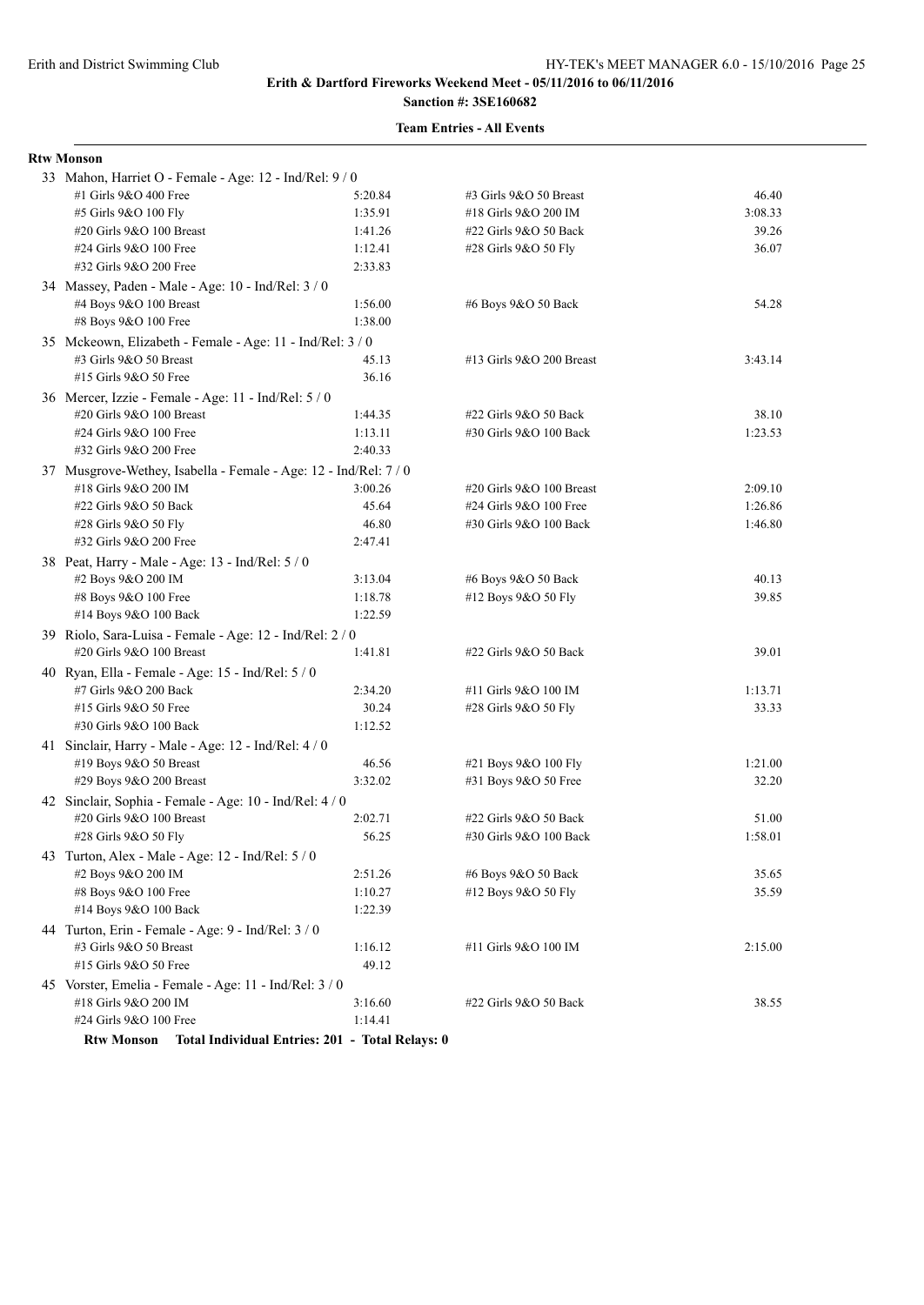# **Sanction #: 3SE160682**

| <b>Saxon Crown (Lewisham)</b>                           |         |                          |         |  |  |  |
|---------------------------------------------------------|---------|--------------------------|---------|--|--|--|
| 1 Davis, Evelyn - Female - Age: 12 - Ind/Rel: 10 / 0    |         |                          |         |  |  |  |
| #3 Girls 9&O 50 Breast                                  | 45.26   | #7 Girls 9&O 200 Back    | 2:56.02 |  |  |  |
| #11 Girls 9&O 100 IM                                    | 1:27.88 | #15 Girls 9&O 50 Free    | 31.26   |  |  |  |
| #18 Girls 9&O 200 IM                                    | 2:56.85 | #22 Girls 9&O 50 Back    | 36.04   |  |  |  |
| #24 Girls 9&O 100 Free                                  | 1:11.45 | #28 Girls 9&O 50 Fly     | 37.99   |  |  |  |
| #30 Girls 9&O 100 Back                                  | 1:20.51 | #32 Girls 9&O 200 Free   | 2:41.70 |  |  |  |
| 2 Ferrigan, Molly - Female - Age: 12 - Ind/Rel: 10 / 0  |         |                          |         |  |  |  |
| #1 Girls 9&O 400 Free                                   | 5:12.12 | #3 Girls 9&O 50 Breast   | 41.31   |  |  |  |
| #7 Girls 9&O 200 Back                                   | 2:54.79 | #13 Girls 9&O 200 Breast | 3:21.57 |  |  |  |
| #15 Girls 9&O 50 Free                                   | 31.42   | #18 Girls 9&O 200 IM     | 2:52.21 |  |  |  |
| #20 Girls 9&O 100 Breast                                | 1:35.96 | #24 Girls 9&O 100 Free   | 1:09.28 |  |  |  |
| #28 Girls 9&O 50 Fly                                    | 35.96   | #32 Girls 9&O 200 Free   | 2:29.20 |  |  |  |
| 3 Ferrigan, Owen - Male - Age: 14 - Ind/Rel: 7 / 0      |         |                          |         |  |  |  |
| #4 Boys 9&O 100 Breast                                  | 1:21.73 | #6 Boys 9&O 50 Back      | 35.32   |  |  |  |
| #12 Boys 9&O 50 Fly                                     | 37.05   | #14 Boys 9&O 100 Back    | 1:17.45 |  |  |  |
| #19 Boys 9&O 50 Breast                                  | 36.94   | #29 Boys 9&O 200 Breast  | 2:53.33 |  |  |  |
| #31 Boys 9&O 50 Free                                    | 30.10   |                          |         |  |  |  |
| 4 Johnson, Kai - Male - Age: 14 - Ind/Rel: 6 / 0        |         |                          |         |  |  |  |
| #4 Boys 9&O 100 Breast                                  | 1:23.58 | #8 Boys 9&O 100 Free     | 1:03.39 |  |  |  |
| #12 Boys 9&O 50 Fly                                     | 33.43   | #19 Boys 9&O 50 Breast   | 38.10   |  |  |  |
| #27 Boys 9&O 100 IM                                     | 1:17.38 | #31 Boys 9&O 50 Free     | 28.99   |  |  |  |
| 5 Kirkman, Sophia - Female - Age: 12 - Ind/Rel: 5 / 0   |         |                          |         |  |  |  |
| #7 Girls 9&O 200 Back                                   | 3:01.68 | #15 Girls 9&O 50 Free    | 37.70   |  |  |  |
| #22 Girls 9&O 50 Back                                   | 40.21   | #24 Girls 9&O 100 Free   | 1:16.80 |  |  |  |
| #30 Girls 9&O 100 Back                                  | 1:22.30 |                          |         |  |  |  |
| 6 Kirkman, Zachary - Male - Age: 10 - Ind/Rel: 8 / 0    |         |                          |         |  |  |  |
| #2 Boys 9&O 200 IM                                      | 3:26.76 | #6 Boys 9&O 50 Back      | 43.88   |  |  |  |
| #8 Boys 9&O 100 Free                                    | 1:24.75 | #12 Boys 9&O 50 Fly      | 42.71   |  |  |  |
| #16 Boys 9&O 200 Free                                   | 3:07.10 | #19 Boys $9&O 50$ Breast | 51.64   |  |  |  |
| #21 Boys 9&O 100 Fly                                    | 1:45.02 | #31 Boys 9&O 50 Free     | 36.69   |  |  |  |
| 7 Mayne, Dylan - Male - Age: 15 - Ind/Rel: 7/0          |         |                          |         |  |  |  |
| #4 Boys 9&O 100 Breast                                  | 1:17.10 | #6 Boys 9&O 50 Back      | 34.87   |  |  |  |
| #8 Boys 9&O 100 Free                                    | 1:02.88 | #12 Boys 9&O 50 Fly      | 31.51   |  |  |  |
| #19 Boys 9&O 50 Breast                                  | X34.04  | #29 Boys 9&O 200 Breast  | 2:55.28 |  |  |  |
| #31 Boys 9&O 50 Free                                    | 28.19   |                          |         |  |  |  |
| 8 Morrison, Abigail - Female - Age: 17 - Ind/Rel: 5 / 0 |         |                          |         |  |  |  |
| #7 Girls 9&O 200 Back                                   | 2:36.78 | #15 Girls 9&O 50 Free    | 29.95   |  |  |  |
| #22 Girls 9&O 50 Back                                   | 33.97   | #24 Girls 9&O 100 Free   | 1:04.41 |  |  |  |
| #30 Girls 9&O 100 Back                                  | 1:12.55 |                          |         |  |  |  |
| 9 Napper, Lauren - Female - Age: 13 - Ind/Rel: 5 / 0    |         |                          |         |  |  |  |
| #1 Girls 9&O 400 Free                                   | 5:06.53 | #5 Girls 9&O 100 Fly     | 1:17.49 |  |  |  |
| #7 Girls 9&O 200 Back                                   | 2:40.19 | #9 Girls 9&O 200 Fly     | 2:49.67 |  |  |  |
| #15 Girls 9&O 50 Free                                   | 31.01   |                          |         |  |  |  |
| 10 Napper, Ryan - Male - Age: $15$ - Ind/Rel: $5/0$     |         |                          |         |  |  |  |
| #2 Boys 9&O 200 IM                                      | 2:34.55 | #4 Boys 9&O 100 Breast   | 1:19.80 |  |  |  |
| #8 Boys 9&O 100 Free                                    | 1:07.43 | #12 Boys 9&O 50 Fly      | 35.56   |  |  |  |
| #16 Boys 9&O 200 Free                                   | 2:19.52 |                          |         |  |  |  |
| 11 Nimoh, Pharell - Male - Age: $12$ - Ind/Rel: $6/0$   |         |                          |         |  |  |  |
| #2 Boys 9&O 200 IM                                      | 3:01.00 | #8 Boys 9&O 100 Free     | 1:10.17 |  |  |  |
| #12 Boys 9&O 50 Fly                                     | 35.74   | #16 Boys 9&O 200 Free    | 2:34.13 |  |  |  |
| #27 Boys 9&O 100 IM                                     | 1:28.45 | #31 Boys 9&O 50 Free     | 31.75   |  |  |  |
| 12 Oladele-Ajose, Luke - Male - Age: 11 - Ind/Rel: 7/0  |         |                          |         |  |  |  |
| #2 Boys 9&O 200 IM                                      | 3:36.66 | #4 Boys 9&O 100 Breast   | 1:50.87 |  |  |  |
| #12 Boys 9&O 50 Fly                                     | 46.53   | #19 Boys 9&O 50 Breast   | 48.70   |  |  |  |
| #21 Boys 9&O 100 Fly                                    | 1:58.43 | #27 Boys 9&O 100 IM      | NT      |  |  |  |
| #29 Boys 9&O 200 Breast                                 | 3:49.08 |                          |         |  |  |  |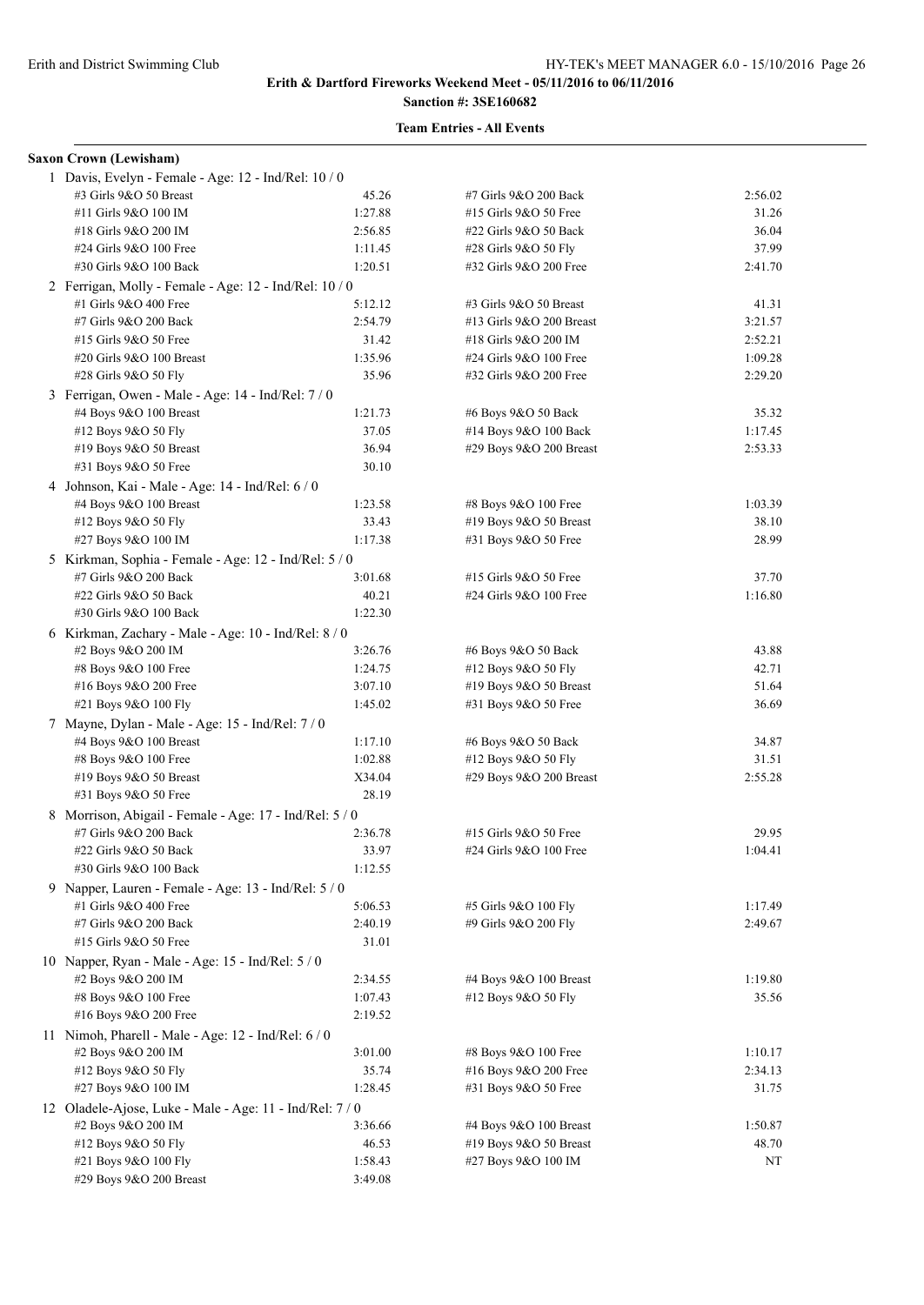# **Sanction #: 3SE160682**

## **Team Entries - All Events**

| #2 Boys 9&O 200 IM       | 3:42.31                | #6 Boys 9&O 50 Back                                                                                                                                                                                                                                                                                                                                                                                                                                                        | 42.75   |  |  |  |
|--------------------------|------------------------|----------------------------------------------------------------------------------------------------------------------------------------------------------------------------------------------------------------------------------------------------------------------------------------------------------------------------------------------------------------------------------------------------------------------------------------------------------------------------|---------|--|--|--|
| #16 Boys 9&O 200 Free    | 3:26.67                | #19 Boys 9&O 50 Breast                                                                                                                                                                                                                                                                                                                                                                                                                                                     | 51.94   |  |  |  |
| #23 Boys 9&O 200 Back    | 3:34.42                | #25 Boys 9&O 200 Fly                                                                                                                                                                                                                                                                                                                                                                                                                                                       | 3:52.58 |  |  |  |
| #31 Boys 9&O 50 Free     | 39.58                  |                                                                                                                                                                                                                                                                                                                                                                                                                                                                            |         |  |  |  |
|                          |                        |                                                                                                                                                                                                                                                                                                                                                                                                                                                                            |         |  |  |  |
| #5 Girls 9&O 100 Fly     | 1:26.03                | #18 Girls 9&O 200 IM                                                                                                                                                                                                                                                                                                                                                                                                                                                       | 3:08.52 |  |  |  |
| #22 Girls 9&O 50 Back    | 42.51                  | #28 Girls 9&O 50 Fly                                                                                                                                                                                                                                                                                                                                                                                                                                                       | 40.39   |  |  |  |
|                          |                        |                                                                                                                                                                                                                                                                                                                                                                                                                                                                            |         |  |  |  |
| #2 Boys 9&O 200 IM       | 3:40.70                | #6 Boys 9&O 50 Back                                                                                                                                                                                                                                                                                                                                                                                                                                                        | 50.84   |  |  |  |
| #8 Boys 9&O 100 Free     | 1:32.22                | #12 Boys 9&O 50 Fly                                                                                                                                                                                                                                                                                                                                                                                                                                                        | 44.74   |  |  |  |
| #16 Boys 9&O 200 Free    | 3:17.77                | #19 Boys 9&O 50 Breast                                                                                                                                                                                                                                                                                                                                                                                                                                                     | 53.29   |  |  |  |
| #21 Boys 9&O 100 Fly     | 2:06.39                | #27 Boys 9&O 100 IM                                                                                                                                                                                                                                                                                                                                                                                                                                                        | 1:48.19 |  |  |  |
| #31 Boys 9&O 50 Free     | 37.51                  |                                                                                                                                                                                                                                                                                                                                                                                                                                                                            |         |  |  |  |
|                          |                        |                                                                                                                                                                                                                                                                                                                                                                                                                                                                            |         |  |  |  |
| #2 Boys 9&O 200 IM       | 2:59.49                | #6 Boys 9&O 50 Back                                                                                                                                                                                                                                                                                                                                                                                                                                                        | 38.95   |  |  |  |
| #8 Boys 9&O 100 Free     | 1:14.13                | #12 Boys 9&O 50 Fly                                                                                                                                                                                                                                                                                                                                                                                                                                                        | 36.62   |  |  |  |
| #16 Boys 9&O 200 Free    | 2:38.56                | #19 Boys $9&O 50$ Breast                                                                                                                                                                                                                                                                                                                                                                                                                                                   | 43.52   |  |  |  |
| #21 Boys 9&O 100 Fly     | 1:27.59                | #25 Boys 9&O 200 Fly                                                                                                                                                                                                                                                                                                                                                                                                                                                       | 3:10.18 |  |  |  |
| #27 Boys 9&O 100 IM      | 1:26.02                | #31 Boys 9&O 50 Free                                                                                                                                                                                                                                                                                                                                                                                                                                                       | 32.56   |  |  |  |
|                          |                        |                                                                                                                                                                                                                                                                                                                                                                                                                                                                            |         |  |  |  |
| #3 Girls 9&O 50 Breast   | 55.63                  | #7 Girls 9&O 200 Back                                                                                                                                                                                                                                                                                                                                                                                                                                                      | 3:34.00 |  |  |  |
| #11 Girls 9&O 100 IM     | NT                     | #15 Girls 9&O 50 Free                                                                                                                                                                                                                                                                                                                                                                                                                                                      | 41.48   |  |  |  |
| #20 Girls 9&O 100 Breast | NT                     | #22 Girls 9&O 50 Back                                                                                                                                                                                                                                                                                                                                                                                                                                                      | 49.95   |  |  |  |
| #24 Girls 9&O 100 Free   | NT                     | #28 Girls 9&O 50 Fly                                                                                                                                                                                                                                                                                                                                                                                                                                                       | 47.03   |  |  |  |
|                          |                        |                                                                                                                                                                                                                                                                                                                                                                                                                                                                            |         |  |  |  |
| #3 Girls 9&O 50 Breast   | 42.07                  | #11 Girls 9&O 100 IM                                                                                                                                                                                                                                                                                                                                                                                                                                                       | 1:21.76 |  |  |  |
| #13 Girls 9&O 200 Breast | 3:16.58                | #15 Girls 9&O 50 Free                                                                                                                                                                                                                                                                                                                                                                                                                                                      | 31.82   |  |  |  |
| #18 Girls 9&O 200 IM     | 2:55.16                | #20 Girls 9&O 100 Breast                                                                                                                                                                                                                                                                                                                                                                                                                                                   | 1:30.36 |  |  |  |
| #22 Girls 9&O 50 Back    | 39.15                  |                                                                                                                                                                                                                                                                                                                                                                                                                                                                            |         |  |  |  |
|                          |                        |                                                                                                                                                                                                                                                                                                                                                                                                                                                                            |         |  |  |  |
| #2 Boys 9&O 200 IM       | 2:52.60                | #4 Boys 9&O 100 Breast                                                                                                                                                                                                                                                                                                                                                                                                                                                     | 1:29.66 |  |  |  |
| #6 Boys 9&O 50 Back      | 38.40                  | #8 Boys 9&O 100 Free                                                                                                                                                                                                                                                                                                                                                                                                                                                       | 1:09.61 |  |  |  |
| #12 Boys 9&O 50 Fly      | 36.26                  | #14 Boys 9&O 100 Back                                                                                                                                                                                                                                                                                                                                                                                                                                                      | 1:32.69 |  |  |  |
| #16 Boys 9&O 200 Free    | 2:33.11                | #27 Boys 9&O 100 IM                                                                                                                                                                                                                                                                                                                                                                                                                                                        | 1:28.19 |  |  |  |
| #29 Boys 9&O 200 Breast  | 3:23.57                | #31 Boys 9&O 50 Free                                                                                                                                                                                                                                                                                                                                                                                                                                                       | 31.06   |  |  |  |
|                          |                        |                                                                                                                                                                                                                                                                                                                                                                                                                                                                            |         |  |  |  |
| #6 Boys 9&O 50 Back      | 35.75                  | #8 Boys 9&O 100 Free                                                                                                                                                                                                                                                                                                                                                                                                                                                       | 1:07.32 |  |  |  |
| #12 Boys 9&O 50 Fly      | 34.47                  | #14 Boys 9&O 100 Back                                                                                                                                                                                                                                                                                                                                                                                                                                                      | 1:16.12 |  |  |  |
| #16 Boys 9&O 200 Free    | 2:28.26                | #21 Boys 9&O 100 Fly                                                                                                                                                                                                                                                                                                                                                                                                                                                       | 1:18.11 |  |  |  |
| #23 Boys 9&O 200 Back    | 2:39.73                | #27 Boys 9&O 100 IM                                                                                                                                                                                                                                                                                                                                                                                                                                                        | 1:22.06 |  |  |  |
| #31 Boys 9&O 50 Free     | 30.73                  |                                                                                                                                                                                                                                                                                                                                                                                                                                                                            |         |  |  |  |
|                          | Saxon Crown (Lewisham) | 13 Oladele-Ajose, Noah - Male - Age: 9 - Ind/Rel: 7/0<br>14 Oliver, Elspeth - Female - Age: $12$ - Ind/Rel: $4/0$<br>15 Philalithis, Alexios - Male - Age: 11 - Ind/Rel: 9/0<br>16 Philalithis, Panos - Male - Age: 13 - Ind/Rel: 10 / 0<br>17 Redman, Charlotte - Female - Age: 10 - Ind/Rel: 8/0<br>18 Smith, Madeleine - Female - Age: 13 - Ind/Rel: 7/0<br>19 Steer, Andrew - Male - Age: 12 - Ind/Rel: $10/0$<br>20 Wellman, Shay - Male - Age: $14$ - Ind/Rel: $9/0$ |         |  |  |  |

**Saxon Crown (Lewisham) Total Individual Entries: 145 - Total Relays: 0**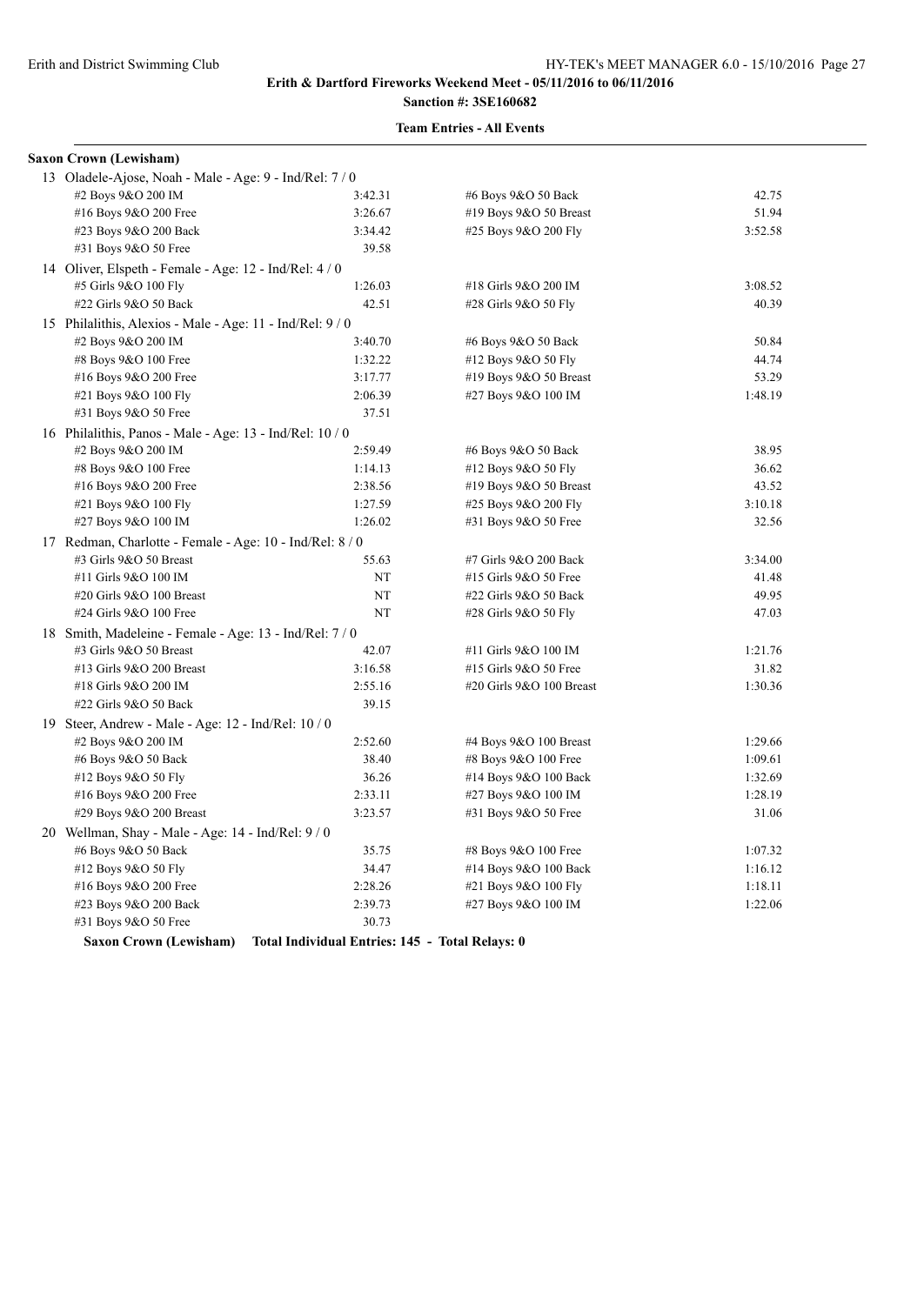# **Sanction #: 3SE160682**

| <b>Sevenoaks Swimming Club</b>                            |          |                          |          |  |  |
|-----------------------------------------------------------|----------|--------------------------|----------|--|--|
| 1 Allen, Eleanor - Female - Age: 12 - Ind/Rel: 8 / 0      |          |                          |          |  |  |
| #13 Girls 9&O 200 Breast                                  | 3:18.17  | #15 Girls 9&O 50 Free    | 33.67    |  |  |
| #18 Girls 9&O 200 IM                                      | 2:58.87  | #22 Girls 9&O 50 Back    | 37.14    |  |  |
| #24 Girls 9&O 100 Free                                    | 1:22.25  | #28 Girls 9&O 50 Fly     | 37.48    |  |  |
| #30 Girls 9&O 100 Back                                    | 1:22.29  | #32 Girls 9&O 200 Free   | 2:50.00  |  |  |
| 2 Armstrong, Millie - Female - Age: 10 - Ind/Rel: 10 / 0  |          |                          |          |  |  |
| #3 Girls 9&O 50 Breast                                    | 49.64    | #7 Girls 9&O 200 Back    | 3:04.77  |  |  |
| #11 Girls 9&O 100 IM                                      | 1:34.36  | #15 Girls 9&O 50 Free    | 36.27    |  |  |
| #18 Girls 9&O 200 IM                                      | 3:21.18  | #22 Girls 9&O 50 Back    | 40.18    |  |  |
| #24 Girls 9&O 100 Free                                    | 1:24.26  | #28 Girls 9&O 50 Fly     | 42.91    |  |  |
| #30 Girls 9&O 100 Back                                    | X1:25.39 | #32 Girls 9&O 200 Free   | 3:17.58  |  |  |
| 3 Benn, James - Male - Age: 15 - Ind/Rel: 4 / 0           |          |                          |          |  |  |
| #19 Boys 9&O 50 Breast                                    | 37.42    | #21 Boys 9&O 100 Fly     | 1:19.82  |  |  |
| #27 Boys 9&O 100 IM                                       | 1:17.62  | #31 Boys 9&O 50 Free     | 29.09    |  |  |
| 4 Bentley, Dillon - Male - Age: 12 - Ind/Rel: 7 / 0       |          |                          |          |  |  |
| #2 Boys 9&O 200 IM                                        | 3:11.57  | #4 Boys 9&O 100 Breast   | 1:42.15  |  |  |
| #6 Boys 9&O 50 Back                                       | 40.01    | #8 Boys 9&O 100 Free     | 1:12.84  |  |  |
| #27 Boys 9&O 100 IM                                       | 1:25.31  | #29 Boys 9&O 200 Breast  | 3:35.40  |  |  |
| #31 Boys 9&O 50 Free                                      | 32.29    |                          |          |  |  |
| 5 Bishop, Josh - Male - Age: 16 - Ind/Rel: 6 / 0          |          |                          |          |  |  |
| #6 Boys 9&O 50 Back                                       | 32.18    | #8 Boys 9&O 100 Free     | 58.48    |  |  |
| #12 Boys 9&O 50 Fly                                       | 31.40    | #14 Boys 9&O 100 Back    | 1:09.54  |  |  |
| #16 Boys 9&O 200 Free                                     | 2:14.04  | #31 Boys 9&O 50 Free     | 26.80    |  |  |
| 6 Brady, Scarlett - Female - Age: 11 - Ind/Rel: 4 / 0     |          |                          |          |  |  |
| #20 Girls 9&O 100 Breast                                  | 1:47.80  | #22 Girls 9&O 50 Back    | 41.24    |  |  |
| #24 Girls 9&O 100 Free                                    | 1:22.00  | #30 Girls 9&O 100 Back   | 1:29.00  |  |  |
| 7 Brockington, Phoebe - Female - Age: 14 - Ind/Rel: 6 / 0 |          |                          |          |  |  |
| #11 Girls 9&O 100 IM                                      | 1:13.53  | #15 Girls 9&O 50 Free    | 29.57    |  |  |
| #18 Girls 9&O 200 IM                                      | 2:38.92  | #22 Girls 9&O 50 Back    | 33.24    |  |  |
| #24 Girls 9&O 100 Free                                    | 1:04.24  | #30 Girls 9&O 100 Back   | 1:11.12  |  |  |
| 8 Brown, Emily - Female - Age: 10 - Ind/Rel: 13 / 0       |          |                          |          |  |  |
| #3 Girls 9&O 50 Breast                                    | X43.00   | #5 Girls 9&O 100 Fly     | X1:35.00 |  |  |
| #7 Girls 9&O 200 Back                                     | 3:07.65  | #11 Girls 9&O 100 IM     | X1:28.40 |  |  |
| #13 Girls 9&O 200 Breast                                  | 3:32.93  | #15 Girls 9&O 50 Free    | 35.58    |  |  |
| #18 Girls 9&O 200 IM                                      | 3:19.80  | #20 Girls 9&O 100 Breast | X1:39.54 |  |  |
| #22 Girls 9&O 50 Back                                     | X38.95   | #24 Girls 9&O 100 Free   | 1:23.64  |  |  |
| #28 Girls 9&O 50 Fly                                      | 39.29    | #30 Girls 9&O 100 Back   | X1:25.94 |  |  |
| #32 Girls 9&O 200 Free                                    | 3:05.40  |                          |          |  |  |
| 9 Channon, Benedict - Male - Age: 14 - Ind/Rel: 5 / 0     |          |                          |          |  |  |
| #6 Boys 9&O 50 Back                                       | 35.54    | #8 Boys 9&O 100 Free     | 1:03.50  |  |  |
| #12 Boys 9&O 50 Fly                                       | 38.70    | #14 Boys 9&O 100 Back    | 1:17.72  |  |  |
| #16 Boys 9&O 200 Free                                     | 2:15.04  |                          |          |  |  |
| 10 Childs, Amelia - Female - Age: 12 - Ind/Rel: 6 / 0     |          |                          |          |  |  |
| #3 Girls 9&O 50 Breast                                    | 44.35    | #18 Girls 9&O 200 IM     | 2:47.37  |  |  |
| #24 Girls 9&O 100 Free                                    | 1:10.61  | #28 Girls 9&O 50 Fly     | 37.37    |  |  |
| #30 Girls 9&O 100 Back                                    | 1:14.89  | #32 Girls 9&O 200 Free   | 2:26.96  |  |  |
| 11 Childs, Isabella - Female - Age: 14 - Ind/Rel: 4 / 0   |          |                          |          |  |  |
| #3 Girls 9&O 50 Breast                                    | 37.76    | #20 Girls 9&O 100 Breast | 1:27.88  |  |  |
| #22 Girls 9&O 50 Back                                     | 34.22    | #30 Girls 9&O 100 Back   | 1:14.07  |  |  |
| 12 Cooke, Natasha - Female - Age: 15 - Ind/Rel: 10 / 0    |          |                          |          |  |  |
| #1 Girls 9&O 400 Free                                     | 4:48.43  | #3 Girls 9&O 50 Breast   | 36.90    |  |  |
| #5 Girls 9&O 100 Fly                                      | 1:17.96  | #15 Girls 9&O 50 Free    | 29.70    |  |  |
| #18 Girls 9&O 200 IM                                      | 2:37.37  | #20 Girls 9&O 100 Breast | 1:24.46  |  |  |
| #24 Girls 9&O 100 Free                                    | 1:05.40  | #26 Girls 9&O 400 IM     | 5:35.97  |  |  |
| #28 Girls 9&O 50 Fly                                      | 33.52    | #32 Girls 9&O 200 Free   | 2:18.92  |  |  |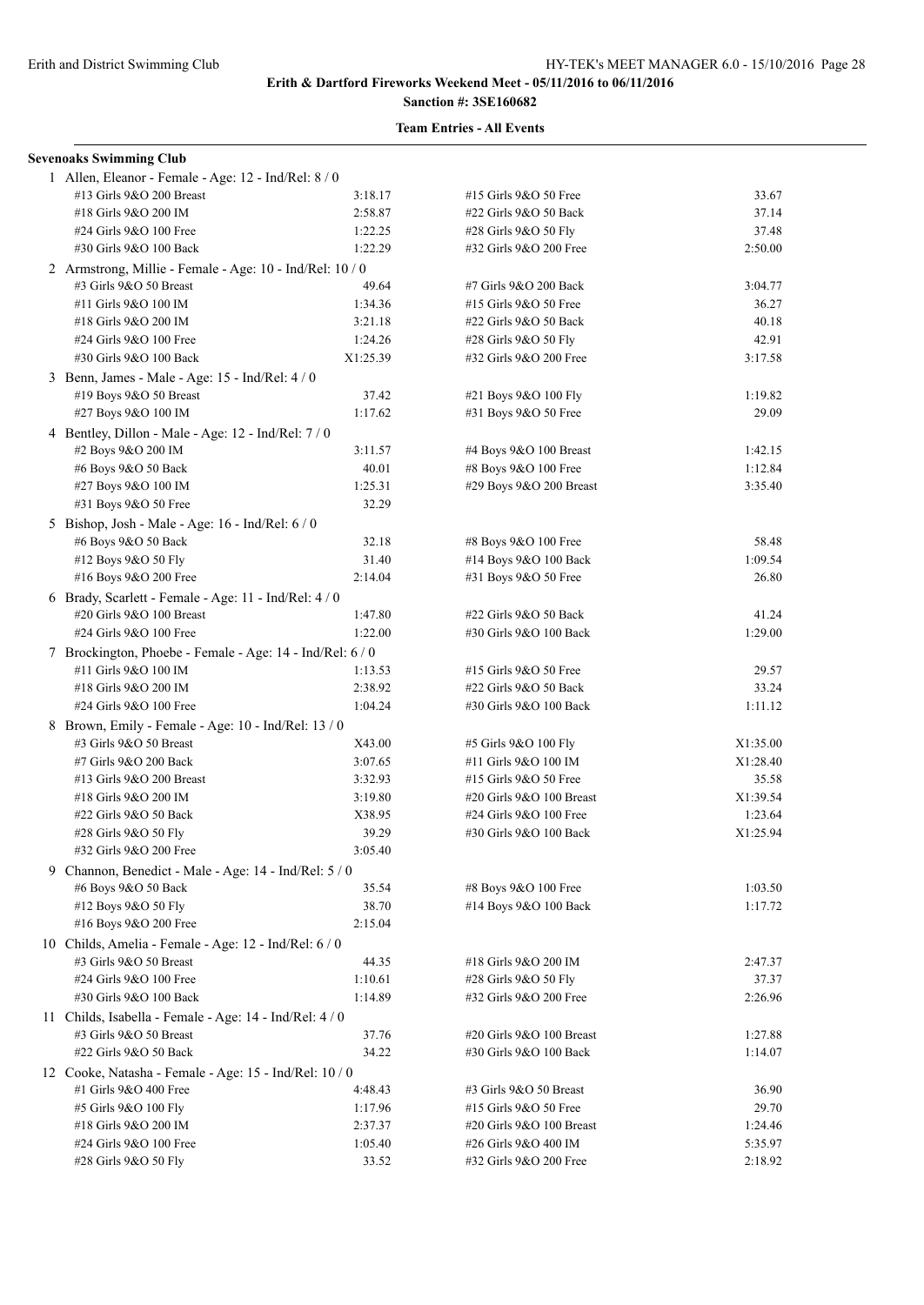# **Sanction #: 3SE160682**

| <b>Sevenoaks Swimming Club</b>                                        |          |                          |          |
|-----------------------------------------------------------------------|----------|--------------------------|----------|
| 13 Cooper, Max - Male - Age: 10 - Ind/Rel: 9/0                        |          |                          |          |
| #4 Boys 9&O 100 Breast                                                | 1:50.00  | #8 Boys 9&O 100 Free     | 1:28.42  |
| #12 Boys 9&O 50 Fly                                                   | 1:01.10  | #16 Boys 9&O 200 Free    | 3:08.84  |
| #17 Boys 9&O 400 Free                                                 | 6:46.97  | #19 Boys 9&O 50 Breast   | 58.08    |
| #27 Boys 9&O 100 IM                                                   | 1:47.55  | #29 Boys 9&O 200 Breast  | 3:45.00  |
| #31 Boys 9&O 50 Free                                                  | 39.57    |                          |          |
| 14 Cuomo, Allegra - Female - Age: 10 - Ind/Rel: 5 / 0                 |          |                          |          |
| #3 Girls 9&O 50 Breast                                                | 1:00.18  | #11 Girls 9&O 100 IM     | 2:00.74  |
| #15 Girls 9&O 50 Free                                                 | 40.34    | #22 Girls 9&O 50 Back    | 46.37    |
| #24 Girls 9&O 100 Free                                                | 1:30.00  |                          |          |
| 15 Das, Samriddhi - Female - Age: 10 - Ind/Rel: 9 / 0                 |          |                          |          |
| #3 Girls 9&O 50 Breast                                                | 51.93    | #11 Girls 9&O 100 IM     | 1:36.70  |
| #15 Girls 9&O 50 Free                                                 | 35.43    | #20 Girls 9&O 100 Breast | 1:54.70  |
| #22 Girls 9&O 50 Back                                                 | 42.45    | #24 Girls 9&O 100 Free   | 1:24.97  |
| #28 Girls 9&O 50 Fly                                                  | 45.22    | #30 Girls 9&O 100 Back   | 1:35.55  |
| #32 Girls 9&O 200 Free                                                | 3:03.78  |                          |          |
| 16 Davies, Cameron - Male - Age: 12 - Ind/Rel: 2 / 0                  |          |                          |          |
| #29 Boys 9&O 200 Breast                                               | 3:26.29  | #31 Boys 9&O 50 Free     | 34.80    |
| 17 Davies, Imogen - Female - Age: 9 - Ind/Rel: 1 / 0                  |          |                          |          |
| #30 Girls 9&O 100 Back                                                | 1:49.00  |                          |          |
|                                                                       |          |                          |          |
| 18 Dimond, Kara - Female - Age: 11 - Ind/Rel: 4 / 0                   |          |                          |          |
| #18 Girls 9&O 200 IM                                                  | 2:59.10  | #20 Girls 9&O 100 Breast | X1:27.34 |
| #22 Girls 9&O 50 Back                                                 | 38.02    | #24 Girls 9&O 100 Free   | 1:15.96  |
| 19 Dimond, Luke - Male - Age: 9 - Ind/Rel: 3 / 0                      |          |                          |          |
| #4 Boys 9&O 100 Breast                                                | X1:47.85 | #6 Boys 9&O 50 Back      | 46.85    |
| #8 Boys 9&O 100 Free                                                  | 1:28.86  |                          |          |
| 20 Dormieux, Lottie - Female - Age: 12 - Ind/Rel: 4 / 0               |          |                          |          |
| #22 Girls 9&O 50 Back                                                 | 36.38    | #24 Girls 9&O 100 Free   | 1:13.89  |
| #28 Girls 9&O 50 Fly                                                  | 35.83    | #30 Girls 9&O 100 Back   | 1:18.58  |
| 21 Farthing, Amy - Female - Age: 17 - Ind/Rel: 8 / 0                  |          |                          |          |
| #3 Girls 9&O 50 Breast                                                | 38.13    | #5 Girls 9&O 100 Fly     | 1:15.70  |
| #11 Girls 9&O 100 IM                                                  | X1:11.36 | #15 Girls 9&O 50 Free    | 28.74    |
| #22 Girls 9&O 50 Back                                                 | 32.68    | #24 Girls 9&O 100 Free   | 1:02.12  |
| #28 Girls 9&O 50 Fly                                                  | 32.02    | #30 Girls 9&O 100 Back   | 1:09.91  |
| 22 Fisher, Kitty - Female - Age: 12 - Ind/Rel: 3 / 0                  |          |                          |          |
| #18 Girls 9&O 200 IM                                                  | 3:11.36  | #22 Girls 9&O 50 Back    | 39.42    |
| #24 Girls 9&O 100 Free                                                | 1:14.77  |                          |          |
| 23 Fry, Allice - Female - Age: 13 - Ind/Rel: 1 / 0                    |          |                          |          |
| #3 Girls 9&O 50 Breast                                                | 42.30    |                          |          |
|                                                                       |          |                          |          |
| 24 Fry, James - Male - Age: 11 - Ind/Rel: 3 / 0<br>#2 Boys 9&O 200 IM | 3:15.82  | #4 Boys 9&O 100 Breast   | 1:48.10  |
| #6 Boys 9&O 50 Back                                                   | 45.51    |                          |          |
|                                                                       |          |                          |          |
| 25 Harmer, Jessica - Female - Age: 9 - Ind/Rel: 8 / 0                 |          |                          |          |
| #3 Girls 9&O 50 Breast                                                | X48.49   | #11 Girls 9&O 100 IM     | 1:38.13  |
| #15 Girls 9&O 50 Free                                                 | X36.56   | #18 Girls 9&O 200 IM     | 3:33.94  |
| #22 Girls 9&O 50 Back                                                 | X42.47   | #24 Girls 9&O 100 Free   | X1:13.12 |
| #28 Girls 9&O 50 Fly                                                  | 46.09    | #32 Girls 9&O 200 Free   | X2:26.24 |
| 26 Holmes, Poppy - Female - Age: 14 - Ind/Rel: 4 / 0                  |          |                          |          |
| #13 Girls 9&O 200 Breast                                              | 2:57.85  | #15 Girls 9&O 50 Free    | 31.95    |
| #28 Girls 9&O 50 Fly                                                  | 35.43    | #30 Girls 9&O 100 Back   | 1:18.50  |
| 27 Holmes, Samuel - Male - Age: 10 - Ind/Rel: 4 / 0                   |          |                          |          |
| #12 Boys 9&O 50 Fly                                                   | 50.79    | #16 Boys 9&O 200 Free    | 3:09.74  |
| #27 Boys 9&O 100 IM                                                   | 1:43.60  | #31 Boys 9&O 50 Free     | 37.00    |
| 28 Hudson, Jacob - Male - Age: 12 - Ind/Rel: 6 / 0                    |          |                          |          |
| #19 Boys 9&O 50 Breast                                                | 43.95    | #21 Boys 9&O 100 Fly     | 1:31.00  |
| #23 Boys 9&O 200 Back                                                 | 2:59.00  | #27 Boys 9&O 100 IM      | 1:30.00  |
| #29 Boys 9&O 200 Breast                                               | 3:17.81  | #31 Boys 9&O 50 Free     | 35.66    |
|                                                                       |          |                          |          |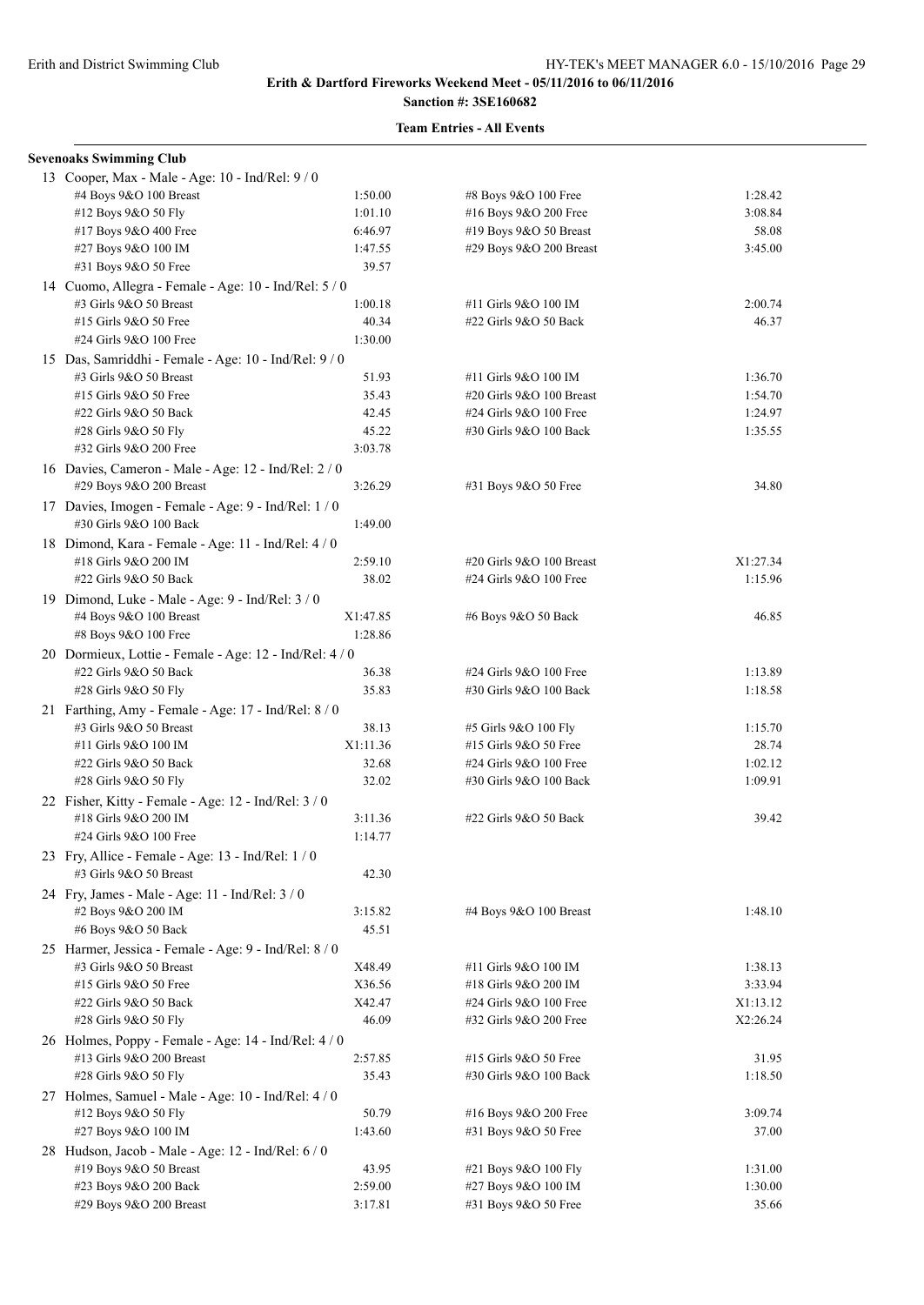| <b>Sevenoaks Swimming Club</b>                             |         |                          |         |  |  |
|------------------------------------------------------------|---------|--------------------------|---------|--|--|
| 29 Hunt, Thomas - Male - Age: 10 - Ind/Rel: 5 / 0          |         |                          |         |  |  |
| #2 Boys 9&O 200 IM                                         | 3:27.31 | #6 Boys 9&O 50 Back      | 43.24   |  |  |
| #8 Boys 9&O 100 Free                                       | 1:28.40 | #27 Boys 9&O 100 IM      | 1:34.21 |  |  |
| #31 Boys 9&O 50 Free                                       | 37.10   |                          |         |  |  |
| 30 Johnston, Mccaulay - Male - Age: 10 - Ind/Rel: 9/0      |         |                          |         |  |  |
| #2 Boys 9&O 200 IM                                         | 3:28.14 | #6 Boys 9&O 50 Back      | 44.80   |  |  |
| #12 Boys 9&O 50 Fly                                        | 46.24   | #14 Boys 9&O 100 Back    | 1:40.00 |  |  |
| #16 Boys 9&O 200 Free                                      | 3:38.00 | #21 Boys 9&O 100 Fly     | 1:47.08 |  |  |
| #23 Boys 9&O 200 Back                                      | 3:32.00 | #27 Boys 9&O 100 IM      | 1:39.11 |  |  |
| #31 Boys 9&O 50 Free                                       | 38.69   |                          |         |  |  |
| 31 Kramer, Arabella - Female - Age: 10 - Ind/Rel: 3 / 0    |         |                          |         |  |  |
| #11 Girls 9&O 100 IM                                       | 2:03.00 | #13 Girls 9&O 200 Breast | 3:50.00 |  |  |
| #15 Girls 9&O 50 Free                                      | 40.03   |                          |         |  |  |
|                                                            |         |                          |         |  |  |
| 32 Lodge, Amelia - Female - Age: 12 - Ind/Rel: 5 / 0       |         |                          |         |  |  |
| #7 Girls 9&O 200 Back                                      | 2:47.00 | #15 Girls 9&O 50 Free    | 31.85   |  |  |
| #22 Girls 9&O 50 Back                                      | 36.78   | #24 Girls 9&O 100 Free   | 1:09.59 |  |  |
| #32 Girls 9&O 200 Free                                     | 2:33.09 |                          |         |  |  |
| 33 Mackenzie, Isabelle - Female - Age: 11 - Ind/Rel: 6 / 0 |         |                          |         |  |  |
| #15 Girls 9&O 50 Free                                      | 33.54   | #18 Girls 9&O 200 IM     | 2:52.80 |  |  |
| #22 Girls 9&O 50 Back                                      | 44.33   | #24 Girls 9&O 100 Free   | 1:17.93 |  |  |
| #28 Girls 9&O 50 Fly                                       | 40.22   | #32 Girls 9&O 200 Free   | 2:56.94 |  |  |
| 34 Marter, Megan - Female - Age: 12 - Ind/Rel: 7 / 0       |         |                          |         |  |  |
| #3 Girls 9&O 50 Breast                                     | 41.14   | #7 Girls 9&O 200 Back    | 2:53.51 |  |  |
| #13 Girls 9&O 200 Breast                                   | 3:20.29 | #15 Girls 9&O 50 Free    | 32.47   |  |  |
| #20 Girls 9&O 100 Breast                                   | 1:30.26 | #22 Girls 9&O 50 Back    | 38.62   |  |  |
| #24 Girls 9&O 100 Free                                     | 1:13.38 |                          |         |  |  |
| 35 McMillan, Daisy - Female - Age: 10 - Ind/Rel: 7/0       |         |                          |         |  |  |
| #3 Girls 9&O 50 Breast                                     | 50.24   | #7 Girls 9&O 200 Back    | 3:25.00 |  |  |
| #13 Girls 9&O 200 Breast                                   | 4:04.14 | #15 Girls 9&O 50 Free    | 35.56   |  |  |
| #20 Girls 9&O 100 Breast                                   | 1:49.56 | #22 Girls 9&O 50 Back    | 41.95   |  |  |
| #28 Girls 9&O 50 Fly                                       | 49.24   |                          |         |  |  |
| 36 Mitchell, Grace - Female - Age: 13 - Ind/Rel: 9 / 0     |         |                          |         |  |  |
| #3 Girls 9&O 50 Breast                                     | X37.32  | #5 Girls 9&O 100 Fly     | 1:15.00 |  |  |
| #13 Girls 9&O 200 Breast                                   | 3:05.00 | #15 Girls 9&O 50 Free    | 29.72   |  |  |
| #18 Girls 9&O 200 IM                                       | 2:41.09 | #20 Girls 9&O 100 Breast | 1:26.88 |  |  |
| #22 Girls 9&O 50 Back                                      | 34.00   | #24 Girls 9&O 100 Free   | 1:05.94 |  |  |
| #28 Girls 9&O 50 Fly                                       | X32.85  |                          |         |  |  |
| 37 Norbury, Amelia - Female - Age: 11 - Ind/Rel: 3 / 0     |         |                          |         |  |  |
| #20 Girls 9&O 100 Breast                                   | 1:54.49 | #22 Girls 9&O 50 Back    | 49.56   |  |  |
| #24 Girls 9&O 100 Free                                     | 1:38.13 |                          |         |  |  |
| 38 Norton, Edith - Female - Age: 13 - Ind/Rel: 4/0         |         |                          |         |  |  |
| #11 Girls 9&O 100 IM                                       | 1:23.72 | #15 Girls 9&O 50 Free    | 31.92   |  |  |
| #22 Girls 9&O 50 Back                                      | 39.37   | #28 Girls 9&O 50 Fly     | 36.94   |  |  |
|                                                            |         |                          |         |  |  |
| 39 Percy, Dominic - Male - Age: 14 - Ind/Rel: 4 / 0        |         |                          |         |  |  |
| #12 Boys 9&O 50 Fly                                        | 32.27   | #16 Boys 9&O 200 Free    | 2:19.24 |  |  |
| #29 Boys 9&O 200 Breast                                    | 2:56.09 | #31 Boys 9&O 50 Free     | 28.92   |  |  |
| 40 Prideaux, Charlotte - Female - Age: 11 - Ind/Rel: 6 / 0 |         |                          |         |  |  |
| #18 Girls 9&O 200 IM                                       | 3:06.25 | #22 Girls 9&O 50 Back    | X36.44  |  |  |
| #24 Girls 9&O 100 Free                                     | 1:14.18 | #28 Girls 9&O 50 Fly     | 39.04   |  |  |
| #30 Girls 9&O 100 Back                                     | 1:21.47 | #32 Girls 9&O 200 Free   | 2:45.84 |  |  |
| 41 Selby, Max - Male - Age: $12$ - Ind/Rel: $8/0$          |         |                          |         |  |  |
| #4 Boys 9&O 100 Breast                                     | 1:34.62 | #6 Boys 9&O 50 Back      | 41.31   |  |  |
| #8 Boys 9&O 100 Free                                       | 1:20.09 | #12 Boys 9&O 50 Fly      | 41.80   |  |  |
| #14 Boys 9&O 100 Back                                      | 1:26.25 | #16 Boys 9&O 200 Free    | 2:37.04 |  |  |
| #29 Boys 9&O 200 Breast                                    | 3:19.00 | #31 Boys 9&O 50 Free     | 33.29   |  |  |
| 42 Simpson, Betty - Female - Age: 11 - Ind/Rel: 4 / 0      |         |                          |         |  |  |
| #3 Girls 9&O 50 Breast                                     | 47.52   | #5 Girls 9&O 100 Fly     | 1:35.10 |  |  |
| #20 Girls 9&O 100 Breast                                   | 1:41.00 | #22 Girls 9&O 50 Back    | 42.10   |  |  |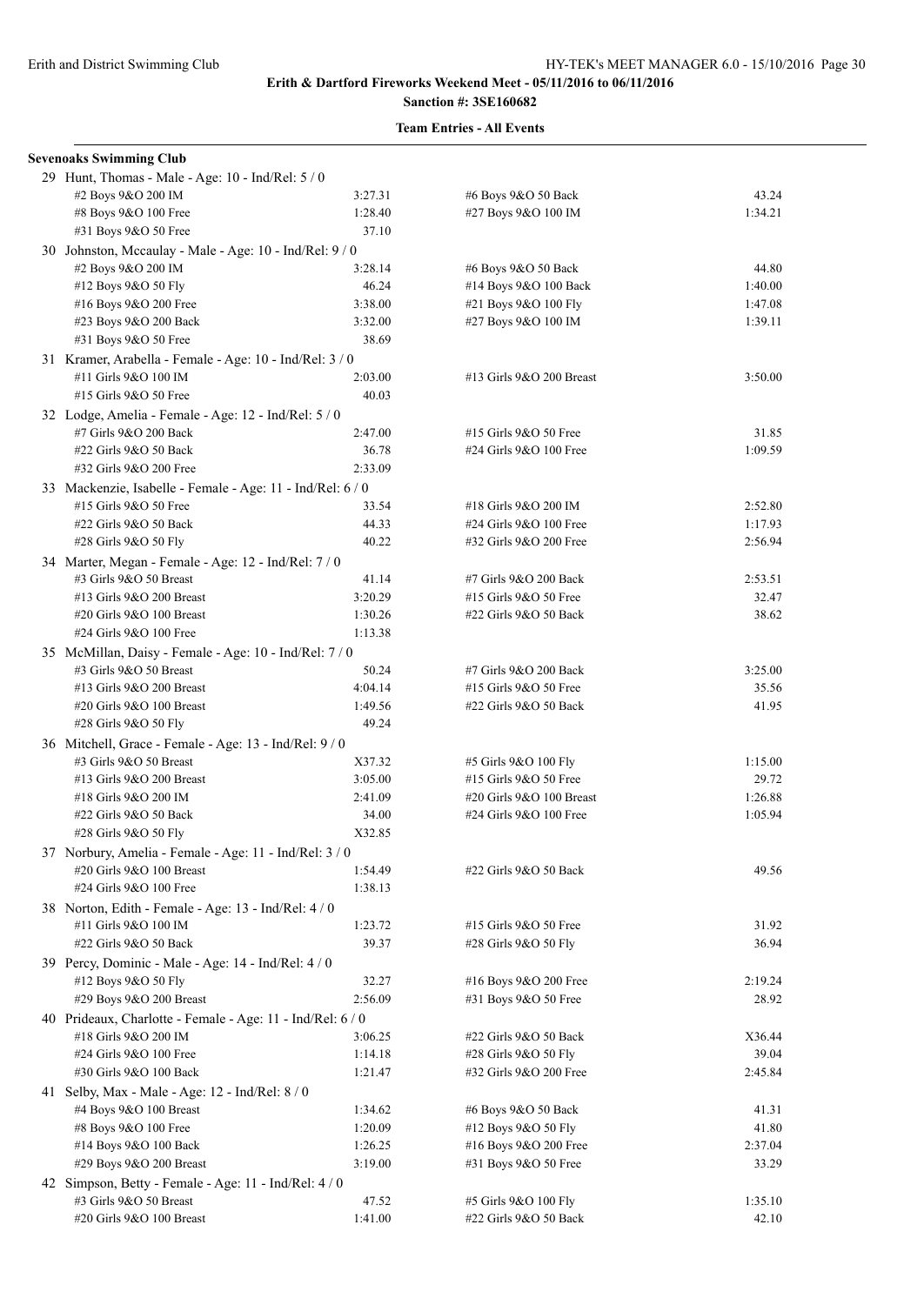# **Team Entries - All Events**

| <b>Sevenoaks Swimming Club</b>                                              |                                                 |                          |         |  |  |
|-----------------------------------------------------------------------------|-------------------------------------------------|--------------------------|---------|--|--|
| 43 Singleterry, Cara - Female - Age: 10 - Ind/Rel: 7 / 0                    |                                                 |                          |         |  |  |
| #7 Girls 9&O 200 Back                                                       | 3:25.00                                         | #11 Girls 9&O 100 IM     | 1:40.94 |  |  |
| #15 Girls 9&O 50 Free                                                       | 37.52                                           | #22 Girls 9&O 50 Back    | 42.99   |  |  |
| #24 Girls 9&O 100 Free                                                      | 1:28.00                                         | #30 Girls 9&O 100 Back   | 1:33.27 |  |  |
| #32 Girls 9&O 200 Free                                                      | 3:08.00                                         |                          |         |  |  |
| 44 Stoddart, Imogen - Female - Age: 11 - Ind/Rel: 9 / 0                     |                                                 |                          |         |  |  |
| #3 Girls 9&O 50 Breast                                                      | X41.48                                          | #7 Girls 9&O 200 Back    | 2:55.16 |  |  |
| #13 Girls 9&O 200 Breast                                                    | 3:29.31                                         | #15 Girls 9&O 50 Free    | 32.88   |  |  |
| #18 Girls 9&O 200 IM                                                        | 3:02.82                                         | #22 Girls 9&O 50 Back    | X36.97  |  |  |
| #24 Girls 9&O 100 Free                                                      | 1:13.91                                         | #28 Girls 9&O 50 Fly     | 39.75   |  |  |
| #30 Girls 9&O 100 Back                                                      | 1:21.15                                         |                          |         |  |  |
| 45 Strebel, Ben - Male - Age: 12 - Ind/Rel: 6 / 0                           |                                                 |                          |         |  |  |
| #17 Boys 9&O 400 Free                                                       | 5:28.00                                         | #19 Boys 9&O 50 Breast   | 42.98   |  |  |
| #21 Boys 9&O 100 Fly                                                        | 1:20.53                                         | #25 Boys 9&O 200 Fly     | 3:11.00 |  |  |
| #27 Boys 9&O 100 IM                                                         | 1:21.65                                         | #31 Boys 9&O 50 Free     | 32.20   |  |  |
| 46 Tyler, Isabel - Female - Age: 13 - Ind/Rel: 6 / 0                        |                                                 |                          |         |  |  |
| #13 Girls 9&O 200 Breast                                                    | 3:06.19                                         | #15 Girls 9&O 50 Free    | 33.35   |  |  |
| #18 Girls 9&O 200 IM                                                        | 2:53.20                                         | #20 Girls 9&O 100 Breast | 1:25.37 |  |  |
| #24 Girls 9&O 100 Free                                                      | 1:13.74                                         | #28 Girls 9&O 50 Fly     | 37.49   |  |  |
| 47 Vanderlanh-McKewan, Cleo - Female - Age: 11 - Ind/Rel: 7 / 0             |                                                 |                          |         |  |  |
| #3 Girls 9&O 50 Breast                                                      | 46.86                                           | #11 Girls 9&O 100 IM     | 1:47.94 |  |  |
| #15 Girls 9&O 50 Free                                                       | 40.18                                           | #20 Girls 9&O 100 Breast | 1:48.24 |  |  |
| #22 Girls 9&O 50 Back                                                       | 47.75                                           | #24 Girls 9&O 100 Free   | 1:34.91 |  |  |
| #28 Girls 9&O 50 Fly                                                        | 53.17                                           |                          |         |  |  |
| 48 Wallace, Jasmine - Female - Age: 13 - Ind/Rel: 8 / 0                     |                                                 |                          |         |  |  |
| #3 Girls 9&O 50 Breast                                                      | 43.04                                           | #5 Girls 9&O 100 Fly     | 1:29.39 |  |  |
| #7 Girls 9&O 200 Back                                                       | 2:42.39                                         | #18 Girls 9&O 200 IM     | 2:51.12 |  |  |
| #22 Girls 9&O 50 Back                                                       | 36.45                                           | #24 Girls 9&O 100 Free   | 1:09.92 |  |  |
| #28 Girls 9&O 50 Fly                                                        | 37.52                                           | #30 Girls 9&O 100 Back   | 1:17.37 |  |  |
| 49 Wallace, Teddy - Male - Age: 14 - Ind/Rel: 4 / 0                         |                                                 |                          |         |  |  |
| #21 Boys 9&O 100 Fly                                                        | 1:18.83                                         | #23 Boys 9&O 200 Back    | 2:38.10 |  |  |
| #25 Boys 9&O 200 Fly                                                        | 2:40.14                                         | #31 Boys 9&O 50 Free     | 29.01   |  |  |
| 50 Widdowson, Daisy - Female - Age: 12 - Ind/Rel: 6 / 0                     |                                                 |                          |         |  |  |
| #18 Girls 9&O 200 IM                                                        | 2:52.64                                         | #20 Girls 9&O 100 Breast | 1:29.69 |  |  |
| #24 Girls 9&O 100 Free                                                      | 1:09.71                                         | #28 Girls 9&O 50 Fly     | 34.35   |  |  |
| #30 Girls 9&O 100 Back                                                      | 1:15.29                                         | #32 Girls 9&O 200 Free   | 2:33.44 |  |  |
| 51 Wright, Laura - Female - Age: 13 - Ind/Rel: 3 / 0                        |                                                 |                          |         |  |  |
| #18 Girls 9&O 200 IM                                                        | 2:53.50                                         | #22 Girls 9&O 50 Back    | 37.09   |  |  |
| #24 Girls 9&O 100 Free                                                      | 1:07.50                                         |                          |         |  |  |
| <b>Sevenoaks Swimming Club</b>                                              | Total Individual Entries: 293 - Total Relays: 0 |                          |         |  |  |
|                                                                             |                                                 |                          |         |  |  |
| Sutton & Cheam                                                              |                                                 |                          |         |  |  |
| 1 Holloway, Zoe - Female - Age: 9 - Ind/Rel: 8 / 0<br>#1 Girls 9&O 400 Free | 6:48.00                                         | #7 Girls 9&O 200 Back    | 3:44.53 |  |  |
| #13 Girls 9&O 200 Breast                                                    | 4:07.31                                         | #15 Girls 9&O 50 Free    | 40.34   |  |  |
| #20 Girls 9&O 100 Breast                                                    | 2:12.08                                         | #24 Girls 9&O 100 Free   | 1:36.52 |  |  |
|                                                                             |                                                 |                          |         |  |  |

#28 Girls 9&O 50 Fly 1:00.95 #32 Girls 9&O 200 Free 3:24.53 **Sutton & Cheam Total Individual Entries: 8 - Total Relays: 0**